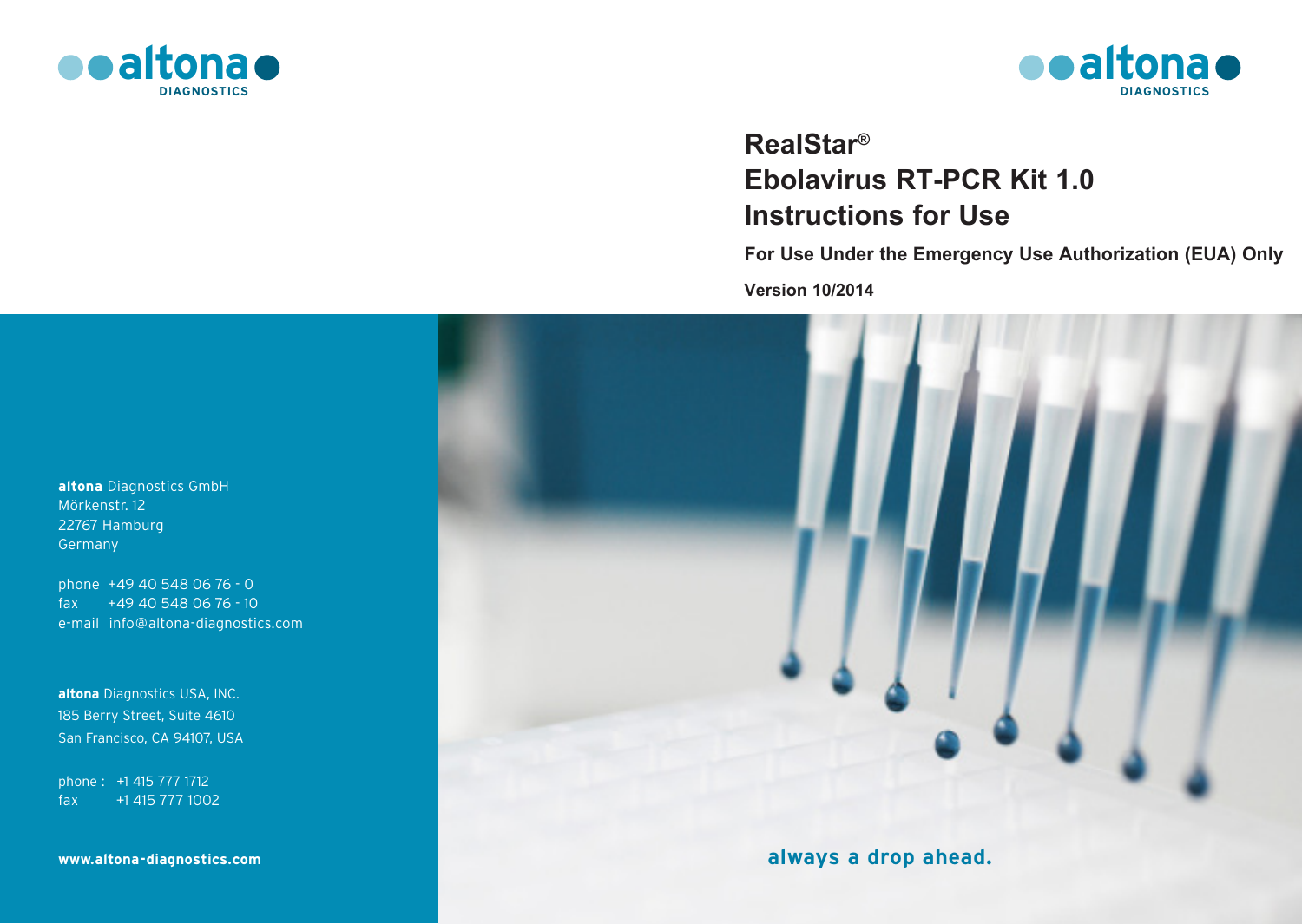# **RealStar®**

# **Ebolavirus RT-PCR Kit 1.0**

For use with

ABI Prism® 7500 SDS and 7500 Fast SDS (Applied Biosystems) LightCycler® 480 Instrument II (Roche) CFX96™ system/Dx real-time system (BIO-RAD)

**For Use Under the Emergency Use Authorization (EUA) Only**

| For <i>in vitro</i> diagnostic use                          |
|-------------------------------------------------------------|
| For use only under Emergency Use Authorization              |
| Product No.: 581023                                         |
| 96 rxns                                                     |
| Store at $-25^{\circ}$ C $-15^{\circ}$ C                    |
| October 2014                                                |
| altona Diagnostics GmbH • Mörkenstraße 12 • D-22767 Hamburg |
|                                                             |

MAN-581020-EN-01

MAN-581020-EN-01

 $|ND|$ 

**EUA** 

**REF** 

 $\begin{matrix} \nabla \sqrt{2} & \mathbf{0} & \mathbf{0} & \mathbf{0} & \mathbf{0} & \mathbf{0} & \mathbf{0} & \mathbf{0} & \mathbf{0} & \mathbf{0} & \mathbf{0} & \mathbf{0} & \mathbf{0} & \mathbf{0} & \mathbf{0} & \mathbf{0} & \mathbf{0} & \mathbf{0} & \mathbf{0} & \mathbf{0} & \mathbf{0} & \mathbf{0} & \mathbf{0} & \mathbf{0} & \mathbf{0} & \mathbf{0} & \mathbf{0} & \mathbf{0} & \mathbf{0} & \mathbf{0} & \math$ 

 $\Box$ 

 $\mathbf{M}$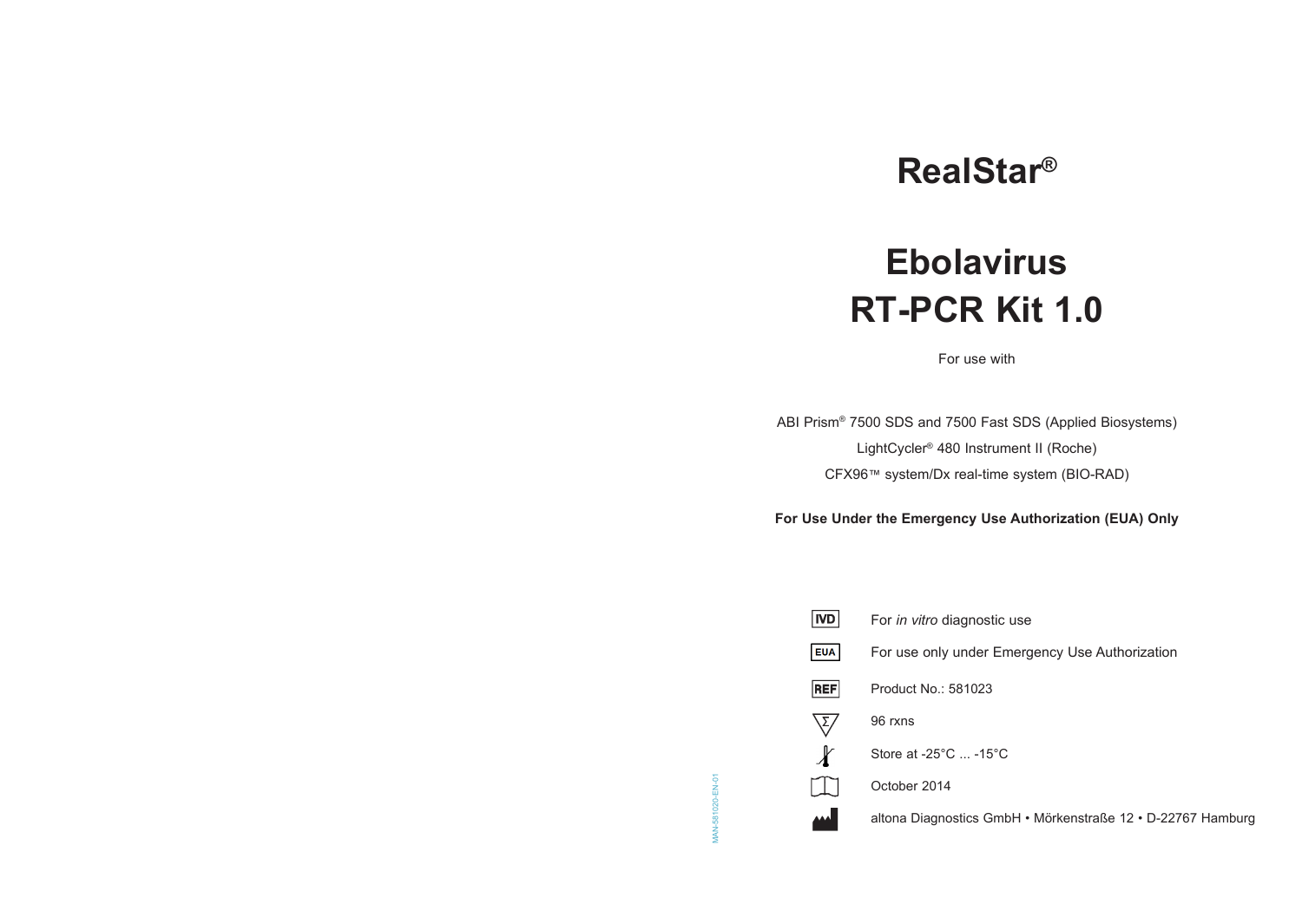# **Content**

| 1.     |                                                                                |  |
|--------|--------------------------------------------------------------------------------|--|
| 2.     |                                                                                |  |
| 3.     |                                                                                |  |
| 4.     | Material and Devices required but not provided                                 |  |
| 5.     |                                                                                |  |
| 6.     |                                                                                |  |
| 7.     |                                                                                |  |
| 8.     |                                                                                |  |
| 9.     |                                                                                |  |
|        |                                                                                |  |
| 10.    |                                                                                |  |
| 10.1   |                                                                                |  |
|        | 10.1.1 Addition of carrier RNA and Internal Control template to Buffer AVL  19 |  |
|        |                                                                                |  |
| 10.2   |                                                                                |  |
| 10.3   |                                                                                |  |
| 11.    |                                                                                |  |
| 11.1   | Settings                                                                       |  |
| 11.2   |                                                                                |  |
| 11.4   |                                                                                |  |
| 11.4.1 |                                                                                |  |
|        |                                                                                |  |

| 12.  |                                                                                 |  |
|------|---------------------------------------------------------------------------------|--|
| 12.1 |                                                                                 |  |
|      |                                                                                 |  |
|      |                                                                                 |  |
| 13.  |                                                                                 |  |
| 13.1 |                                                                                 |  |
| 13.2 |                                                                                 |  |
|      |                                                                                 |  |
|      |                                                                                 |  |
|      |                                                                                 |  |
|      | 13.2.4 Performance testing with negative samples across different PCR platforms |  |
| 42   |                                                                                 |  |
|      |                                                                                 |  |
|      |                                                                                 |  |
| 14.  |                                                                                 |  |
| 14.1 |                                                                                 |  |
|      |                                                                                 |  |
|      |                                                                                 |  |
|      |                                                                                 |  |
| 14.2 |                                                                                 |  |
|      |                                                                                 |  |
| 15.  |                                                                                 |  |
| 16.  |                                                                                 |  |
| 17.  |                                                                                 |  |
|      |                                                                                 |  |
| 18.  |                                                                                 |  |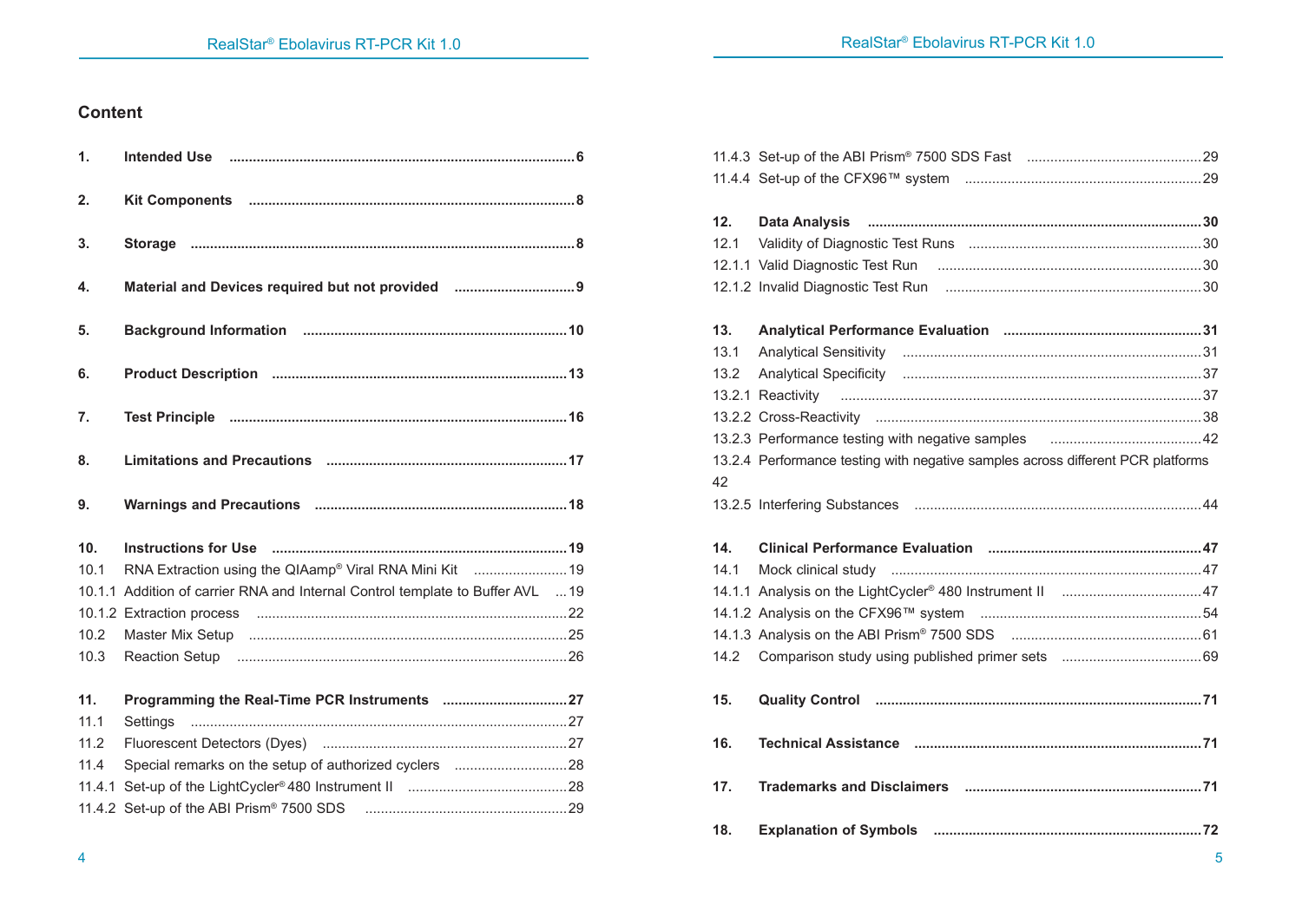# **1. Intended Use**

The RealStar® Ebolavirus RT-PCR Kit 1.0 is a real-time reverse transcription polymerase chain reaction (RT-PCR) test intended for the qualitative detection of RNA from Ebolaviruses (such as *Zaire ebolavirus*, (including the *Zaire ebolavirus* strain detected in the West Africa outbreak 2014), *Sudan ebolavirus*, *Tai Forest ebolavirus*, *Bundibugyo ebolavirus*, and *Reston ebolavirus*) on specified instruments in EDTA plasma from individuals with signs and symptoms of Ebolavirus infection in conjunction with clinical and epidemiological risk factors.

Testing with the RealStar® Ebolavirus RT-PCR Kit 1.0 should not be performed unless the patient meets clinical and epidemiologic criteria for testing suspect specimens.

Assay results are for the presumptive detection of Ebolavirus. The definitive detection of Ebolavirus requires additional testing and confirmation procedures in consultation with public health or other authorities for whom reporting is required. The diagnosis of Ebolavirus infection must be made based on history, signs, symptoms, exposure likelihood, and other laboratory evidence in addition to the detection of Ebolavirus.

The level of Ebolavirus that would be present in EDTA plasma from individuals with early systemic infection is unknown. Negative results do not preclude Ebolavirus infection and should not be used as the sole basis for patient management decisions.

The RealStar® Ebolavirus RT-PCR Kit 1.0 is for use only under the Emergency Use Authorization (EUA) by laboratories certified under the Clinical Laboratory Improvement Amendments of 1988 (CLIA), 42 U.S.C. §263a, to perform high complexity tests and is limited to clinical laboratory personnel specifically instructed and trained in the techniques of real-time PCR and *in vitro* diagnostic procedures.

Notification of Public Health: Local, state and national public health agencies (for example, county and state health departments or the U.S. Centers for Disease Control and Prevention (CDC) should be notified of any patient suspected to have Ebola Virus Disease (EVD). Confirmatory testing at the state/local public health laboratory or at CDC is necessary for positive detection results and may be necessary for negative detection results. Laboratories should consult with local, state or national public health officials on any positive detection OR no detection EVD test result on the need for additional testing and appropriate transportation of specimens.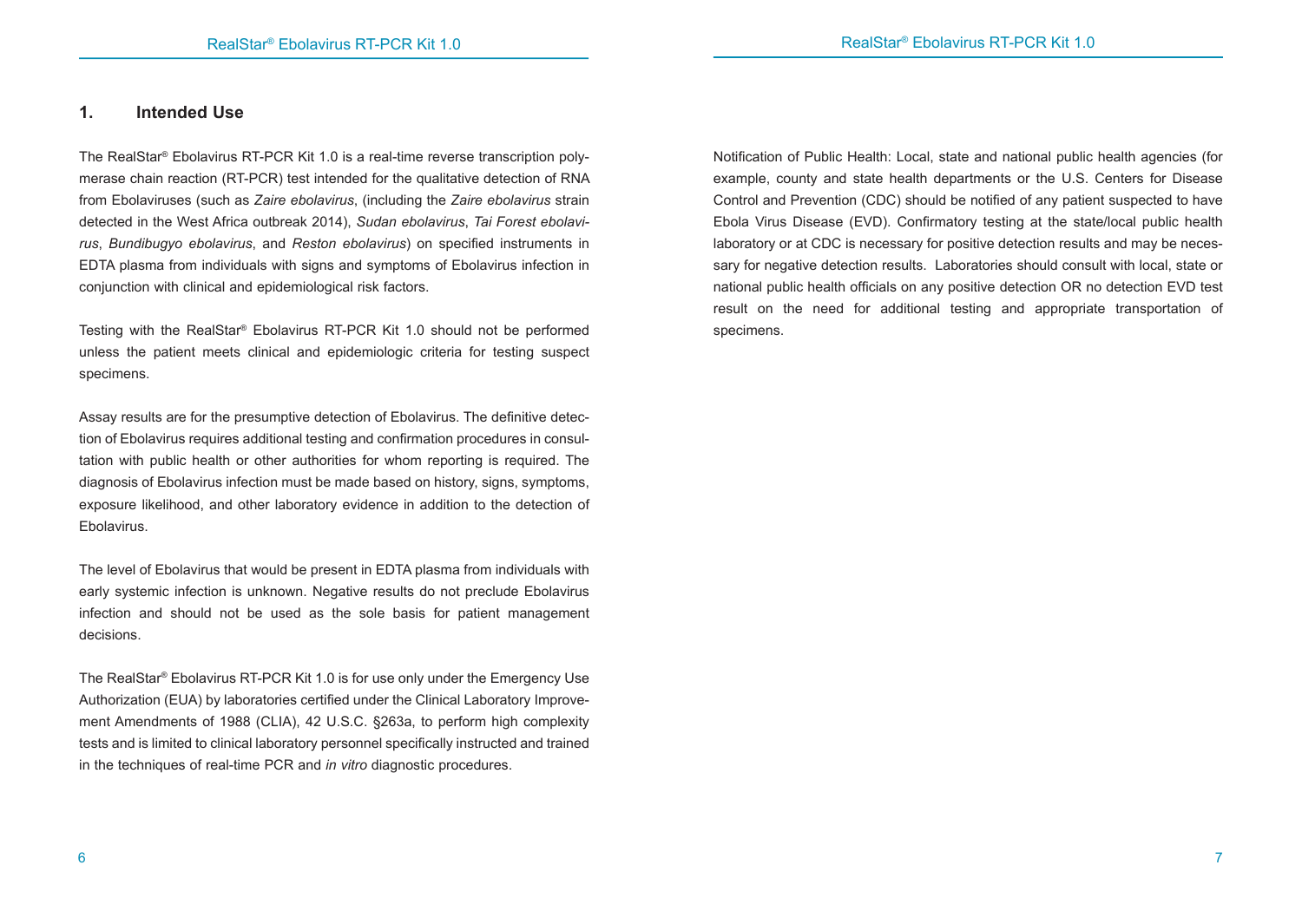# **2. Kit Components**

| <b>Lid Color</b>          | <b>Blue</b> | <b>Purple</b> | Green               | Red                                            | White              |
|---------------------------|-------------|---------------|---------------------|------------------------------------------------|--------------------|
| Component                 | Master A    | Master B      | Internal<br>Control | <b>Positive Control</b><br><b>Target EBOLA</b> | PCR grade<br>Water |
| Number of<br><b>Vials</b> | 8           | 8             | 1                   | 1                                              | $\mathbf{1}$       |
| Volume<br>[µ V            | 60          | 180           | 1000                | 250                                            | 500                |

# **3. Storage**

- The RealStar<sup>®</sup> Ebolavirus RT-PCR Kit 1.0 is shipped on dry ice. The components of the kit should arrive frozen. If one or more components are not frozen upon receipt, or if tubes have been compromised during shipment, contact altona Diagnostics GmbH for assistance.
- All components should be stored at -20°C upon arrival.
- Always check the expiration date and do not use reagents beyond the expiration date.
- Repeated thawing and freezing of Master reagents (more than twice) should be avoided, as this might affect the performance of the assay. The reagents should be frozen in aliquots, if they are to be used intermittently.
- Storage at  $+4^{\circ}$ C should not exceed a period of two hours.
- Protect Master A and Master B from light.

# **4. Material and Devices required but not provided**

• Appropriate real-time PCR instrument (chapter 6. Product Description):

- ABI Prism® 7500 SDS (Applied Biosystems, Cat No. 4351104)
- ABI Prism® 7500 Fast SDS (Applied Biosystems, Cat No. 4351106)
- LightCycler® 480 Instrument II (Roche, Cat No. 05015278001)
- CFX96™ system/Dx real-time system (BIO-RAD, Cat. No. 185-5195)
- Appropriate nucleic acid extraction system or kit:

QIAamp® Viral RNA Mini Kit (QIAGEN, Cat. No. 52906 or 52904)

- Desktop centrifuge with a rotor for 2 ml reaction tubes (Eppendorf 5415C or equivalent)
- Centrifuge with a rotor for microtiter plates, if using 96 well reaction plates
- Vortex mixer (VWR 58810-163 or equivalent)
- Appropriate 96 well reaction plates or reaction tubes with corresponding (optical) closing material
- Pipettes (adjustable)
- Pipette tips with filters (disposable)
- Powder-free gloves (disposable)
- Nuclease-Free Water (not DEPC-Treated), Life Technologies (Cat. No 4387936) or equivalent

# **NOTE**

*Please ensure that instruments have been installed, calibrated, checked and maintained according to the manufacturer´s instructions and recommendations.*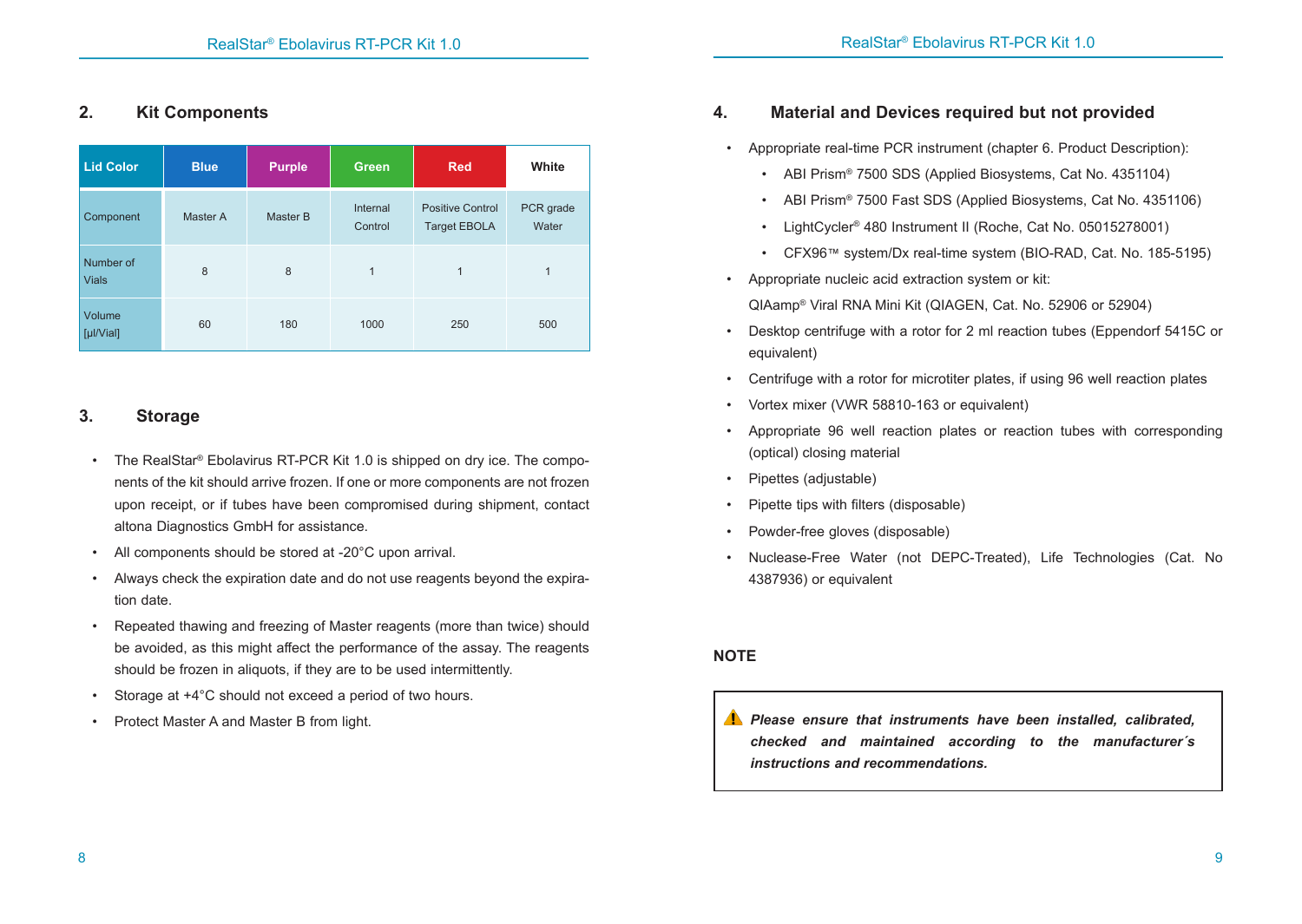#### **5. Background Information**

*Ebolavirus* is a genus within the family *Filoviridae*. Genus *Ebolavirus* contains five species: *Bundibugyo ebolavirus* (BEBOV), *Reston ebolavirus* (RESTV), *Sudan ebolavirus* (SEBOV), *Tai Forest ebolavirus* (TAFV) and *Zaire ebolavirus* (ZEBOV) [1].

All are endemic in Africa except RESTV which is endemic in South-East Asia. Natural hosts of Ebolaviruses are fruit-bats [2][3]. After transmission to humans, Ebolaviruses can cause a severe hemorrhagic fever with a relatively high mortality rate of 20-90% (depending on the species and strain in the single outbreaks) [4]. The mode of transmission is often difficult to determine. Hunting, slaughtering and finally consumption of infected wild animals are likely ways of introduction of the virus into the human population. Direct contact to bats has also been shown to be a possible way of infection [5]. Many different mammalian species are susceptible to Ebolavirus infections. Especially chimpanzees and gorillas have been largely affected by Ebolavirus epidemics resulting in significant reduction of the great apes populations [6]. Symptoms are rather unspecific at the beginning of the disease including general malaise, fever and pain in different body parts [7]. At the beginning of outbreaks, the disease is therefore often mistaken for Malaria, Typhoid fever or other febrile diseases common in Sub-Saharan Africa.

Infectious virus titer and RNA titer during acute disease are usually high and the level of viremia is negatively correlated with the outcome of disease [8]. Bleeding and other hemorrhages are also indicators for fatal outcome of Ebola fever [7]. Virus RNA detection using RT-PCR has successfully been done from different sample materials in the past (e.g. plasma, serum, whole blood, swabs, urine samples). Serological tests are helpful as supporting diagnostic tools but are not useful for primary diagnosis of the disease. In fact, it has been shown that many patients (especially with fatal outcome) do not develop detectable antibody titers during the course of the disease at all [9].

Several real-time RT-PCR protocols for Ebolavirus detection have been published, but none of them includes an internal amplification control. The protocol published by Panning and colleagues in 2007 targets the L gene and was shown to be a sensitive and specific assay [10]. Since then, it has been used by several reference laboratories worldwide for Ebolavirus diagnostics. Nevertheless, the latest sequence information available and the occurrence of new Ebolavirus species (BEBOV) showed the need to constantly check and update the existing methods.

The Ebolavirus L gene, coding for the viral polymerase, contains highly conserved sequence elements. Mutations in regions coding for enzymatically active sites will usually result in loss of function. These mutants will disappear from the viral quasispecies and have no negative impact in the specificity of the RT-PCR. The L gene was chosen as target sequence for the RealStar® Ebolavirus RT-PCR Kit 1.0. The concept of choosing the L gene of RNA viruses as a target for diagnostic RT-PCRs has been successfully applied in the past for Lassa virus, filoviruses and other RNA viruses [10–12].

[1] Carroll SA, Towner JS, Sealy TK, McMullan LK, Khristova ML, Burt FJ, et al. Molecular Evolution of Viruses of the Family Filoviridae Based on 97 Whole-Genome Sequences. J Virol 2013;87:2608–16.

[2] Towner JS, Amman BR, Sealy TK, Carroll SAR, Comer JA, Kemp A, et al. Isolation of Genetically Diverse Marburg Viruses from Egyptian Fruit Bats. PLoS Pathog 2009;5:e1000536. [3] Leroy EM, Epelboin A, Mondonge V, Pourrut X, Gonzalez J-P, Muyembe-Tamfum J-J, et al. Human Ebola Outbreak Resulting from Direct Exposure to Fruit Bats in Luebo, Democratic Republic of Congo, 2007. Vector-Borne Zoonotic Dis 2009;9:723–8.

[4] Kortepeter MG, Bausch DG, Bray M. Basic Clinical and Laboratory Features of Filoviral Hemorrhagic Fever. J Infect Dis 2011;204:S810–S816.

[5] Van Paassen J, Bauer MP, Arbous MS, Visser LG, Schmidt-Chanasit J, Schilling S, et al. Acute liver failure, multiorgan failure, cerebral oedema, and activation of proangiogenic and antiangiogenic factors in a case of Marburg haemorrhagic fever. Lancet Infect Dis 2012;12:635–42.

[6] Leroy EM, Rouquet P, Formenty P, Souquière S, Kilbourne A, Froment J-M, et al. Multiple Ebola virus transmission events and rapid decline of central African wildlife. Science 2004;303:387–90.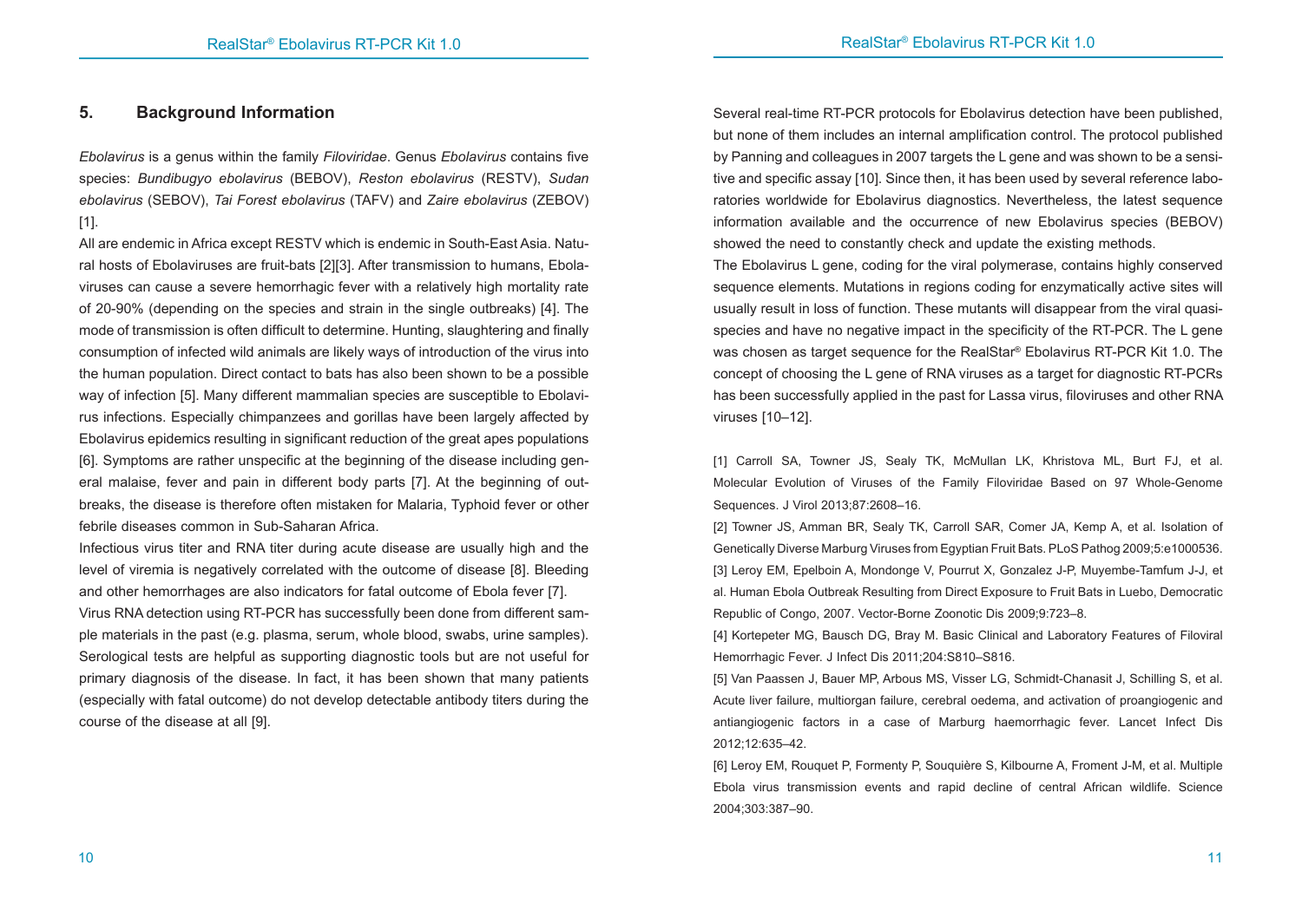[7] Roddy P, Howard N, Van Kerkhove MD, Lutwama J, Wamala J, Yoti Z, et al. Clinical Manifestations and Case Management of Ebola Haemorrhagic Fever Caused by a Newly Identified Virus Strain, Bundibugyo, Uganda, 2007–2008. PLoS ONE 2012;7:e52986.

[8] Towner JS, Rollin PE, Bausch DG, Sanchez A, Crary SM, Vincent M, et al. Rapid Diagnosis of Ebola Hemorrhagic Fever by Reverse Transcription-PCR in an Outbreak Setting and Assessment of Patient Viral Load as a Predictor of Outcome. J Virol 2004;78:4330–41.

[9] Gupta M, MacNeil A, Reed ZD, Rollin PE, Spiropoulou CF. Serology and cytokine profiles in patients infected with the newly discovered Bundibugyo ebolavirus. Virology 2012;423:119–24.

[10] Panning M, Laue T, Ölschläger S, Eickmann M, Becker S, Raith S, et al. Diagnostic Reverse-Transcription Polymerase Chain Reaction Kit for Filoviruses Based on the Strain Collections of all European Biosafety Level 4 Laboratories.

J Infect Dis 2007;196:S199–S204.

[11] Blasdell KR, Adams MM, Davis SS, Walsh SJ, Aziz-Boaron O, Klement E, et al. A reversetranscription PCR method for detecting all known ephemeroviruses in clinical samples. J Virol Methods 2013;191:128–35.

[12] Vieth S, Drosten C, Lenz O, Vincent M, Omilabu S, Hass M, et al. RT-PCR assay for detection of Lassa virus and related Old World arenaviruses targeting the L gene. Trans R Soc Trop Med Hyg 2007;101:1253–64.

# **NOTE**

*Due to the molecular evolution of RNA viruses, there is an inherent risk for any PCR based test system that accumulation of mutations over time may lead to false negative results.*

# **6. Product Description**

1. The RealStar® Ebolavirus RT-PCR Kit 1.0 is an *in vitro* diagnostic test system, based on real-time PCR technology, for the qualitative detection of Ebolavirus specific RNA in human EDTA Plasma. The assay is designed to detect all Ebolavirus species which are relevant human pathogens and *Reston ebolavirus*. The reagent system includes a heterologous amplification system (Internal Control) to identify possible RT-PCR inhibition and to confirm the integrity of the reagents of the kit.

The test is based on real-time RT-PCR technology, utilizing reverse transcriptase (RT) reaction to convert RNA into complementary DNA (cDNA), polymerase chain reaction (PCR) for the amplification of specific target sequences and target specific probes for the detection of the amplified DNA. The probes are labelled with fluorescent reporter and quencher dyes.

Probes specific for Ebolavirus RNA are labeled with the fluorophore FAM. The probe specific for the target of the Internal Control (IC) is labeled with the fluorophore JOE. Using probes linked to distinguishable dyes enables the parallel detection of Ebolavirus specific RNA and the Internal Control in the corresponding detector channels of the real-time PCR instrument.

Due to the relatively fast molecular evolution of RNA viruses, there is an inherent risk for any RT-PCR based test system that accumulation of mutations over time may lead to false negative results. The assay design is based on the sequence information published in Genebank as of December 2013. Occurrence of new strains and species yet unknown might make an update of primer/probe sets necessary.

2. The workflow starts with taking EDTA whole blood from the patient. Further processing of the specimen must take place following appropriate CDC guidelines for handling potentially infectious material has to take place under BSL3 or BSL4 conditions until final inactivation of the sample. Separation of cellular blood components from plasma has to be performed by centrifugation in aero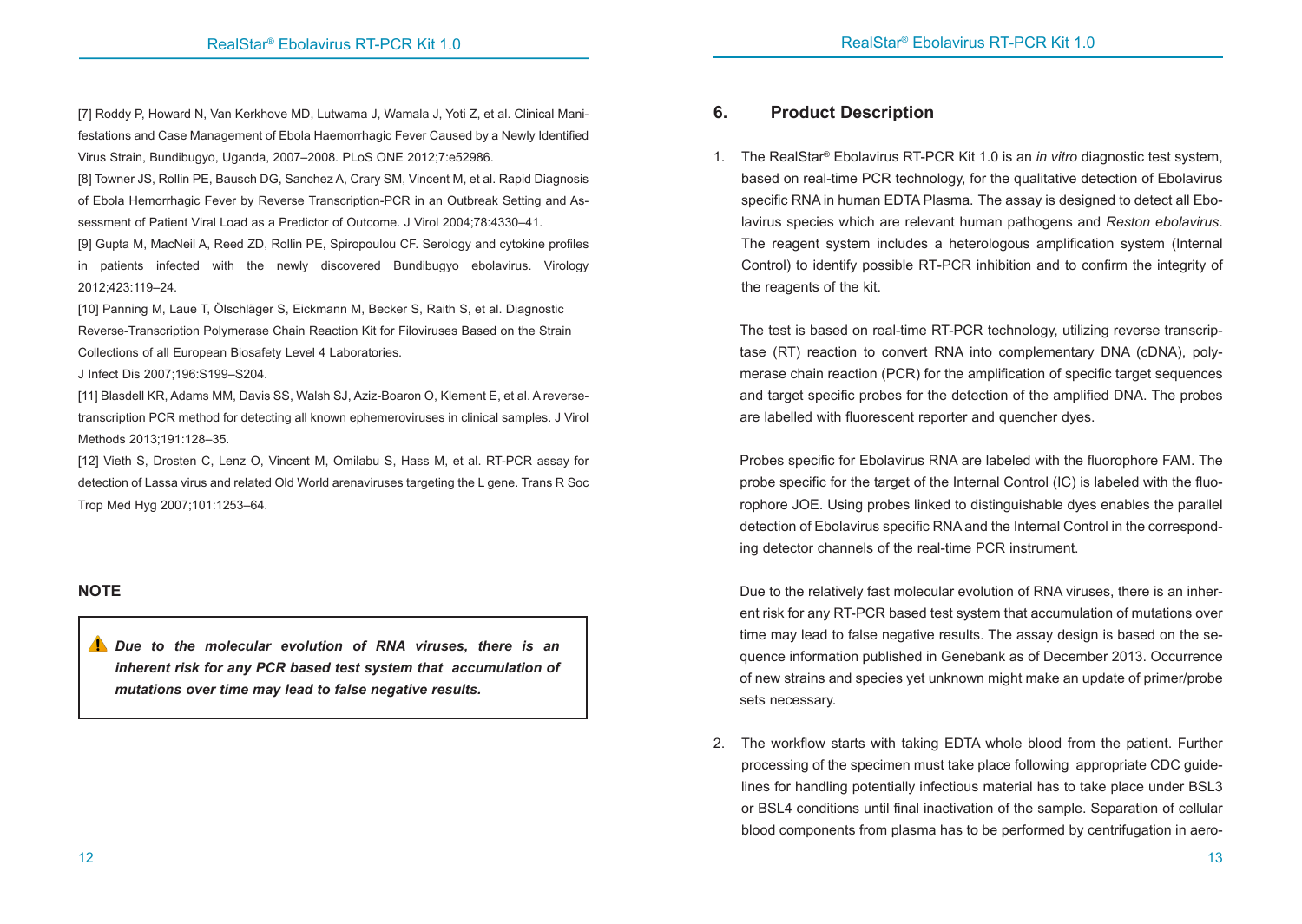sol-tight centrifuges. The plasma will be mixed with lysis buffer for RNA extraction. Using the QIAamp® Viral RNA Mini Kit (QIAGEN, Hilden, Germany) 140 µl of plasma have to be mixed with 560 µl of AVL. The extraction of the RNA is performed following the manufacturers instruction of the QIAamp® Viral RNA Mini Kit (QIAGEN). The extracted RNA will afterwards serve as template for analysis with the RealStar® Ebolavirus RT-PCR Kit 1.0. The temperature cycling and signal detection can be done with the real-time PCR cyclers listed as followed:

- ABI Prism<sup>®</sup> 7500 SDS and 7500 Fast SDS (Applied Biosystems)
- LightCycler® 480 Instrument II (Roche)
- CFX96™ system/Dx real-time system (BIO-RAD)

The evaluation of the results and positive or negative calling of the samples is the last step of the workflow.

- 3. The RealStar® Ebolavirus RT-PCR Kit 1.0 consists of:
	- Two Master reagents (Master A and Master B)
	- Template Internal Control (IC)
	- Postive Control Target EBOLA
	- PCR grade water

Master A and Master B reagents contain all components (buffer, enzymes, primers, and probes) to allow reverse transcription, PCR mediated amplification and target detection (Ebolavirus specific RNA and Internal Control) in one reaction setup.

The following control materials are provided and to be used with the RealStar® Ebolavirus RT-PCR Kit 1.0:

#### a) Internal Control

The Internal Control contains a defined copy number of an "artificial" RNA molecule with no homologies to any other known sequences. It has to be added to the nucleic acid extraction procedure and is reverse transcribed, amplified and detected in parallel to the Ebolavirus specific RNA. The function of the Internal Control is to ensure the integrity of Ebolavirus specific real-time RT-PCR results by indicating potential RT-PCR inhibition.

#### b) PCR grade water

The PCR grade water is to be used as negative control for the RT-PCR-reaction. Its function is to indicate contamination of RT-PCR reagents.

#### c) Positive Control Target EBOLA

The "Positive Control Target EBOLA" consists of an *in vitro* transcript which contains the target sequence used by the RealStar® Ebolavirus RT-PCR Kit 1.0 for the detection of Ebolavirus specific RNA. The "Positive Control Target EBOLA" is used as positive control for the RT-PCR and verifies the functionality of the Ebolavirus RNA specific RT-PCR detection system, which is included in the RealStar® Ebolavirus RT-PCR Kit 1.0.

Apart from the controls provided with the RealStar® Ebolavirus RT-PCR Kit 1.0 a water sample (Nuclease-Free Water (not DEPC-Treated), Life Technologies (Cat. No 4387936) or equivalent) should be included in each run as Negative Process Control (NPC) to control the nucleic acid extraction procedure.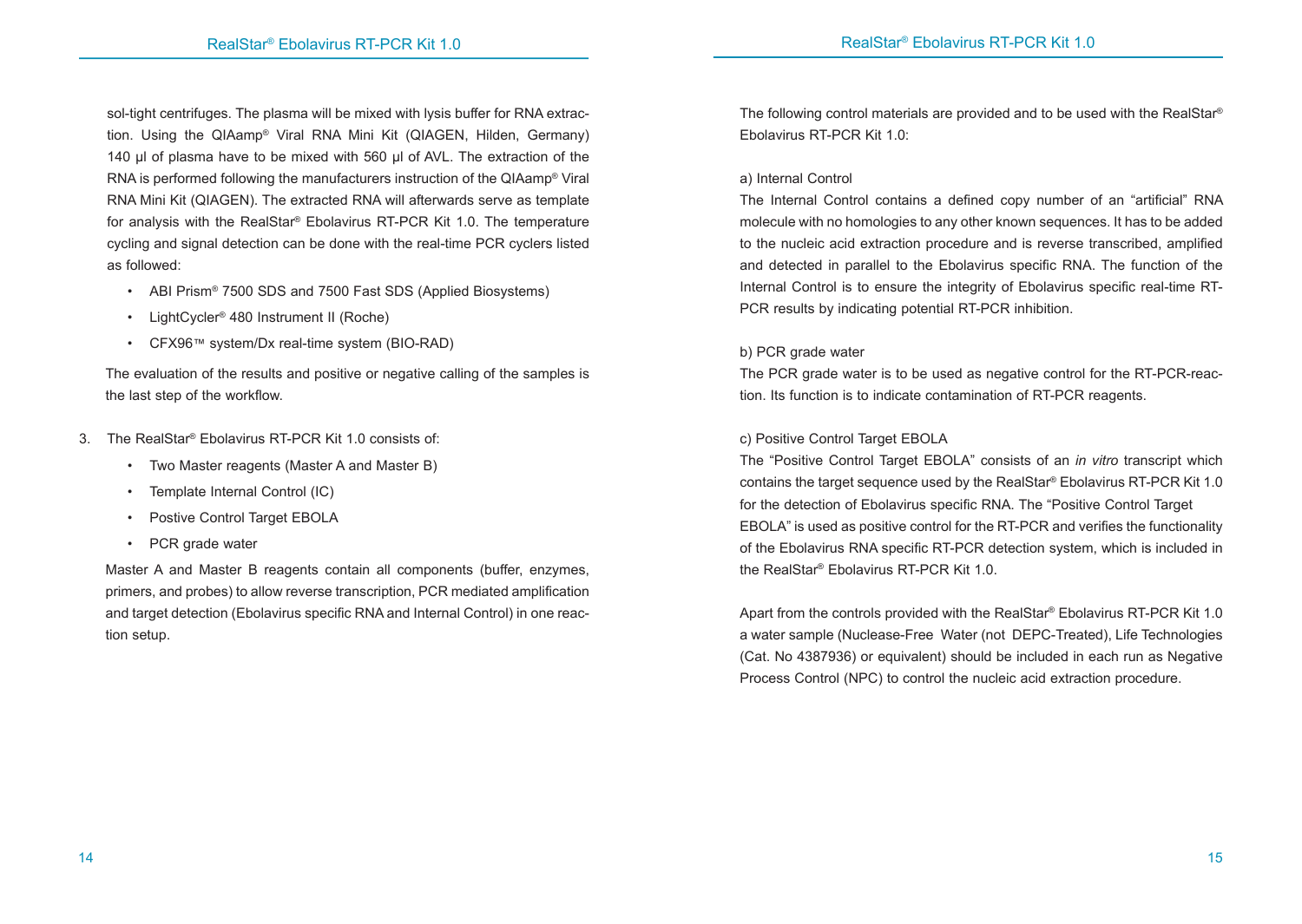# **7. Test Principle**

The test consists of three processes in a single tube assay:

- Reverse transcription of target RNA and Internal Control RNA to cDNA
- PCR amplification of target and Internal Control cDNA
- Simultaneous detection of PCR amplicons by fluorescent dye labelled probes

The RealStar® Ebolavirus RT-PCR Kit 1.0 is a real-time reverse transcription polymerase chain reaction (rRT-PCR) test. The Ebolavirus specific primer and probe set is designed to detect RNA from Ebolavirus in EDTA plasma specimens from patients.

One-step RT-PCR assays are one-tube assays that first reverse-transcribe specific RNA templates into cDNA copies. This cDNA then undergoes a polymerase chain reaction (PCR) that utilizes a thermocyclic heating and cooling of the reaction to logarithmically amplify a specific region of DNA. The probe anneals to a specific target sequence located between the forward and reverse primers. During the extension phase of the PCR cycle, the 5' nuclease activity of Taq polymerase degrades the probe, causing the reporter dye to separate from the quencher dye, generating a fluorescent signal. With each cycle, additional reporter dye molecules are cleaved from their respective probes, increasing the fluorescence intensity. Fluorescence intensity is monitored at each PCR cycle.

# **8. Limitations and Precautions**

- Negative results do not preclude infection with Ebolavirus and should not be used as the sole basis of a patient treatment/management decision. All results should be interpreted by a trained professional in conjunction with review of the patient's history and clinical signs and symptoms.
- This test should not be used to test specimens from asymptomatic individuals.
- Good laboratory practice is essential for proper performance of this assay. Extreme care should be taken to preserve the purity of the components of the kit and reaction setups. All reagents should be closely monitored for impurity and contamination. Any suspicious reagents should be discarded. False positive results may occur from cross-contamination by target organisms, their nucleic acids or amplified product.
- Appropriate specimen collection, transport, storage and processing procedures are required for the optimal performance of this test. Improper collection, storage, or transport of specimens may lead to false negative results.
- The impact of the administration of Ebolavirus vaccines and/or therapeutics on the ability to detect Ebolavirus RNA in patient specimens has not been evaluated.
- This assay must not be used on the specimen directly. Appropriate nucleic acid extraction using the QIAamp® Viral RNA Mini Kit must be conducted prior to using this assay.
- The presence of RT-PCR inhibitors may cause false negative or invalid results.
- Potential mutations within the target regions of the virus genome covered by the primer and/or probes of the test may result in failure to detect the presence of the pathogen.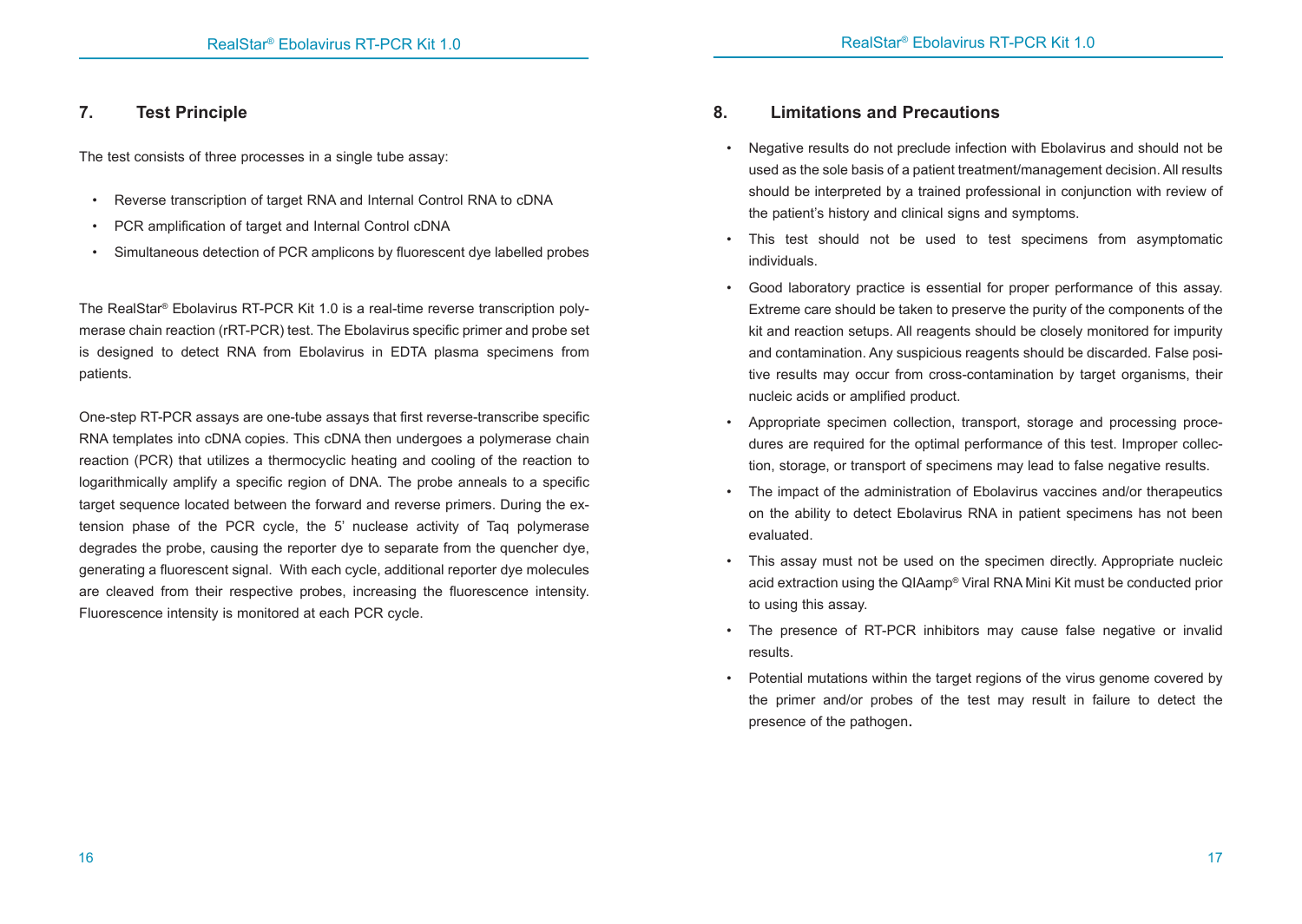# **9. Warnings and Precautions**

- This assay is for *in vitro* diagnostic use under the FDA Emergency Use Authorization only.
- Local, state, and national public health agencies (for example, county and state health departments or the U.S. Centers for Disease Control and Prevention (CDC)) should be notified of any patient suspected to have Ebola Virus Disease (EVD). Confirmatory testing at the state/local public health laboratory or at CDC is necessary for positive detection results and may be necessary for negative detection results. Laboratories should consult with local, state or national public health officials on any positive detection OR no detection (negative) EVD test result on the need for additional testing and appropriate transportation of specimens.
- Use of this product is limited to personnel specially instructed and trained in the techniques of real-time PCR and *in vitro* diagnostic procedures.
- Use of this product is limited to specified laboratories and clinical laboratory personnel who have been trained on authorized instruments.
- Results need to be interpreted in conjunction with clinical signs, symptoms and travel history of the patient.
- Do not use reagents from other manufacturers with this assay.
- Specimens should always be treated as if infectious and/or biohazardous in accordance with safe laboratory procedures.
- Follow necessary precautions when handling specimens. Use personal protective equipment (PPE) consistent with current guidelines.
- Avoid microbial and nuclease (DNase/RNase) contamination of the specimen and the components of the kit.
- Always use DNase/RNase-free disposable pipette tips with aerosol barriers.
- Always wear protective disposable powder-free gloves when handling kit components.
- Use separated and segregated working areas for (i) specimen preparation, (ii) reaction set-up and (iii) amplification/detection activities. Workflow in the

laboratory should proceed in unidirectional manner. Always wear disposable gloves in each area and change them before entering different areas.

- Dedicate supplies and equipment to the separate working areas and do not move them from one area to another.
- Store positive and/or potentially positive material separated from all other components of the kit.
- Do not open the reaction tubes/plates post amplification to avoid contamination with amplicons.
- Additional controls may be tested according to guidelines or requirements of local, state and/or federal regulations or accrediting organizations.
- Do not use components of the kit that have passed their expiration date.
- Discard sample and assay waste according to your local safety regulations.
- Performance of the RealStar**®** Ebolavirus RT-PCR Kit 1.0 has only been evaluated for EDTA plasma specimens in conjunction with the QIAamp® Viral RNA Mini Kit.
- Due to the relatively fast molecular evolution of RNA viruses, there is an inherent risk for any RT-PCR based test system that accumulation of mutations over time may lead to false negative results.

# **10. Instructions for Use**

# **10.1 RNA Extraction using the QIAamp® Viral RNA Mini Kit**

Follow the manufacturer's instructions for use (QIAamp**®** Viral RNA Mini Handbook 04/2010). Specific details are described below.

# **10.1.1 Addition of carrier RNA and Internal Control template to Buffer AVL**

Check Buffer AVL for precipitate, and if necessary incubate at 80°C until precipitate is dissolved. Prepare the required amount of Buffer AVL freshly. Calculate the volume of "Buffer AVL/carrier RNA/Internal Control template"-mix needed per batch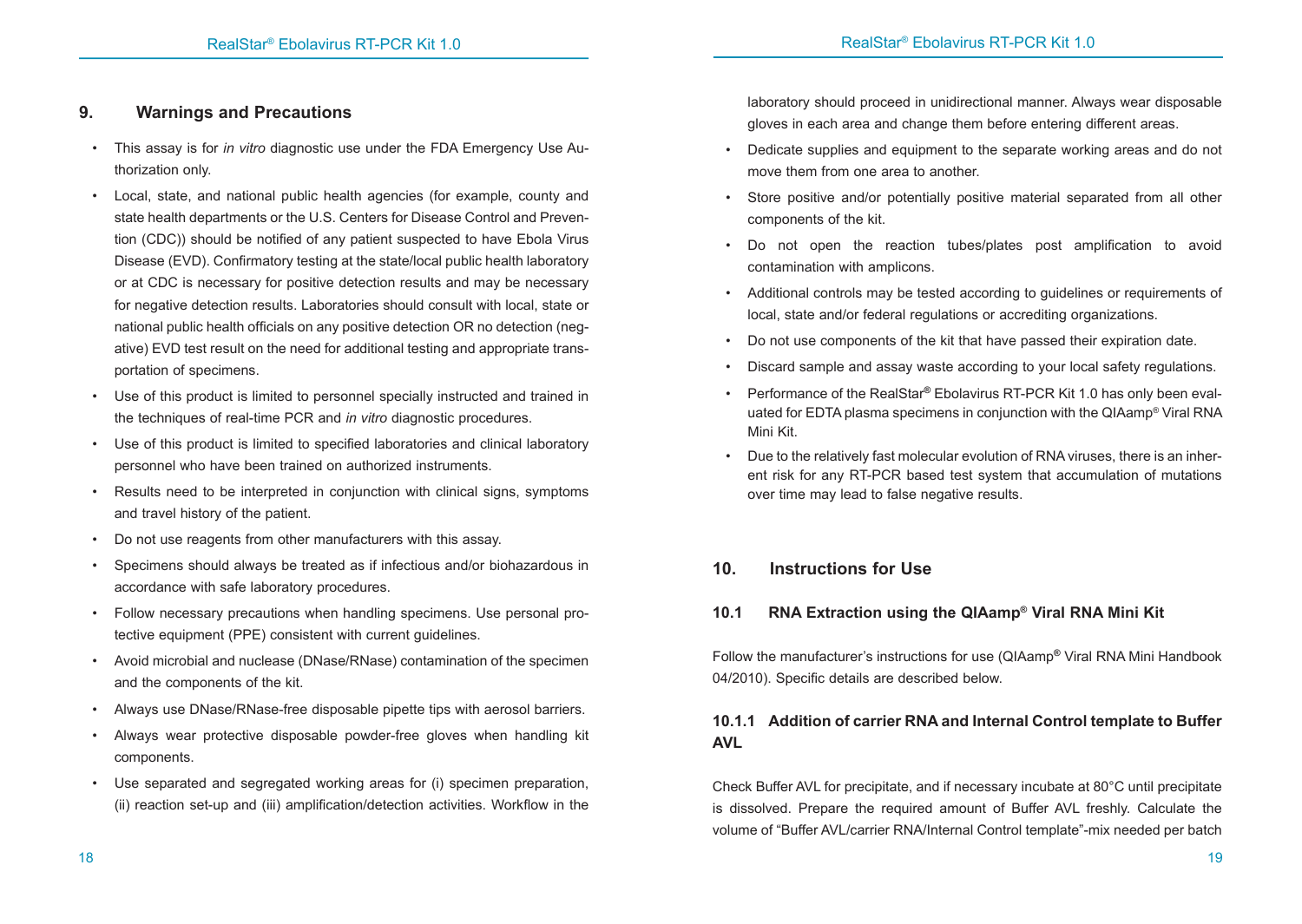of samples by selecting the number of samples to be simultaneously processed from Table 1. Mix the reagents by inverting the tube 10 times. The number of samples is defined by the number of patient samples to be tested plus one additional Negative Process Control (NPC; Nuclease-Free Water (not DEPC-Treated), Life Technologies (Cat. No 4387936) or equivalent).

Table 1: Volumes of Buffer AVL, carrier RNA and Internal Control template required for the QIAMP**®** Viral RNA Mini Kit procedure

| <b>No. of Samples</b>   | <b>Vol. of Buffer</b><br>$AVLa$ (ml) | <b>Vol. of carrier</b><br>$RNAa$ (µI) | Vol. of IC template<br>(green lid) $\rm^b$ (µl) |
|-------------------------|--------------------------------------|---------------------------------------|-------------------------------------------------|
| $\mathbf{1}$            | 0.56                                 | 5.60                                  | 6.00                                            |
| $\overline{2}$          | 1.12                                 | 11.20                                 | 12.00                                           |
| 3                       | 1.68                                 | 16.80                                 | 18.00                                           |
| $\overline{\mathbf{4}}$ | 2.24                                 | 22.40                                 | 24.00                                           |
| $\sqrt{5}$              | 2.80                                 | 28.00                                 | 30.00                                           |
| $\,6\,$                 | 3.36                                 | 33.60                                 | 36.00                                           |
| $\overline{7}$          | 3.92                                 | 39.20                                 | 42.00                                           |
| $\bf 8$                 | 4.48                                 | 44.80                                 | 48.00                                           |
| $\boldsymbol{9}$        | 5.04                                 | 50.40                                 | 54.00                                           |
| 10                      | 5.60                                 | 56.00                                 | 60.00                                           |
| 11                      | 6.16                                 | 61.60                                 | 66.00                                           |
| 12                      | 6.72                                 | 67.20                                 | 72.00                                           |
| 13                      | 7.28                                 | 72.80                                 | 78.00                                           |
| 14                      | 7.84                                 | 78.40                                 | 84.00                                           |
| 15                      | 8.40                                 | 84.00                                 | 90.00                                           |
| 16                      | 8.96                                 | 89.60                                 | 96.00                                           |
| 17                      | 9.52                                 | 95.20                                 | 102.00                                          |
| 18                      | 10.08                                | 100.80                                | 108.00                                          |
| 19                      | 10.64                                | 106.40                                | 114.00                                          |
| 20                      | 11.20                                | 112.00                                | 120.00                                          |
| 21                      | 11.76                                | 117.60                                | 126.00                                          |
| 22                      | 12.32                                | 123.20                                | 132.00                                          |
| 23                      | 12.88                                | 128.80                                | 138.00                                          |
| 24                      | 13.44                                | 134.40                                | 144.00                                          |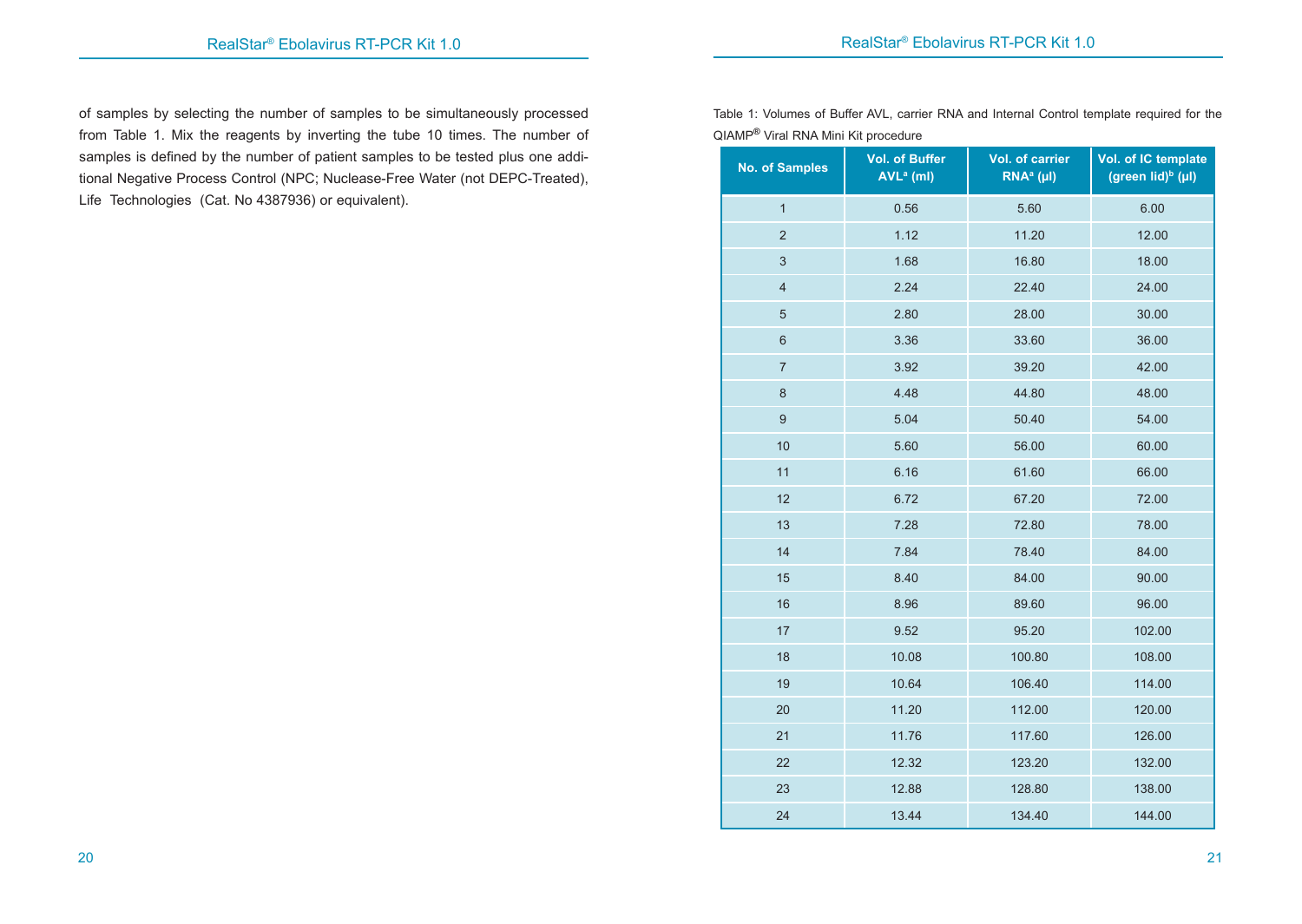a supplied with the QIAamp® Viral RNA Mini Kit

b supplied with the RealStar® Ebolavirus RT-PCR Kit 1.0

Do not forget to reconstitute buffers AW1 and AW2 with 96-100% ethanol (see manufacturer guidelines for more information).

# **10.1.2 Extraction process**

- 1. Pipette 560 μl of prepared Buffer AVL containing carrier RNA and Internal Control template into a 2 ml labelled microcentrifuge tube.
- 2. Add 140 μl of specimen or 140 μl of water for Negative Process Control (NPC) to be extracted to the 2 ml labelled RNase-free microcentrifuge tube and mix by pulse-vortexing for 15 seconds.
- 3. Incubate specimen(s) and control at room temperature (15–25°C) for 10 minutes.
- 4. Briefly centrifuge the tubes to remove drops from the inside of the lid.
- 5. Add 560 μl of 96-100% ethanol to each specimen and control tube, and mix by pulse-vortexing for 15 seconds. After mixing, briefly centrifuge the tubes to remove drops from inside the lid.
- 6. For each specimen and control, place a QIAamp**®** spin column into a 2 ml collection tube (from the QIAamp**®** Viral RNA Mini Kit). Be sure to label the top of the columns clearly.
- 7. Carefully transfer 630 μl of the mixture from step 5 to the QIAamp**®** spin column WITHOUT moistening the rim of the column.
- 8. Centrifuge 1 minute at 6,000 x g. If the specimen has not cleared the filter after the first run, repeat centrifugation until the specimen has cleared the filter. Discard the collection tube containing the flow through.
- 9. For each specimen and control, place the QIAamp**®** spin column into a second, clean 2 ml collection tube (from the QIAamp**®** Viral RNA Mini Kit). Add the remaining mixture from step 5 to the respective spin column WITHOUT moistening the rim of the column. Pay special attention to add the remaining mixture to the correct column!
- 10. Centrifuge 1 minute at 6,000 x g. If the specimen has not cleared the filter after the first run, repeat centrifugation until the specimen has cleared the filter. Discard the collection tube containing the flow through.
- 11. For each specimen and control, place the QIAamp**®** spin column into another, clean 2 ml collection tube (from the QIAamp**®** Viral RNA Mini Kit) and add 500 μl of Buffer AW1. Discard the tube containing the filtrate from the previous step.
- 12. Centrifuge 1 minute at 6,000 x g. If the buffer has not cleared the filter after 1 minute, repeat centrifugation until buffer has cleared the filter.
- 13. Place each QIAamp**®** spin column into a fourth clean 2 ml collection tube (from the QIAamp**®** Viral RNA Mini Kit). Carefully open the QIAamp**®** spin column and add 500 μl of Buffer AW2.
- 14. Centrifuge at full speed (approx. 14,000 x g) for 3 minutes. Discard the tube containing the filtrate from the previous step.
- 15. To eliminate any possible Buffer AW2 carryover, place the QIAamp**®** spin column into a new collection tube, discard the old collection tube, and centrifuge at full speed (approx. 14,000 x g) for 3 minutes.
- 16. Place the QIAamp**®** spin column in a clean, clearly labelled 1.5 ml RNase-free microcentrifuge tube (not provided). Discard the old collection tube containing the filtrate.
- 17. Carefully open the QIAamp**®** spin column and add 60 μl of Buffer AVE that has been equilibrated to room temperature. Close the cap, and incubate at room temperature for 1 minute. Centrifuge at 6,000 x g for 1 minute, RNA is now present in the eluate and ready to test. Store extracted specimens and controls at 2-8°C until PCR master mixes are prepared.

Extracted specimens should be tested with the RealStar® Ebolavirus RT-PCR Kit 1.0 within 6 hours of completing the extraction process. Residual unextracted specimens should be stored at 2-8°C while testing is in progress. Long-term storage of extracted specimens (>6 hours) should be at -20°C. Minimize (not to exceed 3) repeated freeze-thaw cycles.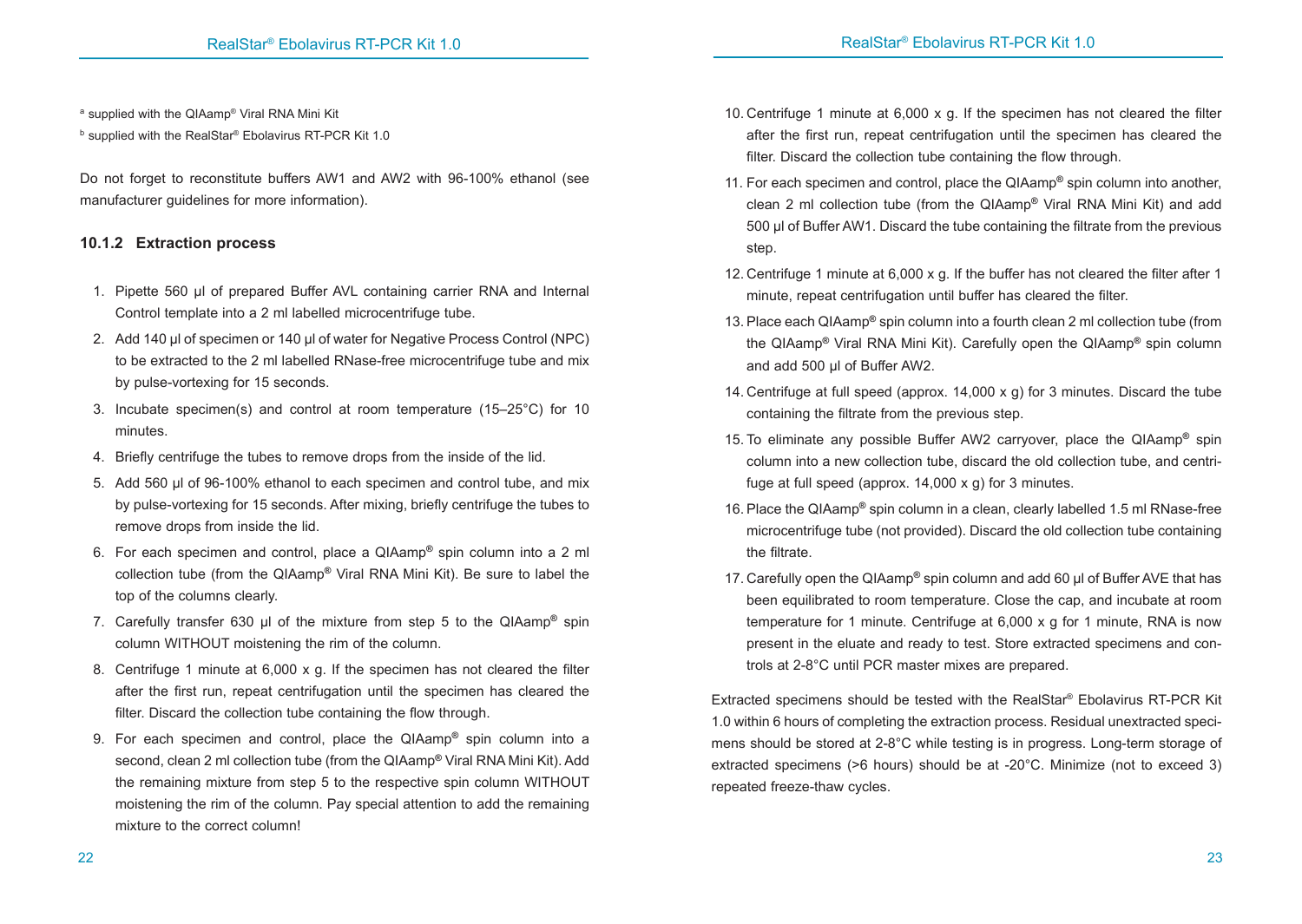# **NOTE**

- *The use of carrier RNA is crucial for extraction efficiency and stability of the extracted nucleic acid.*
- *Ethanol is a strong inhibitor in real-time PCR. Make sure to eliminate any traces of ethanol prior to elution of the nucleic acid.*

For additional information and technical support regarding pre-treatment and sample preparation please contact our Technical Support:

 **phone headquarter Hamburg: +49-(0)40-5480676-0** 

 **e-mail: support@altona-diagnostics.com phone USA: +1 415 777 1712**

# **10.2 Master Mix Setup**

All reagents and samples should be thawed completely, mixed (by pipetting or gentle vortexing) and centrifuged briefly before use.

The RealStar® Ebolavirus RT-PCR Kit 1.0 contains a heterologous Internal Control (IC), which serves as a control of the sample preparation procedure (nucleic acid extraction) and as a RT-PCR inhibition control.

#### **NOTE**

*Never add the Internal Control directly to the specimen!*

• The Master Mix is set up according to the following pipetting scheme:

| <b>Number of Reactions (rxns)</b> |                | 12         |
|-----------------------------------|----------------|------------|
| Master A                          | 5 <sub>µ</sub> | $60$ $\mu$ |
| Master B                          | $15 \mu$       | $180$ µl   |
| <b>Volume Master Mix</b>          | $20 \mu$       | 240 µl     |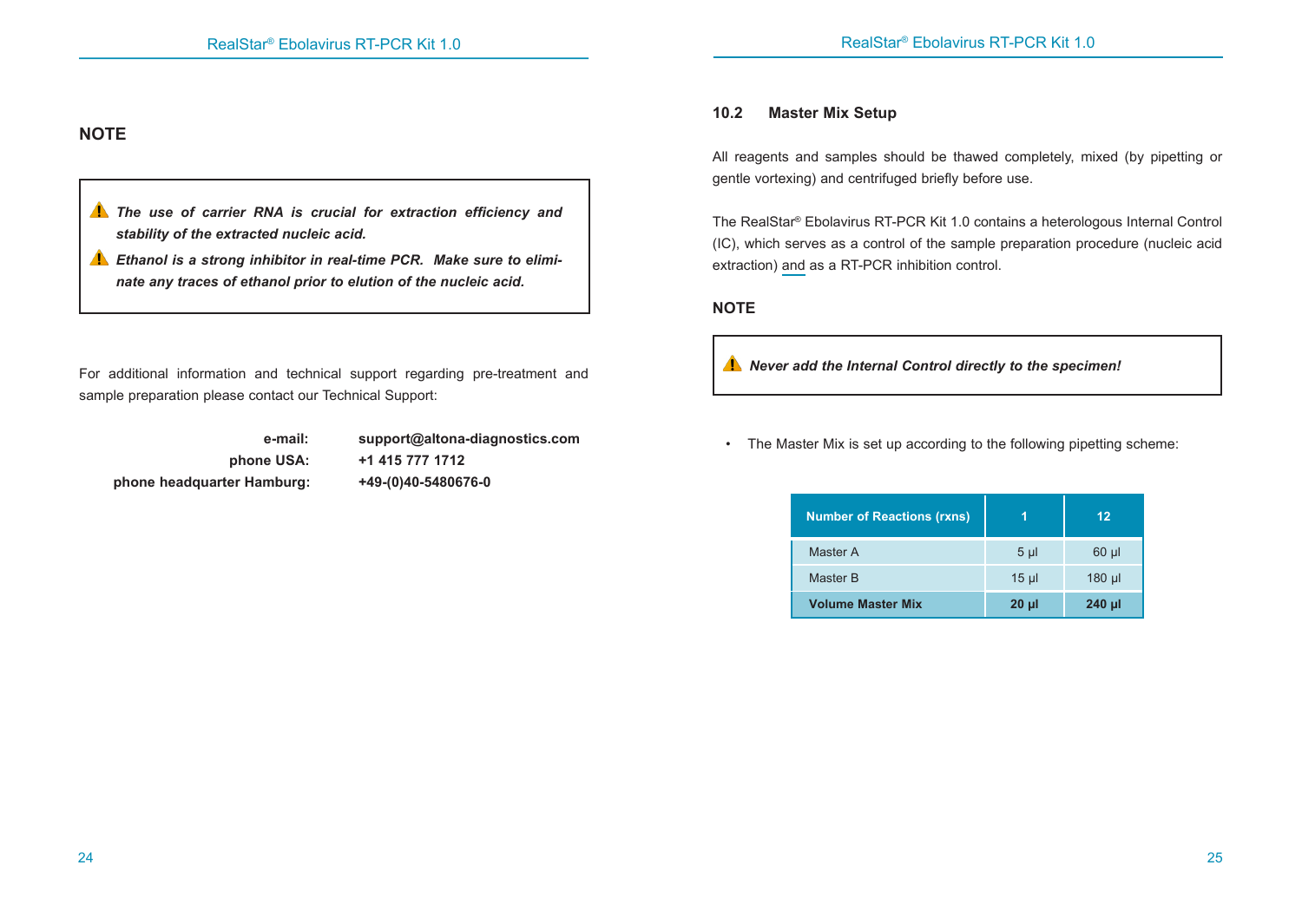#### **10.3 Reaction Setup**

- Pipette 20 µl of the Master Mix into each required well of an appropriate optical 96-well reaction plate.
- Add 1 µl of the IC into the wells that will be used for the Negative Control (PCR grade water) and the Positive Control Target EBOLA. Do not add additional IC template into the wells that will be used with any sample or control which has been extracted previously and already contains IC.
- Add 10 µl of the sample or the Negative Process Control (eluate from the nucleic acid extraction) or 10 µl of the Positive Control Target EBOLA or Negative Control (PCR grade water).
- Make sure that the Positive Control Target EBOLA and at least one Negative Control (PCR grade water) and one Negative Process Control (NPC) is used per run.
- Thoroughly mix the samples and controls with the Master Mix by up and down pipetting.
- Close the 96-well reaction plate with an appropriate optical adhesive film.
- Centrifuge the 96-well reaction plate in a centrifuge with a microtiter plate rotor for 30 seconds at approximately 1000 x g ( $\sim$  3000 rpm).

| <b>Reaction Setup</b> |                 |
|-----------------------|-----------------|
| <b>Master Mix</b>     | $20 \mu$        |
| Sample or Control     | $10 \mu$        |
| <b>Total Volume</b>   | 30 <sub>µ</sub> |

# **11. Programming the Real-Time PCR Instruments**

For basic information regarding the setup and programming of the different realtime PCR instruments, please refer to the manual of the respective instrument. For detailed programming instructions regarding the use of the RealStar® Ebolavirus RT-PCR Kit 1.0 on the LightCycler® 480 Instrument II (Roche), CFX96™ system/Dx real-time system (BIO-RAD), ABI Prism® 7500 SDS and ABI Prism® 7500 Fast SDS (Applied Biosystems) please refer to chapter 11.4 "Special remarks on the setup of authorized cyclers. For further questions please contact our Technical Support (see section 16).

#### **11.1 Settings**

• Define the following settings:

|                        | <b>Settings</b> |
|------------------------|-----------------|
| <b>Reaction Volume</b> | $30 \mu$        |
| Ramp Rate              | <b>Default</b>  |
| Passive Reference      | <b>None</b>     |

# **11.2 Fluorescent Detectors (Dyes)**

• Define the fluorescent detectors (dyes):

| <b>Detection</b>        | <b>Detector Name</b> | <b>Reporter</b>                                                                                                                     | Quencher |
|-------------------------|----------------------|-------------------------------------------------------------------------------------------------------------------------------------|----------|
| Ebolavirus specific RNA | Ebolavirus           | <b>FAM</b>                                                                                                                          | (None)   |
| Internal Control        | IC                   | JOE (LightCycler <sup>®</sup> 480<br>Instrument II, ABI Prism®<br>7500 SDS and ABI Prism®<br>7500 Fast SDS);<br>VIC (CFX96™ system) | (None)   |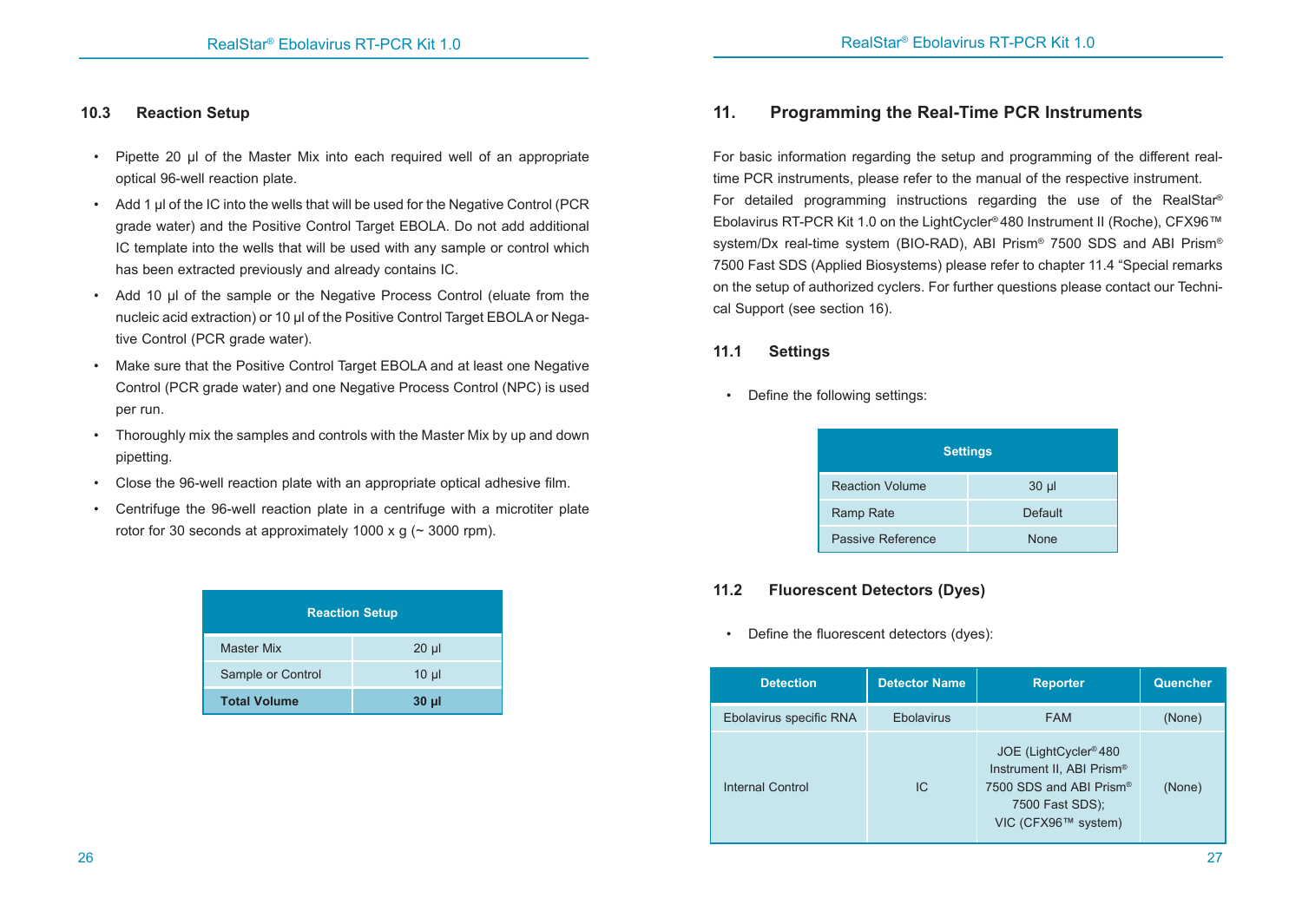#### **11.3 Temperature Profile and Dye Acquisition**

• Define the temperature profile and dye acquisition:

|                          | <b>Stage</b> | <b>Cycle Repeats</b> | <b>Acquisition</b> | <b>Temperature</b> | <b>Time</b> |
|--------------------------|--------------|----------------------|--------------------|--------------------|-------------|
| Reverse<br>Transcription | Hold         | 1                    |                    | 55 °C              | 20:00 min   |
| Denaturation             | Hold         | 1                    |                    | 95 °C              | $2:00$ min  |
|                          |              |                      |                    | 95 °C              | $0:15$ min  |
| Amplification            | Cycling      | 45                   | $\mathcal{N}$      | 58 °C              | $0:45$ min  |
|                          |              |                      |                    | 72 °C              | $0:15$ min  |

# **11.4 Special remarks on the setup of authorized cyclers**

Please find below special remarks on the setup of LightCycler® 480 Instrument II (Roche), CFX96™ system/Dx real-time system (BIO-RAD), ABI Prism® 7500 SDS and ABI Prism® 7500 Fast SDS (Applied Biosystems).

# **11.4.1 Set-up of the LightCycler® 480 Instrument II**

- 1. In the "Experiment settings", select "Detection Format: Dual Color Hydrolysis Probe / UPL Probe".
- 2. Make sure by checking the "Customize" field that the setting shown for the "Filter Combinations" are "FAM (465-510)" and "VIC/HEX/Yellow555 (533-580)".

# **11.4.2 Set-up of the ABI Prism® 7500 SDS**

Go to "Plate Setup", "Define Targets and Samples", "Assign Targets and Samples":

- 1. Select the whole plate.
- 2. Click the assign-boxes for both targets. The targets should appear in the wells in the plate layout.
- 3. Make sure to choose "none" in the "Select the dye to use as the passive reference." Section section (default setting is "ROX").

# **11.4.3 Set-up of the ABI Prism® 7500 SDS Fast**

The same settings for "Plate Setup" as for the ABI Prism® 7500 SDS apply (see above). For the Fast version, go to "Experiment properties". The ramp speed has to be set to "Standard (~2 hours to complete a run)". The RealStar® Ebolavirus RT-PCR Kit 1.0 is not compatible with the fast cycling conditions and the increased ramp rates.

# **11.4.4 Set-up of the CFX96™ system**

Open the "Plate Editor" window and select all wells of the 96 well-plate. Click "Select Fluorophores". For "Channel 1" check the box behind FAM and for "Channel 2" check the box behind VIC. Assign samples to the wells by selecting the appropriate "Sample Type "and afterwards "Load" FAM and VIC to the wells. The target name of FAM should be set to "Ebolavirus" and the target name of VIC to "Internal Control".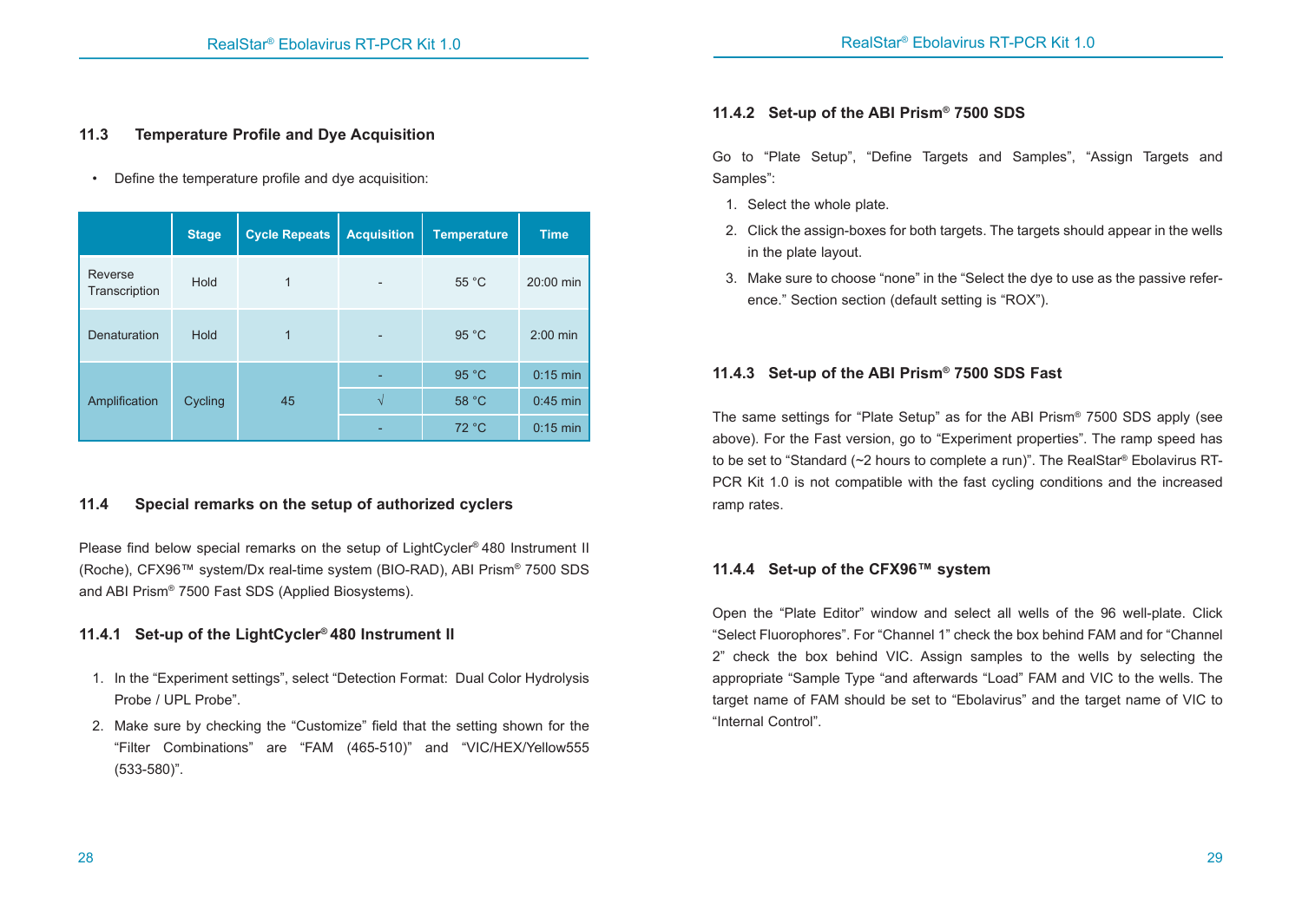# **12. Data Analysis**

For basic information regarding data analysis on specific real-time PCR instruments, please refer to the manual of the respective instrument.

For questions regarding data analysis of the RealStar® Ebolavirus RT-PCR Kit 1.0 on authorized real-time PCR instruments please contact our Technical Support (See Section 16).

#### **12.1 Validity of Diagnostic Test Runs**

#### **12.1.1 Valid Diagnostic Test Run**

For a **valid** diagnostic test run, the following control conditions must be met:

| <b>Control ID</b>                            | <b>FAM (Ebolavirus)</b><br><b>Detection Channel</b> | <b>JOE/VIC</b><br>(Internal Control)<br><b>Detection Channel</b> |
|----------------------------------------------|-----------------------------------------------------|------------------------------------------------------------------|
| Positive Control<br><b>Target EBOLA</b>      | <b>POSITIVE</b>                                     | <b>POSITIVE</b>                                                  |
| <b>Negative Control</b><br>(PCR grade water) | <b>NEGATIVE</b>                                     | <b>POSITIVE</b>                                                  |
| <b>Negative Process</b><br>Control (NPC)     | <b>NEGATIVE</b>                                     | <b>POSITIVE</b>                                                  |

# **12.1.2 Invalid Diagnostic Test Run**

A diagnostic test run is **invalid**, (i) if the run has not been completed or (ii) if any of the control conditions for a **valid** diagnostic test run are not met.

In the case of an **invalid** diagnostic test run, repeat testing by using the remaining purified nucleic acids or start from the original samples again.

If a test run is **repeatedly invalid** please contact our Technical Support (see section 16).

# **12.2 Interpretation of Results**

|  | <b>Sample</b><br>ID | <b>FAM</b><br>(Ebolavirus)<br><b>Detection Channel</b> | <b>JOE/VIC</b><br>(Internal Control)<br><b>Detection Channel</b> | <b>Result</b><br><b>Interpretation</b>                                                                                     |
|--|---------------------|--------------------------------------------------------|------------------------------------------------------------------|----------------------------------------------------------------------------------------------------------------------------|
|  | $\mathsf{A}$        | <b>POSITIVE</b>                                        | <b>POSITIVE</b>                                                  | Ebolavirus specific RNA detected.                                                                                          |
|  | <sub>B</sub>        | <b>POSITIVE</b>                                        | <b>NEGATIVE</b>                                                  | Ebolavirus specific RNA detected.<br>High ebolavirus load in the sample<br>leads to absent Internal Control<br>signal.     |
|  | $\mathsf{C}$        | <b>NFGATIVE</b>                                        | <b>POSITIVE</b>                                                  | Ebolavirus specific RNA not de-<br>tected. Sample does not contain<br>detectable amounts of Ebolavirus<br>specific RNA.    |
|  | D                   | <b>NEGATIVE</b>                                        | <b>NEGATIVE</b>                                                  | PCR inhibition or reagent failure.<br>testing<br>from<br>original<br>Repeat<br>sample or collect and test a new<br>sample. |

# **13. Analytical Performance Evaluation**

# **13.1 Analytical Sensitivity**

Analytical sensitivity of the RealStar® Ebolavirus RT-PCR Kit 1.0 is defined as the concentration (plaque forming units (PFU) per ml) of Ebolavirus specific RNA molecules that can be detected with a positivity rate of ≥ 95%.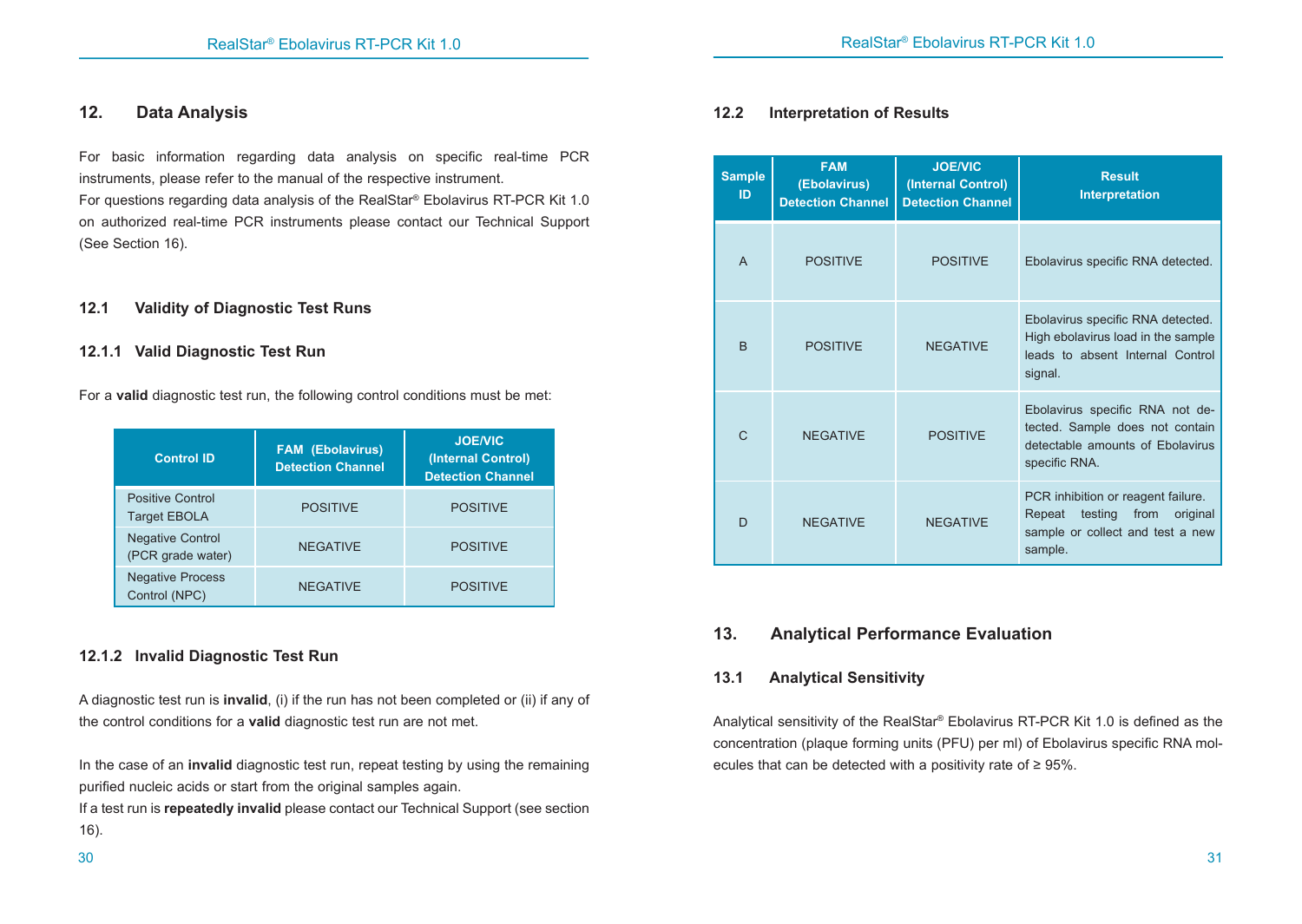*Estimation of the Limit of Detection (LoD):* Serial dilutions of RNA purified from *Zaire ebolavirus* 2014/Gueckedou-C05 obtained from the Bernhard Nocht Institute for Tropical Medicine, Hamburg (Germany) were prepared in AE buffer. Each dilution was then spiked into human EDTA plasma mixed with AVL buffer, extracted with the QIAamp® Viral RNA Mini Kit (QIAGEN) in triplicate and tested with the RealStar® Ebolavirus RT-PCR Kit 1.0 on the LightCycler® 480 Instrument II Instrument (Roche). The lowest concentration at which all replicates were tested positive was treated as the estimated LoD. The results can be found in the table below:

#### Table 2: LoD estimate of the RealStar® Ebolavirus RT-PCR Kit 1.0

| <b>Strain tested</b>                    | <b>PFU/ml</b> | <b>Call rate</b> | <b>Replicate 1</b><br>(Cp) | <b>Replicate 2</b><br>(Cp) | <b>Replicate 3</b><br>(Cp) |
|-----------------------------------------|---------------|------------------|----------------------------|----------------------------|----------------------------|
| Zaire ebolavirus 2014/<br>Gueckedou-C05 | 1000.00       | 3/3              | 24.18                      | 24.13                      | 24.17                      |
|                                         | 100.00        | 3/3              | 27.17                      | 27.29                      | 27.19                      |
|                                         | 31.62         | 3/3              | 28.32                      | 28.60                      | 29.06                      |
|                                         | 10.00         | 3/3              | 29.72                      | 29.78                      | 29.89                      |
|                                         | 3.16          | 3/3              | 30.19                      | 30.31                      | 30.28                      |
|                                         | 1.00          | 3/3              | 30.85                      | 30.73                      | 31.07                      |

The RealStar® Ebolavirus RT-PCR Kit 1.0 in conjunction with the QIAamp® Viral RNA Mini Kit manual extraction system and the LightCycler<sup>®</sup> 480 Instrument II detected 3/3 replicates at 1 PFU/ml.

*Confirmation of the Limit of Detection (LoD):* Based on the results obtained from the estimation of the LoD, a dilution of RNA equivalent to 1 PFU/ml was prepared in AE buffer and then spiked into 20 individual human EDTA plasma samples mixed with AVL buffer, extracted with the QIAamp® Viral RNA Mini Kit (QIAGEN) and tested with the RealStar® Ebolavirus RT-PCR Kit 1.0 on the LightCycler® 480 Instrument II. The results can be found in the table below:

| <b>Virus concentration: 1 PFU/ml</b> |                                  |          |          |  |
|--------------------------------------|----------------------------------|----------|----------|--|
| <b>Specimen</b>                      | Pos/Neg                          | Cp (FAM) | Cp (JOE) |  |
| $\overline{1}$                       | $\ddot{}$                        | 35.00    | 29.43    |  |
| $\overline{2}$                       | $\ddot{}$                        | 34.77    | 29.18    |  |
| $\mathfrak{S}$                       | $\ddot{}$                        | 34.76    | 29.55    |  |
| $\overline{4}$                       | $\ddot{}$                        | 37.92    | 30.96    |  |
| 5                                    | $\overline{\phantom{a}}$         | N/D      | 30.82    |  |
| $\,6\,$                              | $\ddot{}$                        | 34.95    | 29.80    |  |
| $\overline{7}$                       | $\ddot{}$                        | 36.06    | 29.86    |  |
| $\bf 8$                              | $\ddot{}$                        | 37.69    | 29.91    |  |
| $\boldsymbol{9}$                     | $\begin{array}{c} + \end{array}$ | 34.67    | 29.71    |  |
| 10                                   | $\ddot{}$                        | 34.89    | 29.43    |  |
| 11                                   | $\ddot{}$                        | 33.58    | 29.36    |  |
| 12                                   | $\ddot{}$                        | 33.84    | 29.24    |  |
| 13                                   | $\begin{array}{c} + \end{array}$ | 34.79    | 29.76    |  |
| 14                                   | $\begin{array}{c} + \end{array}$ | 33.65    | 29.25    |  |
| 15                                   | $\ddot{}$                        | 34.04    | 29.28    |  |
| 16                                   | $\begin{array}{c} + \end{array}$ | 34.56    | 29.55    |  |
| 17                                   | $\ddot{}$                        | 34.75    | 29.13    |  |
| 18                                   | $\ddot{}$                        | 33.88    | 29.46    |  |
| 19                                   | $\ddot{}$                        | 32.75    | 29.39    |  |
| 20                                   | $\ddot{}$                        | 33.81    | 29.22    |  |
|                                      | Mean Cp (n=20)                   | 34.76    | 29.61    |  |
|                                      | <b>SD</b>                        | 1.29     | 0.50     |  |
|                                      | CV%                              | 3.72     | 1.67     |  |
|                                      | <b>Results</b>                   | 19/20    | 20/20    |  |

Table 3: LoD confirmation on the LightCycler® 480 Instrument II

At the concentration of 1 PFU/ml 19/20 replicates were detected positive and thereby confirm the LoD to be 1 PFU/ml in human EDTA plasma for the RealStar® Ebolavirus RT-PCR Kit 1.0 in conjunction with the QIAamp® Viral RNA Mini Kit manual extraction system and the LightCycler® 480 Instrument II.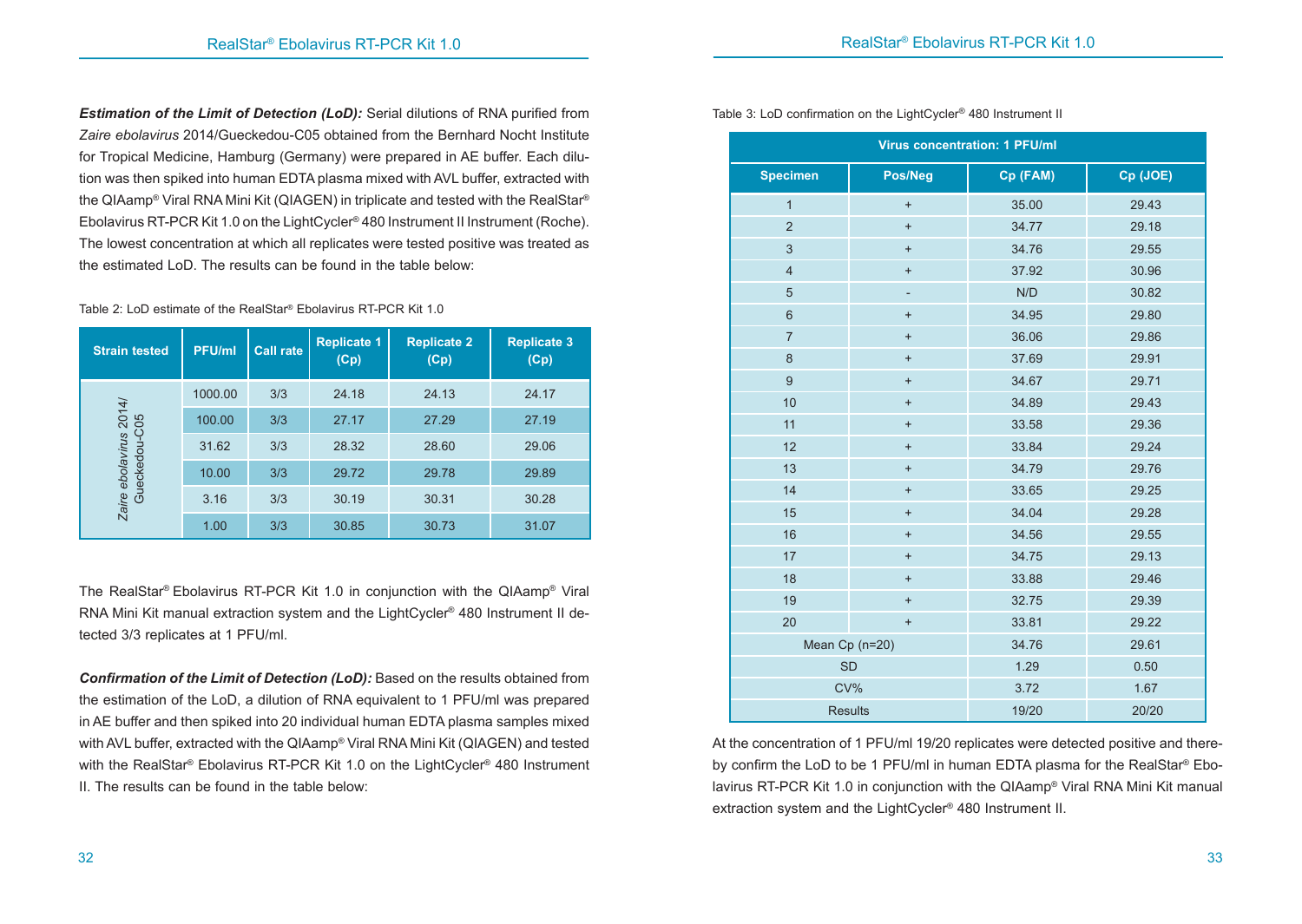*Confirmation of the Limit of Detection (LoD)* for additional real-time PCR instruments: Based on the results obtained from the LoD confirmation using the LightCycler® 480 Instrument II, a dilution of RNA equivalent to 1 PFU/ml was prepared in AE buffer and then spiked into 20 individual human EDTA plasma samples mixed with AVL buffer, extracted with the QIAamp® Viral RNA Mini Kit (QIAGEN) and tested with the RealStar® Ebolavirus RT-PCR Kit 1.0 on the following additional real-time PCR instruments:

- CFX96™ system/Dx real-time system (BIO-RAD)
- ABI Prism® 7500 SDS (Applied Biosystems)

The results can be found in the tables below:

Table 4: LoD confirmation on the CFX96™ system

| <b>Virus concentration: 1 PFU/ml</b> |                |          |          |  |
|--------------------------------------|----------------|----------|----------|--|
| <b>Specimen</b>                      | Pos/Neg        | Cp (FAM) | Cp (VIC) |  |
| $\mathbf{1}$                         | $\ddot{}$      | 31.52    | 29.85    |  |
| $\overline{2}$                       | $\ddot{}$      | 30.84    | 29.15    |  |
| 3                                    | $\ddot{}$      | 33.16    | 29.56    |  |
| $\overline{4}$                       | $\ddot{}$      | 34.60    | 30.55    |  |
| 5                                    | $\ddot{}$      | 34.33    | 30.72    |  |
| $6\phantom{a}$                       | $\ddot{}$      | 33.24    | 29.95    |  |
| $\overline{7}$                       | $\ddot{}$      | 33.58    | 30.00    |  |
| 8                                    | $\ddot{}$      | 32.67    | 30.50    |  |
| $\mathsf g$                          | $\ddot{}$      | 32.78    | 29.80    |  |
| 10                                   | $\ddot{}$      | 32.27    | 29.34    |  |
| 11                                   | $\ddot{}$      | 31.11    | 29.37    |  |
| 12                                   | $\ddot{}$      | 30.61    | 29.27    |  |
| 13                                   | $\ddot{}$      | 33.18    | 29.99    |  |
| 14                                   | $\ddot{}$      | 32.02    | 29.57    |  |
| 15                                   | $\ddot{}$      | 31.03    | 29.36    |  |
| 16                                   | $\ddot{}$      | 31.21    | 29.64    |  |
| 17                                   | $\ddot{}$      | 31.08    | 29.30    |  |
| 18                                   | $\ddot{}$      | 31.27    | 29.48    |  |
| 19                                   | $\ddot{}$      | 31.04    | 29.33    |  |
| 20                                   | $\ddot{}$      | 31.33    | 29.04    |  |
|                                      | Mean Cp (n=20) | 32.14    | 29.69    |  |
|                                      | <b>SD</b>      | 1.22     | 0.48     |  |
|                                      | CV%            | 3.80     | 1.61     |  |
|                                      | <b>Results</b> | 20/20    | 20/20    |  |

At the concentration of 1 PFU/ml 20/20 replicates were detected positive and thereby confirm the LoD to be 1 PFU/ml in human EDTA plasma for the RealStar® Ebolavirus RT-PCR Kit 1.0 in conjunction with the QIAamp® Viral RNA Mini Kit manual extraction system and the CFX96™ system.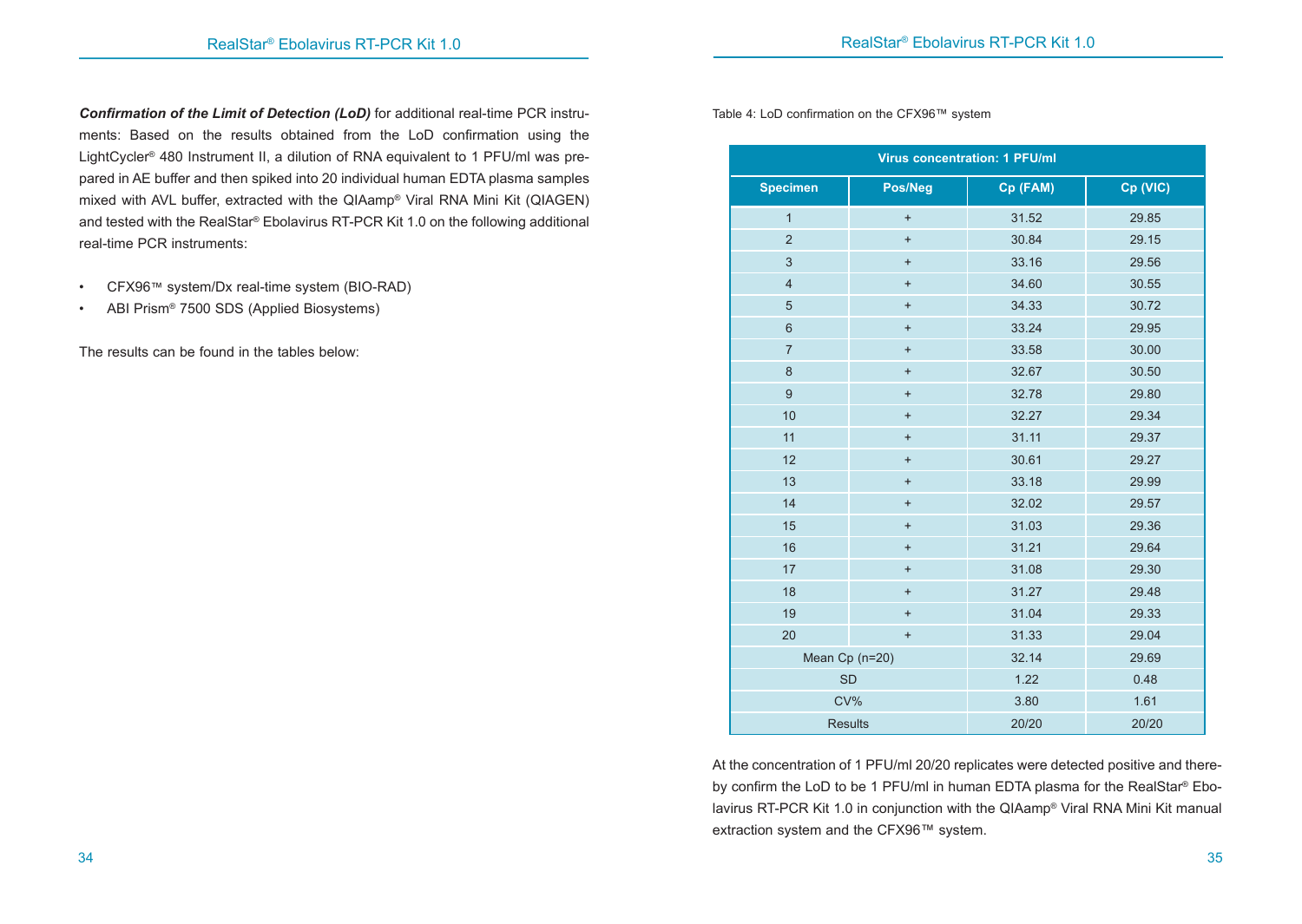Table 5: LoD confirmation on the ABI Prism® 7500 SDS

| <b>Virus concentration: 1 PFU/ml</b> |                |          |          |  |
|--------------------------------------|----------------|----------|----------|--|
| <b>Specimen</b>                      | Pos/Neg        | Cp (FAM) | Cp (JOE) |  |
| $\mathbf{1}$                         | $\ddot{}$      | 32.24    | 28.33    |  |
| $\overline{2}$                       | $\ddot{}$      | 31.72    | 27.76    |  |
| $\overline{3}$                       | $\ddot{}$      | 35.00    | 28.57    |  |
| $\overline{4}$                       | $\ddot{}$      | 35.55    | 29.72    |  |
| $\sqrt{5}$                           |                | N/D      | 29.92    |  |
| $6\phantom{1}$                       | $\ddot{}$      | 32.39    | 28.70    |  |
| $\overline{7}$                       | $\ddot{}$      | 32.21    | 28.87    |  |
| $\bf 8$                              | $\ddot{}$      | 32.44    | 29.23    |  |
| $\mathsf g$                          | $\ddot{}$      | 33.29    | 28.24    |  |
| 10                                   | $\ddot{}$      | 31.37    | 28.40    |  |
| 11                                   | $\ddot{}$      | 31.83    | 28.16    |  |
| 12                                   | $\ddot{}$      | 31.79    | 28.19    |  |
| 13                                   | $\ddot{}$      | 33.15    | 28.86    |  |
| 14                                   | $\ddot{}$      | 31.41    | 28.19    |  |
| 15                                   | $\ddot{}$      | 31.92    | 28.24    |  |
| 16                                   | $\ddot{}$      | 32.22    | 28.44    |  |
| 17                                   | $\ddot{}$      | 31.91    | 28.03    |  |
| 18                                   | $\ddot{}$      | 31.40    | 28.12    |  |
| 19                                   | $\ddot{}$      | 30.50    | 28.27    |  |
| 20                                   | $\ddot{}$      | 31.32    | 28.14    |  |
| Mean Cp (n=20)                       |                | 32.30    | 28.52    |  |
| <b>SD</b>                            |                | 1.23     | 0.56     |  |
| CV%                                  |                | 3.82     | 1.96     |  |
|                                      | <b>Results</b> | 19/20    | 20/20    |  |

At the concentration of 1 PFU/ml 19/20 replicates were detected positive and thereby confirm the LoD to be 1 PFU/ml in human EDTA plasma for the RealStar® Ebolavirus RT-PCR Kit 1.0 in conjunction with the QIAamp® Viral RNA Mini Kit manual extraction system and the ABI Prism® 7500 SDS.

#### **13.2 Analytical Specificity**

#### **13.2.1 Reactivity**

The analytical reactivity of the RealStar® Ebolavirus RT-PCR Kit is ensured by the thorough selection of the oligonucleotides (primers and probes). The oligonucleotides were checked by sequence comparison analysis against public available sequences to ensure that all known Ebolavirus variants will be detected.

To evaluate the analytical performance of the RealStar® Ebolavirus RT-PCR Kit 1.0 with regards to reactivity genomic RNA or *in vitro* transcript (IVT) from different Ebolavirus species and strains was used. The genomic RNA was extracted from cell culture supernatant obtained from Bernhard Nocht Institute for Tropical Medicine, Hamburg (Germany). All samples were analyzed with the RealStar® Ebolavirus RT-PCR Kit 1.0 on the LightCycler® 480 Instrument II (Roche). All samples tested positive in the presence of the different *Zaire ebolavirus* strains and the other Ebolavirus species *Sudan ebolavirus, Tai Forest ebolavirus, Reston ebolavirus* and *Bundibugyo ebolavirus*, thereby showing reactivity with all known Ebolavirus species.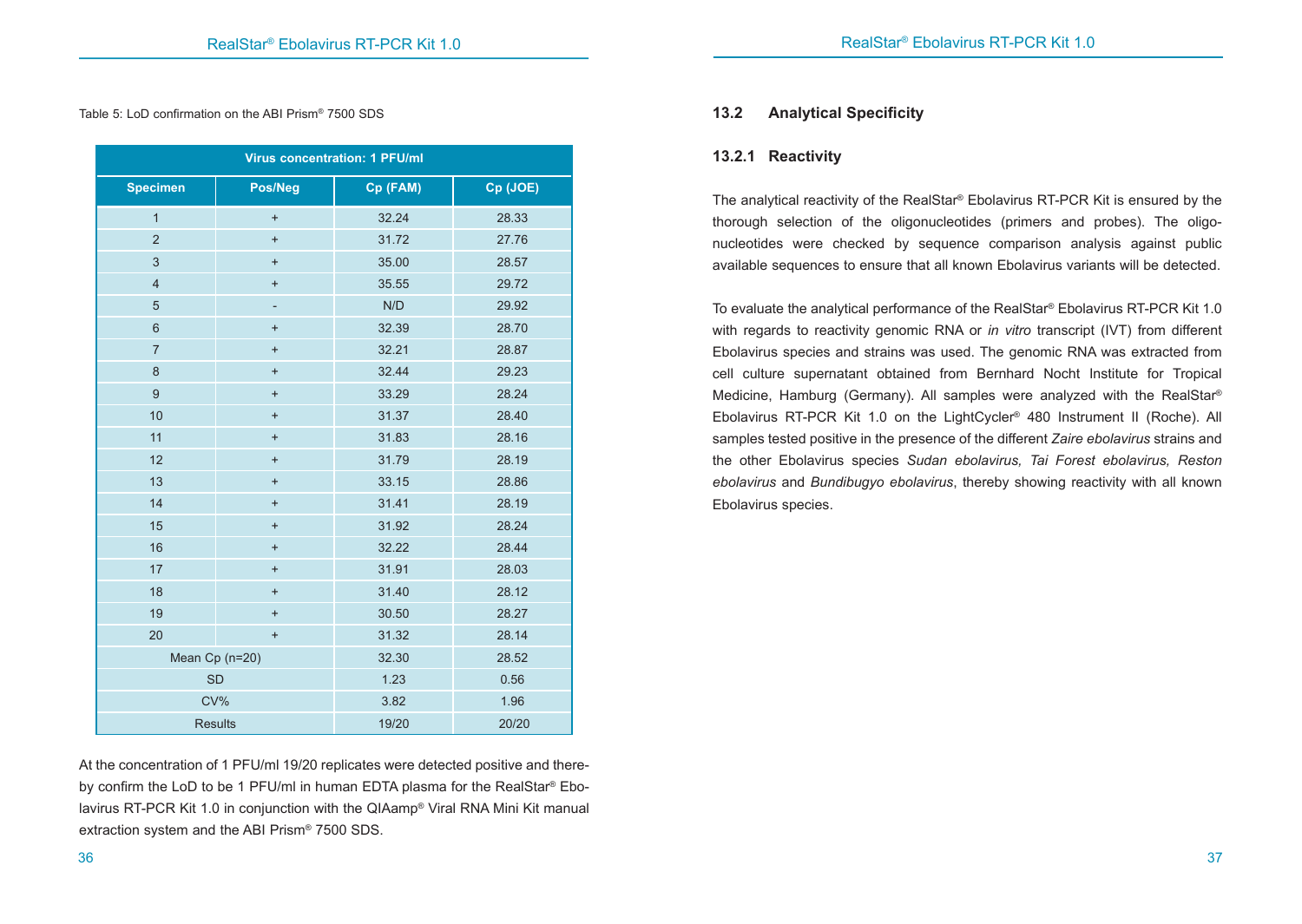Table 6: Reactivity of the RealStar® Ebolavirus RT-PCR Kit 1.0

| RealStar <sup>®</sup> Ebolavirus RT-PCR Kit 1.0 |                         |                              |  |  |
|-------------------------------------------------|-------------------------|------------------------------|--|--|
| <b>Species</b>                                  | <b>Strain</b>           | <b>Result for Ebolavirus</b> |  |  |
| Zaire ebolavirus                                | Gabon 2003*             | positive                     |  |  |
| Zaire ebolavirus                                | Mayinga*                | positive                     |  |  |
| Zaire ebolavirus                                | 2014/<br>Gueckedou-C05* | positive                     |  |  |
| Sudan ebolavirus                                | Gulu*                   | positive                     |  |  |
| Tai Forest ebolavirus*                          | N/A                     | positive                     |  |  |
| Reston ebolavirus*                              | N/A                     | positive                     |  |  |
| Bundibugyo ebolavirus**                         | N/A                     | positive                     |  |  |

\*Eluates with genomic RNA from respective pathogen provided by the Bernhard Nocht Institute for Tropical Medicine, Hamburg;

\*\**in vitro* transcript (IVT)

# **13.2.2 Cross-Reactivity**

To evaluate the analytical specificity of the RealStar® Ebolavirus RT-PCR Kit 1.0 with regards to cross-reactivity genomic RNA or DNA from different relevant pathogens was used. The genomic RNA or DNA was extracted from cell culture supernatant or preparations from different providers (Quality Control for Molecular Diagnostics (QCMD), Glasgow, Scotland, or Bernhard Nocht Institute for Tropical Medicine (BNITM), Hamburg, Germany). All samples were analyzed with the RealStar® Ebolavirus RT-PCR Kit 1.0 on a LightCycler® 480 Instrument II (Roche).

Table 7: Analytical specificity of the RealStar® Ebolavirus RT-PCR Kit 1.0 with regards to cross-reactivity

|                                          | RealStar <sup>®</sup> Ebolavirus RT-PCR Kit 1.0 |                              |  |  |
|------------------------------------------|-------------------------------------------------|------------------------------|--|--|
| Pathogen                                 | <b>Strain</b>                                   | <b>Result for Ebolavirus</b> |  |  |
| Japanese encephalitis virus*             | N/A                                             | negative                     |  |  |
| Saint Louis encephalitis virus*          | N/A                                             | negative                     |  |  |
| <b>West Nile virus</b>                   | NY99*                                           | negative                     |  |  |
| West Nile virus                          | Uganda*                                         | negative                     |  |  |
| <b>Yellow Fever virus</b>                | $17D^*$                                         | negative                     |  |  |
| <b>Yellow Fever Virus</b>                | French Neurotropic<br>Virus*                    | negative                     |  |  |
| Murray Valley encephalitis virus*        | N/A                                             | negative                     |  |  |
| Zika virus*                              | N/A                                             | negative                     |  |  |
| Tick borne encephalitis virus*           | N/A                                             | negative                     |  |  |
| Usutu virus*                             | N/A                                             | negative                     |  |  |
| Denque virus                             | $1*$                                            | negative                     |  |  |
| Dengue virus                             | $2^*$                                           | negative                     |  |  |
| Dengue virus                             | $3*$                                            | negative                     |  |  |
| Dengue virus                             | $4^*$                                           | negative                     |  |  |
| <b>Hepatitis C virus</b>                 | $3a**$                                          | negative                     |  |  |
| Hepatitis C virus                        | $1b^{**}$                                       | negative                     |  |  |
| West Nile virus                          | NY99**                                          | negative                     |  |  |
| <b>Hepatitis A virus</b>                 | 1b, HM175**                                     | negative                     |  |  |
| Hepatitis E virus                        | gg3c**                                          | negative                     |  |  |
| Crimean-Congo hemorrhagic<br>fever virus | Afg09-2990*                                     | negative                     |  |  |
| Lassa virus                              | Nig08-A37*                                      | negative                     |  |  |
| Lassa virus                              | CSF*                                            | negative                     |  |  |
| Lassa virus                              | Lib05-1580/121*                                 | negative                     |  |  |
| Lassa virus                              | $AV*$                                           | negative                     |  |  |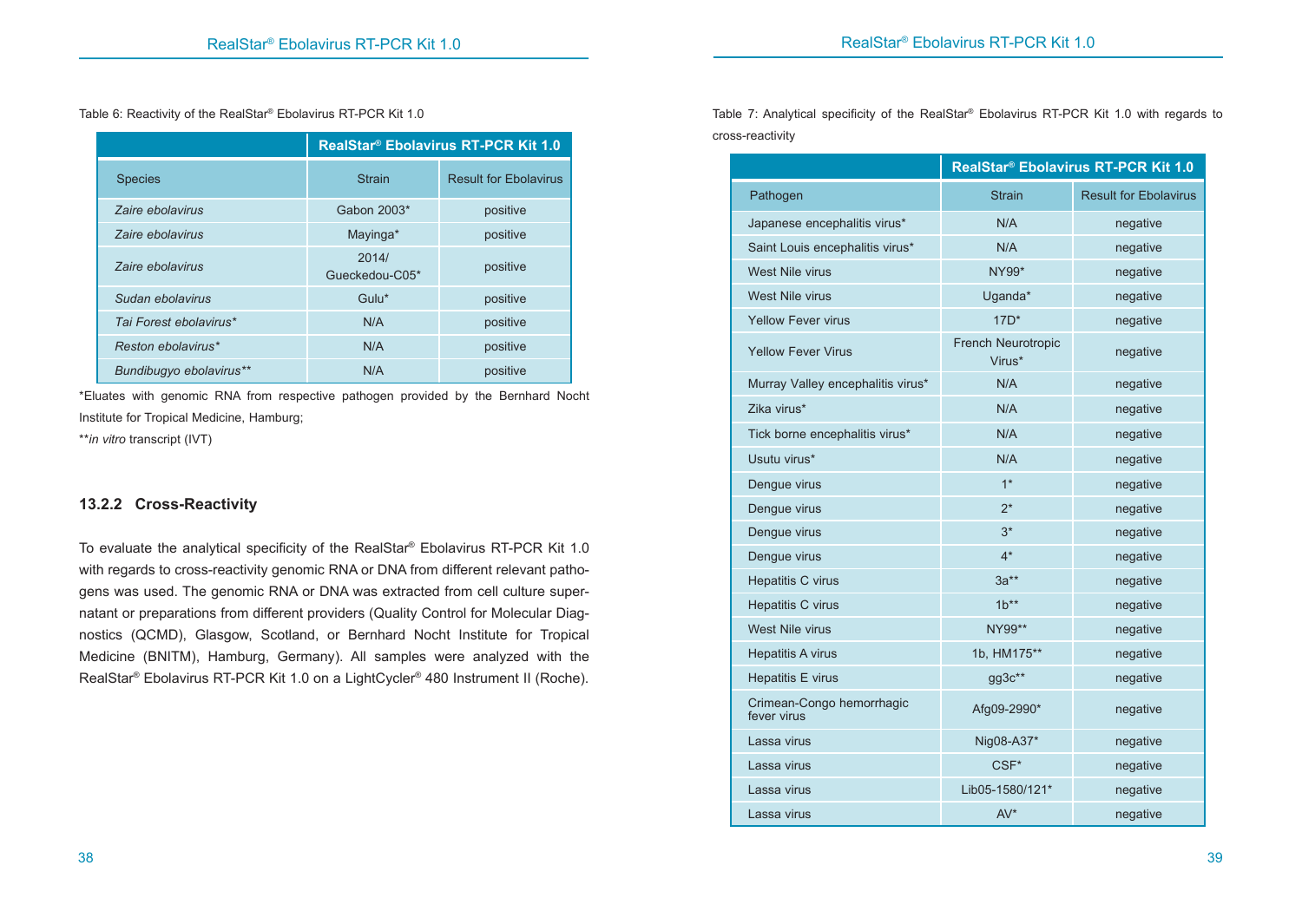Table 7: (continuation)

|                             |               | RealStar® Ebolavirus RT-PCR Kit 1.0 |
|-----------------------------|---------------|-------------------------------------|
| Pathogen                    | <b>Strain</b> | <b>Result for Ebolavirus</b>        |
| Junin virus                 | $XJ^*$        | negative                            |
| Machupo virus               | Carvallo*     | negative                            |
| Sabia virus                 | SPH114202*    | negative                            |
| Guanarito-Virus             | INH-95551*    | negative                            |
| Vesicular stomatitis virus  | Indiana*      | negative                            |
| Rift-Valley fever virus     | MP 12*        | negative                            |
| Hantaan virus               | 76-118*       | negative                            |
| Marburgvirus                | Musoke*       | negative                            |
| Marburgvirus                | Popp*         | negative                            |
| Marburgvirus                | Leiden*       | negative                            |
| Rotavirus                   | Wa***         | negative                            |
| Respiratory syncytial virus | $A***$        | negative                            |
| Respiratory syncytial virus | $R***$        | negative                            |
| Plasmodium malariae         | N/A           | negative                            |
| E. coli                     | N/A           | negative                            |

\*Eluates with genomic RNA from respective pathogen provided by the Bernhard Nocht Institute for Tropical Medicine, Hamburg

\*\*Eluates with genomic RNA from respective pathogen sourced from QCMD EQA Panels \*\*\* ATCC VR-2018 (Rotavirus) ATCC-VR-26D (RSV-A) and ATCC-VR-955D (RSV-B)

No cross-reactivity of the RealStar® Ebolavirus RT-PCR Kit 1.0 with genomic RNA or DNA of the selected pathogens was observed. All samples tested generated a positive Internal Control signal in the JOE channel, whereas no signal was observable in the target specific (FAM) channel.

For additional pathogens with limited or no availability, an *in silico* analysis was done showing that cross-reactivity is unlikely to occur. The primer sequences were blasted against selected species (viruses, bacteria and parasites) specified in the table below. The BLAST® algorithms were set to: blastn, word size 15, maximal target sequences 1000, match/mismatch scores 1,-2. All primers contained in the RealStar® Ebolavirus RT-PCR Kit 1.0 were blasted individually. Hits were reviewed for potential formation of PCR product through binding of the primers in close proximity and with the right orientation to each other on target nucleic acid molecules. No constellation was found that could lead to undesired amplification of potentially cross-reacting target sequences.

Table 8: Pathogens checked for cross-reactivity via *in silico* analysis

| <b>Pathogen</b>        |  |  |  |  |
|------------------------|--|--|--|--|
| Influenza virus        |  |  |  |  |
| Chikungunya virus      |  |  |  |  |
| Adenovirus             |  |  |  |  |
| Enterovirus            |  |  |  |  |
| Salmonella typhimurium |  |  |  |  |
| Pseudomonas aeruginosa |  |  |  |  |
| <b>Shigella</b>        |  |  |  |  |
| Coxiella burnetii      |  |  |  |  |
| Vibrio cholerae        |  |  |  |  |
| Borrelia recurrentis   |  |  |  |  |
| Plasmodium falciparum  |  |  |  |  |
| Plasmodium vivax       |  |  |  |  |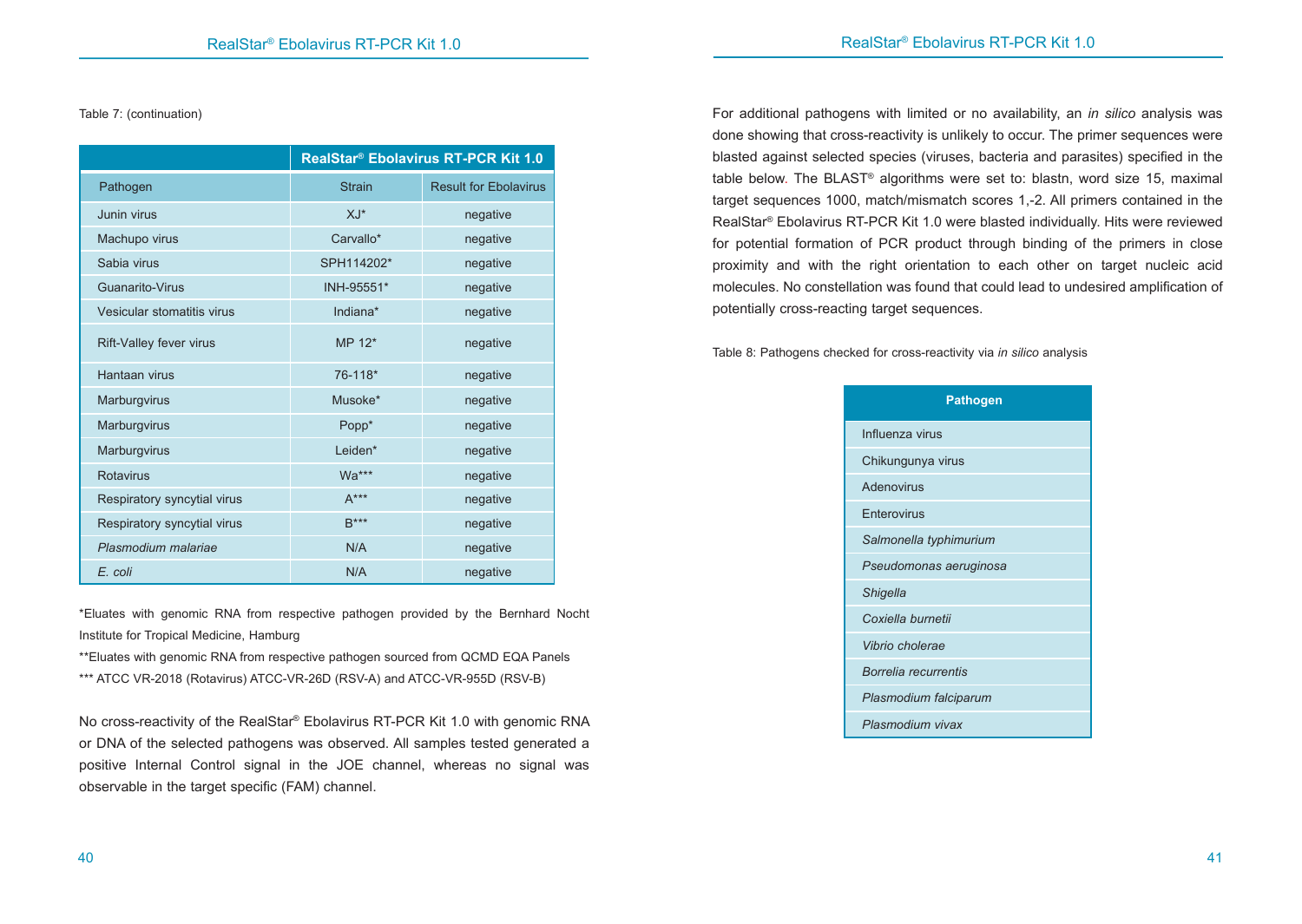# **13.2.3 Performance testing with negative samples**

To test the analytical specificity of the RealStar® Ebolavirus RT-PCR Kit 1.0 with regards to its performance with Ebolavirus negative specimens, 36 negative plasma samples from individual donors were tested. Following nucleic acid extraction with the QIAamp® Viral RNA Mini Kit (QIAGEN) samples were analyzed using the RealStar® Ebolavirus RT-PCR Kit 1.0 on a LightCycler® 480 Instrument II (Roche). Within the RT-PCR run 9 Negative Controls (PCR grade water) as well as 4 Positive Controls (provided with the RealStar® Ebolavirus RT-PCR Kit 1.0) for Ebolavirus were analyzed.

The results obtained for the 36 individual plasma samples, which have been tested with the RealStar® Ebolavirus RT-PCR Kit 1.0, are summarized in the table below.

Table 9: Specificity negative samples: RealStar® Ebolavirus RT-PCR Kit 1.0

| <b>Result for</b>                                                  |                                                |                                                             |  |  |
|--------------------------------------------------------------------|------------------------------------------------|-------------------------------------------------------------|--|--|
| <b>Negative Control</b>                                            | <b>Positive Control</b><br><b>Target EBOLA</b> | <b>Samples</b>                                              |  |  |
| 9/9:<br>Signal in JOE channel (IC);<br>no signal in<br>FAM channel | 4/4:<br>Signal in JOE(IC)<br>and FAM channel   | 36/36:<br>Signal in JOE(IC);<br>no signal in<br>FAM channel |  |  |

All 36 samples have been tested negative for Ebolavirus specific RNA (i.e. no signal in the FAM channel) and show an Internal Control signal in the JOE channel.

# **13.2.4 Performance testing with negative samples across different PCR platforms**

Equivalent performance of the RealStar® Ebolavirus RT-PCR Kit 1.0 on different real-time PCR instruments with respect to analytical specificity was evaluated by testing 20 plasma samples from individual donors, which were negative for Ebolavirus specific RNA. RNA extraction was carried out using the QIAamp® Viral RNA Mini Kit (QIAGEN). All samples were subjected to single extraction.

The sample input volume was 140 µl and the elution volume 60 µl. Amplification and detection were performed with one lot of the RealStar® Ebolavirus RT-PCR Kit 1.0 on the following real-time PCR instruments:

- CFX96™ system/Dx real-time system (BIO-RAD)
- ABI Prism<sup>®</sup> 7500 SDS (Applied Biosystems)

Within each run 4 Negative Controls (PCR grade water provided with the RealStar<sup>®</sup> Ebolavirus RT-PCR Kit 1.0) as well as 2 Positive Controls (provided with the RealStar® Ebolavirus RT-PCR Kit 1.0) for Ebolavirus were analyzed.

The results observed for the 20 individual plasma samples, which have been tested with the RealStar® Ebolavirus RT-PCR Kit 1.0 on the different real-time PCR instruments, are summarized in the table below.

Table 10: Real-time PCR instrument equivalence: Specificity negative samples

| <b>Real-time PCR</b><br><b>Instrument</b> | <b>Negative</b><br><b>Control</b>                                               | <b>Positive Control</b><br><b>Target EBOLA</b>               | <b>Samples</b>                                |
|-------------------------------------------|---------------------------------------------------------------------------------|--------------------------------------------------------------|-----------------------------------------------|
| CFX96™ system                             | $4/4$ :<br>Signal in VIC<br>channel (IC);<br>no signal in<br><b>FAM</b> channel | $2/2$ :<br>Signal in VIC<br>(IC) and FAM<br>channel          | 20/20 samples:<br>No signal in FAM<br>channel |
| ABI Prism® 7500 SDS                       | $4/4$ :<br>Signal in JOE<br>channel (IC);<br>no signal in<br><b>FAM</b> channel | $2/2$ :<br>Signal in JOE<br>$(IC)$ and<br><b>FAM</b> channel | 20/20 samples:<br>No signal in<br>FAM channel |

20 of the 20 samples have been tested negative for Ebolavirus specific RNA on both real-time PCR instruments used.

 $42$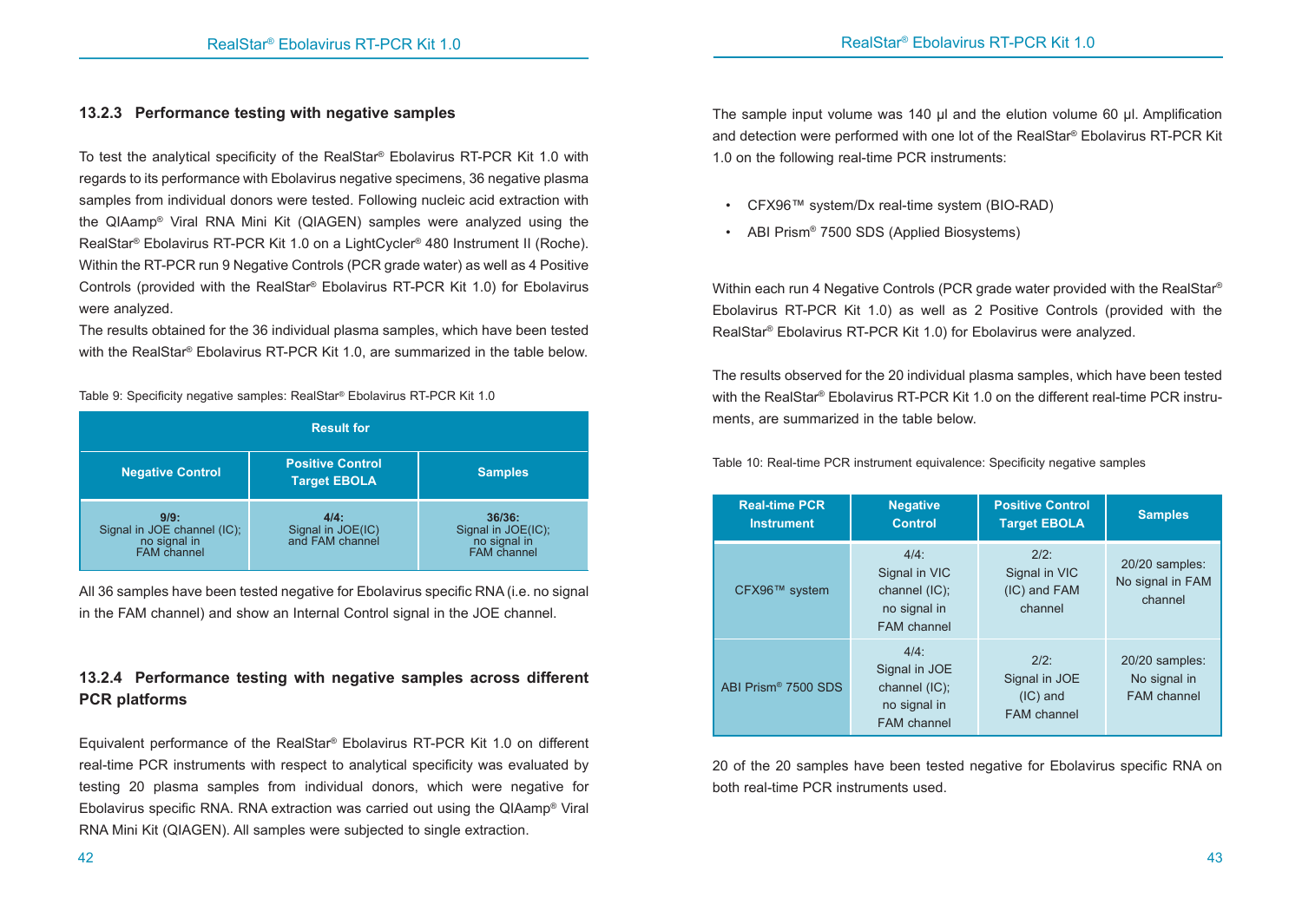#### **13.2.5 Interfering Substances**

Table 11: Potentially interfering substances tested

The influence of endogenous potentially interfering substances on the performance of the RealStar® Ebolavirus RT-PCR Kit 1.0 was examined by spiking selected interfering substances into simulated EDTA plasma samples containing no Ebolavirus or Ebolavirus in a concentration of the Positive Control Target EBOLA (approx. 100x LoD) and of the Positive Control Target EBOLA 1:10 diluted (approx. 10x LoD), respectively. Those samples containing interfering substances were compared to samples without interferent, which functioned as reference.

The potentially interfering substances as well as the concentrations of these used for the experiments are shown in the table below.

| <b>Substance</b>    | <b>Final Concentration in</b><br>the Sample | <b>Provider</b> |  |
|---------------------|---------------------------------------------|-----------------|--|
| <b>Bilirubin</b>    | 30 mg/dl                                    | Calbiochem      |  |
| Hemoglobin          | $2$ g/dl                                    | <b>SIGMA</b>    |  |
| Triglyceride        | $1$ g/dl                                    | Fluka           |  |
| Human Serum Albumin | $6$ g/dl                                    | Fresenius Kabi  |  |
| qDNA                | $10 \mu g/dl$                               | Roche           |  |

Each sample was processed in three replicates. Following nucleic acid extraction with the QIAamp® Viral RNA Mini Kit (QIAGEN) samples were analyzed using the RealStar® Ebolavirus RT-PCR Kit 1.0 on a CFX96™ system.

The data used for the evaluation of the influence of different potentially interfering substances on the performance of the RealStar® Ebolavirus RT-PCR Kit 1.0 are summarized in the table below.

Table 12: Results of testing of samples containing different potentially interfering substances

|                  |                                                                                                                                                                                                                                           |                                    | <b>Reference</b> | <b>gDNA</b> | <b>Bilirubin</b> | Hemo-<br>globin | Trigly-<br>ceride | <b>Protein</b> |
|------------------|-------------------------------------------------------------------------------------------------------------------------------------------------------------------------------------------------------------------------------------------|------------------------------------|------------------|-------------|------------------|-----------------|-------------------|----------------|
|                  | Ebola-<br>virus                                                                                                                                                                                                                           | Mean $C_n$<br>value                | n/a              | n/a         | n/a              | n/a             | n/a               | n/a            |
| Ebola-<br>virus: | specific<br>signal                                                                                                                                                                                                                        | $\Delta$ C to<br>Reference         | n/a              | n/a         | n/a              | n/a             | n/a               | n/a            |
| nega-<br>tive    | Internal<br>Control                                                                                                                                                                                                                       | Mean $C_{p}$<br>value              | 28.92            | 28.86       | 29.09            | 28.81           | 29.23             | 28.91          |
|                  | signal                                                                                                                                                                                                                                    | $\Delta C_{p}$ to<br>Reference     | n/a              | 0.06        | 0.17             | 0.11            | 0.31              | 0.01           |
|                  | Detection<br>Ebola-<br>3/3 pos.<br>3/3 pos.<br>3/3 pos.<br>rate<br>virus<br>specific<br>$\Delta C$ <sub>n</sub> to<br>Ebola-<br>signal<br>n/a<br>n/a<br>n/a<br>Reference<br>virus:<br>10x<br>Mean $C_n$<br>LoD<br>28.92<br>28.55<br>28.96 |                                    |                  |             |                  | 3/3 pos.        | 3/3 pos.          | 3/3 pos.       |
|                  |                                                                                                                                                                                                                                           | n/a                                | n/a              | n/a         |                  |                 |                   |                |
|                  | Internal<br>Control                                                                                                                                                                                                                       | value                              |                  |             |                  | 28.94           | 28.94             | 28.87          |
|                  | signal                                                                                                                                                                                                                                    | $\Delta C_{p}$ to<br>Reference     | n/a              | 0.37        | 0.04             | 0.02            | 0.02              | 0.05           |
|                  | Ebola-<br>virus                                                                                                                                                                                                                           | Mean $C_{n}$<br>value              | 25.56            | 25.23       | 25.50            | 25.37           | 25.15             | 25.36          |
| Ebola-<br>virus: | specific<br>signal                                                                                                                                                                                                                        | $\Delta C_{\rm p}$ to<br>Reference | n/a              | 0.33        | 0.06             | 0.19            | 0.41              | 0.20           |
| 100x<br>LoD      | Internal<br>Control                                                                                                                                                                                                                       | Mean $C_{n}$<br>value              | 28.70            | 28.33       | 28.70            | 28.46           | 29.23             | 28.72          |
|                  | signal                                                                                                                                                                                                                                    | $\Delta C_{p}$ to<br>Reference     | n/a              | 0.37        | 0.00             | 0.24            | 0.53              | 0.02           |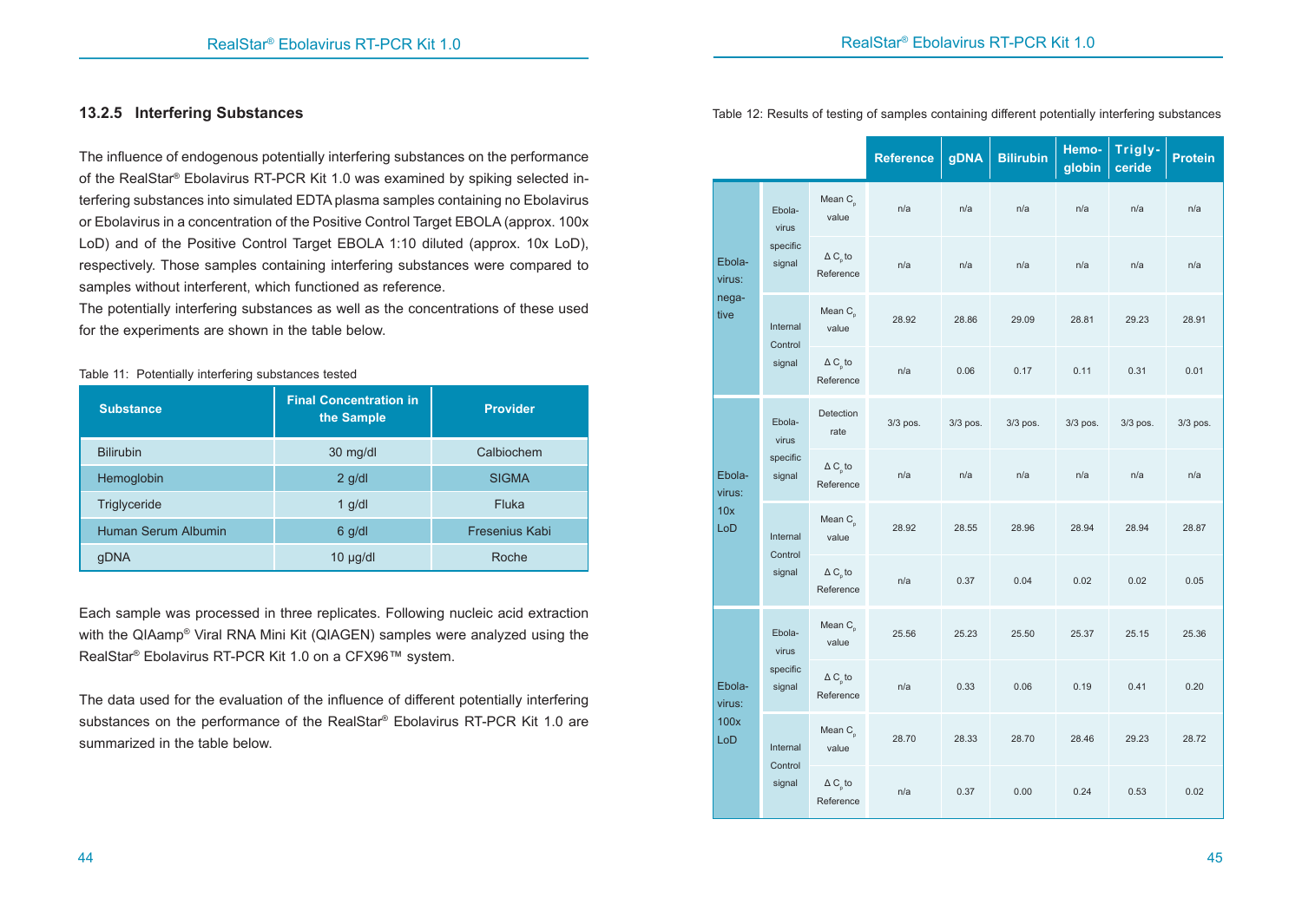No interference was observed for samples containing elevated levels of endogenous substances (bilirubin, hemoglobin, triglycerides, human serum albumin and human gDNA). For positive samples containing a high concentration (approx. 100x LoD) of Ebolavirus specific RNA the Δ Cp values compared to the reference samples were observed to be between 0.06 and 0.41. Results obtained for Ebolavirus negative samples and the low positive samples (approx. 10x LoD) showed that all negative samples were tested negative and all low positive samples were tested positive. Since also the fluorescence intensities (FAM and VIC) were not affected, it can be concluded, that the different potentially interfering substances tested have no significant influence on the performance of the RealStar® Ebolavirus RT-PCR Kit 1.0.

# **14. Clinical Performance Evaluation**

#### **14.1 Mock clinical study**

Data from the LoD study confirmed that the LoD of the RealStar® Ebolavirus RT-PCR Kit 1.0 for *Zaire ebolavirus* 2014/Gueckedou-C05 is 1 PFU/ml. To predict clinical performance at the 95% confidence interval (CI), viral RNA at different concentrations was prepared in AE buffer and then spiked into overall 45 samples composed of AVL buffer and independent human EDTA plasma specimens. Fifteen specimens each were spiked at 2.25x LoD (2.25 PFU/ml), at 3.0x LoD (3 PFU/ml), and at a concentration of 200x LoD (200 PFU/ml). Another 100 individual human EDTA plasma samples were left unspiked. All samples were blinded, handed to an unbiased operator and extracted using the QIAamp® Viral RNA Mini Kit (QIAGEN). The samples were analyzed with the RealStar® Ebolavirus RT-PCR Kit 1.0 on the LightCycler® 480 Instrument II (Roche), CFX96™ system (BIO-RAD) and ABI Prism® 7500 SDS (Applied Biosystems), respectively. The blinded spiking key was unmasked after the results were complete.

# **14.1.1 Analysis on the LightCycler® 480 Instrument II**

The results of the analysis with the RealStar® Ebolavirus RT-PCR Kit 1.0 on the LightCycler® 480 Instrument II (Roche) can be found in the tables below.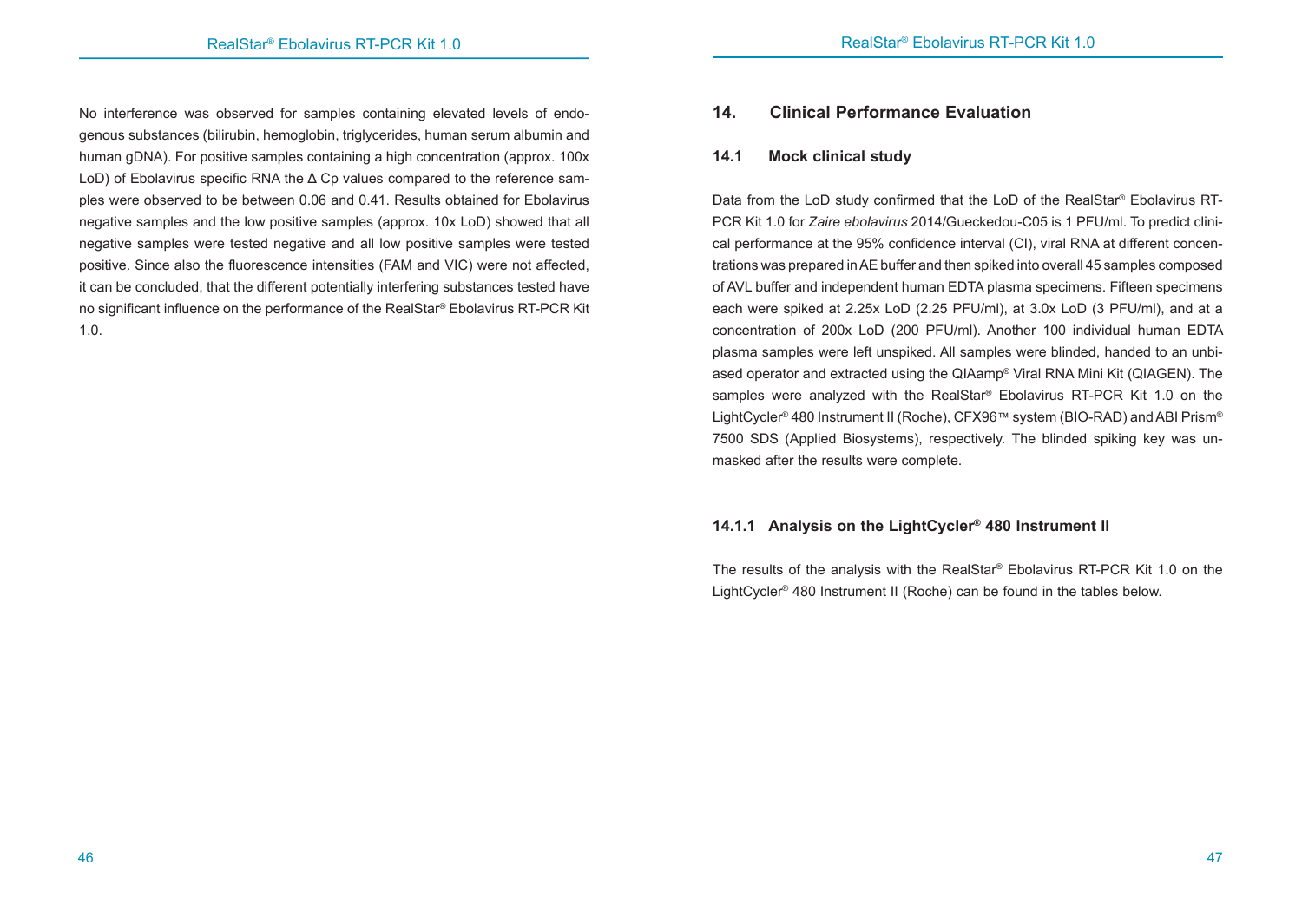Table 13: Mock Clinical Study on the LightCycler® 480 Instrument II

|                | <b>Spiking key</b> | <b>Virus concentration</b><br>(PFU/ml) | <b>Cp value</b> | Call              | $IC$ $Cp$ | <b>Agreement with</b><br>expected result |
|----------------|--------------------|----------------------------------------|-----------------|-------------------|-----------|------------------------------------------|
| 1              | 2.25 x LOD         | 2.25E+00                               | 31.14           | $\ddot{}$         | 29.51     | <b>YES</b>                               |
| $\overline{c}$ | 200 x LOD          | 2.00E+02                               | 26.56           | $\qquad \qquad +$ | 27.76     | <b>YES</b>                               |
| 3              |                    | N/A                                    | N/A             | $\frac{1}{2}$     | 28.93     | <b>YES</b>                               |
| 4              | 200 x LOD          | 2.00E+02                               | 27.21           | $\ddot{}$         | 28.00     | <b>YES</b>                               |
| 5              |                    | N/A                                    | N/A             |                   | 28.81     | <b>YES</b>                               |
| 6              |                    | N/A                                    | N/A             |                   | 29.11     | <b>YES</b>                               |
| $\overline{7}$ |                    | N/A                                    | N/A             |                   | 29.28     | <b>YES</b>                               |
| 8              |                    | N/A                                    | N/A             |                   | 29.25     | <b>YES</b>                               |
| 9              | 2.25 x LOD         | 2.25E+00                               | 30.88           | $\ddot{}$         | 29.09     | <b>YES</b>                               |
| 10             |                    | N/A                                    | N/A             |                   | 28.95     | <b>YES</b>                               |
| 11             |                    | N/A                                    | N/A             |                   | 29.95     | <b>YES</b>                               |
| 12             | 3 x LOD            | $3.00E + 00$                           | 30.88           | $^{+}$            | 29.19     | <b>YES</b>                               |
| 13             |                    | N/A                                    | N/A             |                   | 29.12     | <b>YES</b>                               |
| 14             |                    | N/A                                    | N/A             |                   | 29.19     | <b>YES</b>                               |
| 15             | 2.25 x LOD         | 2.25E+00                               | 31.12           | $\ddot{}$         | 29.34     | <b>YES</b>                               |
| 16             | 3 x LOD            | 3.00E+00                               | 30.50           | $\ddot{}$         | 29.22     | <b>YES</b>                               |
| 17             |                    | N/A                                    | N/A             |                   | 29.04     | <b>YES</b>                               |
| 18             |                    | N/A                                    | N/A             |                   | 29.31     | <b>YES</b>                               |
| 19             | 200 x LOD          | 2.00E+02                               | 26.79           | $^{+}$            | 27.94     | <b>YES</b>                               |
| 20             | 2.25 x LOD         | 2.25E+00                               | 31.10           | $\ddot{}$         | 29.27     | <b>YES</b>                               |
| 21             |                    | N/A                                    | N/A             |                   | 29.13     | <b>YES</b>                               |
| 22             |                    | N/A                                    | N/A             |                   | 28.87     | <b>YES</b>                               |
| 23             |                    | N/A                                    | N/A             |                   | 29.16     | <b>YES</b>                               |
| 24             |                    | N/A                                    | N/A             |                   | 29.18     | <b>YES</b>                               |
| 25             | 2.25 x LOD         | 2.25E+00                               | 31.25           | $\ddot{}$         | 29.52     | <b>YES</b>                               |

Table 13: (continuation)

|    | <b>Spiking key</b> | <b>Virus concentration</b><br>(PFU/ml) | <b>Cp value</b> | Call                             | $IC$ $Cp$ | <b>Agreement with</b><br>expected result |
|----|--------------------|----------------------------------------|-----------------|----------------------------------|-----------|------------------------------------------|
| 26 |                    | N/A                                    | N/A             |                                  | 29.05     | <b>YES</b>                               |
| 27 | 200 x LOD          | 2.00E+02                               | 27.98           | $\begin{array}{c} + \end{array}$ | 28.87     | <b>YES</b>                               |
| 28 |                    | N/A                                    | N/A             |                                  | 29.63     | <b>YES</b>                               |
| 29 |                    | N/A                                    | N/A             |                                  | 28.94     | <b>YES</b>                               |
| 30 |                    | N/A                                    | N/A             |                                  | 29.21     | <b>YES</b>                               |
| 31 |                    | N/A                                    | N/A             |                                  | 29.14     | <b>YES</b>                               |
| 32 | 2.25 x LOD         | 2.25E+00                               | 30.91           | $\! + \!$                        | 28.94     | <b>YES</b>                               |
| 33 |                    | N/A                                    | N/A             |                                  | 29.22     | <b>YES</b>                               |
| 34 |                    | N/A                                    | N/A             |                                  | 29.05     | <b>YES</b>                               |
| 35 |                    | N/A                                    | N/A             |                                  | 29.49     | <b>YES</b>                               |
| 36 | 3 x LOD            | 3.00E+00                               | 31.81           | $\ddot{}$                        | 30.06     | <b>YES</b>                               |
| 37 | 2.25 x LOD         | 2.25E+00                               | 31.70           | $\begin{array}{c} + \end{array}$ | 29.84     | <b>YES</b>                               |
| 38 |                    | N/A                                    | N/A             |                                  | 29.08     | <b>YES</b>                               |
| 39 | 200 x LOD          | 2.00E+02                               | 27.56           | $\! + \!$                        | 28.56     | <b>YES</b>                               |
| 40 | 2.25 x LOD         | 2.25E+00                               | 31.36           | $\begin{array}{c} + \end{array}$ | 29.88     | <b>YES</b>                               |
| 41 | 3 x LOD            | 3.00E+00                               | 31.17           | $\! + \!$                        | 29.08     | <b>YES</b>                               |
| 42 | 2.25 x LOD         | 2.25E+00                               | 31.36           | $\ddot{}$                        | 29.33     | <b>YES</b>                               |
| 43 |                    | N/A                                    | N/A             |                                  | 29.29     | <b>YES</b>                               |
| 44 |                    | N/A                                    | N/A             |                                  | 30.09     | <b>YES</b>                               |
| 45 |                    | N/A                                    | N/A             | $\overline{a}$                   | 29.65     | <b>YES</b>                               |
| 46 |                    | N/A                                    | N/A             | $\frac{1}{2}$                    | 29.51     | <b>YES</b>                               |
| 47 | 2.25 x LOD         | 2.25E+00                               | 30.96           | $\ddot{}$                        | 29.24     | <b>YES</b>                               |
| 48 |                    | N/A                                    | N/A             |                                  | 29.20     | <b>YES</b>                               |
| 49 |                    | N/A                                    | N/A             |                                  | 29.42     | <b>YES</b>                               |
| 50 |                    | N/A                                    | N/A             |                                  | 29.64     | <b>YES</b>                               |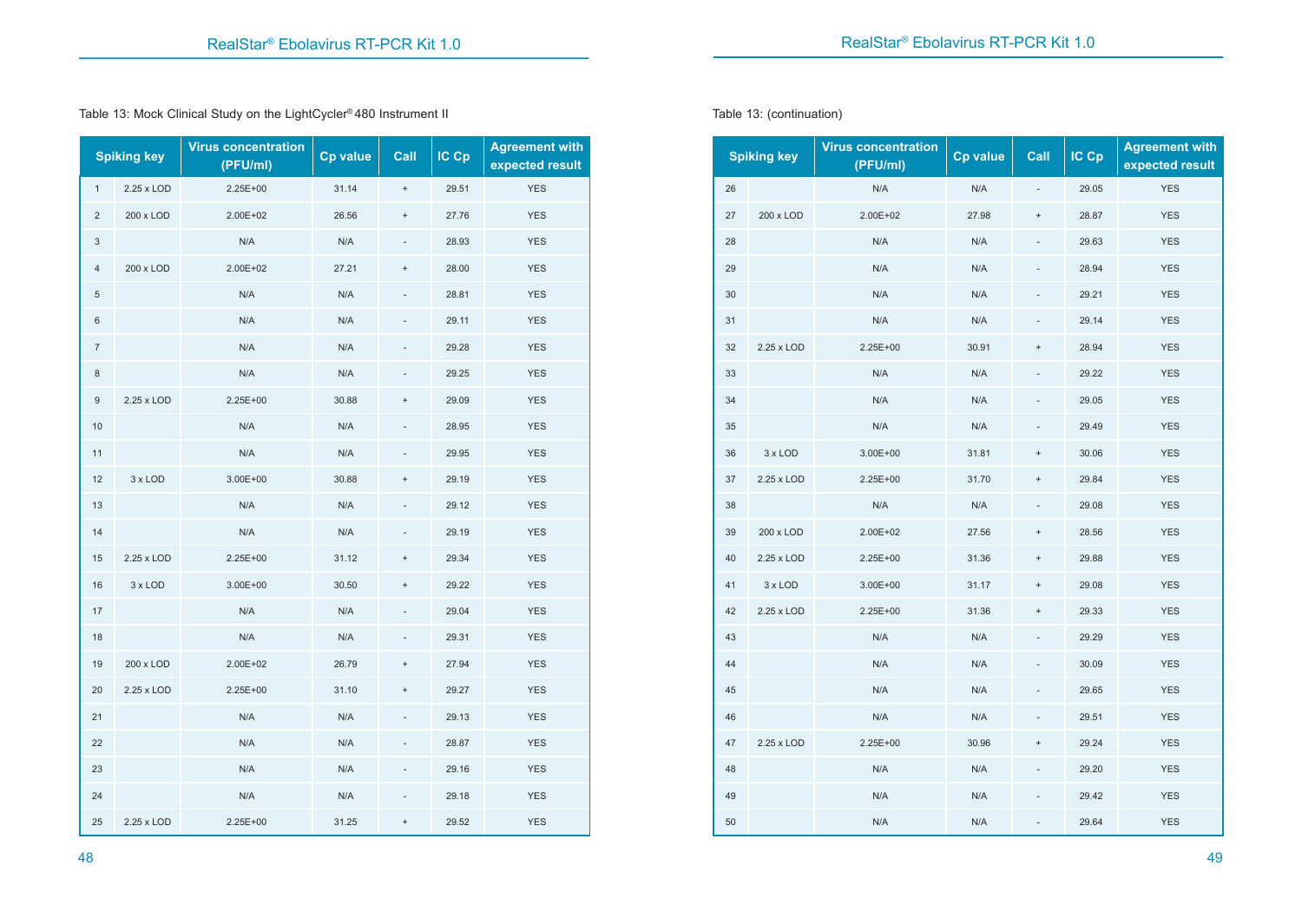#### Table 13: (continuation)

|    | <b>Spiking key</b> | <b>Virus concentration</b><br>(PFU/ml) | <b>Cp value</b> | Call          | IC Cp | <b>Agreement with</b><br>expected result |
|----|--------------------|----------------------------------------|-----------------|---------------|-------|------------------------------------------|
| 51 |                    | N/A                                    | N/A             |               | 29.26 | <b>YES</b>                               |
| 52 |                    | N/A                                    | N/A             |               | 29.57 | <b>YES</b>                               |
| 53 |                    | N/A                                    | N/A             |               | 29.27 | <b>YES</b>                               |
| 54 | 200 x LOD          | 2.00E+02                               | 27.66           | $\ddot{}$     | 28.75 | <b>YES</b>                               |
| 55 |                    | N/A                                    | N/A             |               | 29.31 | <b>YES</b>                               |
| 56 | 3 x LOD            | 3.00E+00                               | 30.97           | $^{+}$        | 29.21 | <b>YES</b>                               |
| 57 |                    | N/A                                    | N/A             |               | 29.43 | <b>YES</b>                               |
| 58 |                    | N/A                                    | N/A             |               | 29.33 | <b>YES</b>                               |
| 59 |                    | N/A                                    | N/A             |               | 28.95 | <b>YES</b>                               |
| 60 | 200 x LOD          | 2.00E+02                               | 27.72           | $\ddot{}$     | 28.53 | <b>YES</b>                               |
| 61 |                    | N/A                                    | N/A             |               | 29.65 | <b>YES</b>                               |
| 62 |                    | N/A                                    | N/A             |               | 29.47 | <b>YES</b>                               |
| 63 |                    | N/A                                    | N/A             |               | 29.64 | <b>YES</b>                               |
| 64 |                    | N/A                                    | N/A             |               | 29.48 | <b>YES</b>                               |
| 65 |                    | N/A                                    | N/A             |               | 29.46 | <b>YES</b>                               |
| 66 |                    | N/A                                    | N/A             |               | 30.01 | <b>YES</b>                               |
| 67 |                    | N/A                                    | N/A             |               | 29.53 | <b>YES</b>                               |
| 68 |                    | N/A                                    | N/A             |               | 29.98 | <b>YES</b>                               |
| 69 | 2.25 x LOD         | 2.25E+00                               | 31.40           | $\ddot{}$     | 29.76 | <b>YES</b>                               |
| 70 |                    | N/A                                    | N/A             | $\frac{1}{2}$ | 29.63 | <b>YES</b>                               |
| 71 |                    | N/A                                    | N/A             |               | 29.04 | <b>YES</b>                               |
| 72 |                    | N/A                                    | N/A             |               | 29.25 | <b>YES</b>                               |
| 73 | 3 x LOD            | 3.00E+00                               | 31.19           | $\ddot{}$     | 29.55 | <b>YES</b>                               |
| 74 | 200 x LOD          | 2.00E+02                               | 27.05           | $\ddot{}$     | 27.97 | <b>YES</b>                               |
| 75 |                    | N/A                                    | N/A             | ÷,            | 29.19 | <b>YES</b>                               |

Table 13: (continuation)

|     | <b>Spiking key</b> | <b>Virus concentration</b><br>(PFU/ml) | Cp value | Call          | IC Cp | <b>Agreement with</b><br>expected result |
|-----|--------------------|----------------------------------------|----------|---------------|-------|------------------------------------------|
| 76  |                    | N/A                                    | N/A      |               | 29.79 | <b>YES</b>                               |
| 77  |                    | N/A                                    | N/A      |               | 29.50 | <b>YES</b>                               |
| 78  |                    | N/A                                    | N/A      |               | 29.23 | <b>YES</b>                               |
| 79  |                    | N/A                                    | N/A      |               | 29.80 | <b>YES</b>                               |
| 80  |                    | N/A                                    | N/A      |               | 29.48 | <b>YES</b>                               |
| 81  | 3 x LOD            | 3.00E+00                               | 31.89    | $\ddot{}$     | 30.20 | <b>YES</b>                               |
| 82  |                    | N/A                                    | N/A      | $\frac{1}{2}$ | 29.43 | <b>YES</b>                               |
| 83  |                    | N/A                                    | N/A      |               | 29.47 | <b>YES</b>                               |
| 84  |                    | N/A                                    | N/A      |               | 29.27 | <b>YES</b>                               |
| 85  |                    | N/A                                    | N/A      |               | 29.06 | <b>YES</b>                               |
| 86  |                    | N/A                                    | N/A      |               | 29.06 | <b>YES</b>                               |
| 87  | 200 x LOD          | 2.00E+02                               | 27.19    | $^{+}$        | 28.23 | <b>YES</b>                               |
| 88  | 3 x LOD            | $3.00E + 00$                           | 31.16    | $\ddot{}$     | 29.51 | <b>YES</b>                               |
| 89  |                    | N/A                                    | N/A      |               | 29.27 | <b>YES</b>                               |
| 90  |                    | N/A                                    | N/A      |               | 29.14 | <b>YES</b>                               |
| 91  |                    | N/A                                    | N/A      | $\frac{1}{2}$ | 29.33 | <b>YES</b>                               |
| 92  |                    | N/A                                    | N/A      |               | 29.60 | <b>YES</b>                               |
| 93  | 2.25 x LOD         | 2.25E+00                               | 30.88    | $^{+}$        | 29.04 | <b>YES</b>                               |
| 94  |                    | N/A                                    | N/A      |               | 29.09 | <b>YES</b>                               |
| 95  |                    | N/A                                    | N/A      | L,            | 29.50 | <b>YES</b>                               |
| 96  |                    | N/A                                    | N/A      |               | 29.03 | <b>YES</b>                               |
| 97  |                    | N/A                                    | N/A      |               | 29.44 | <b>YES</b>                               |
| 98  |                    | N/A                                    | N/A      | $\frac{1}{2}$ | 29.07 | <b>YES</b>                               |
| 99  |                    | N/A                                    | N/A      |               | 29.15 | <b>YES</b>                               |
| 100 | 200 x LOD          | 2.00E+02                               | 27.78    | $\ddot{}$     | 29.18 | <b>YES</b>                               |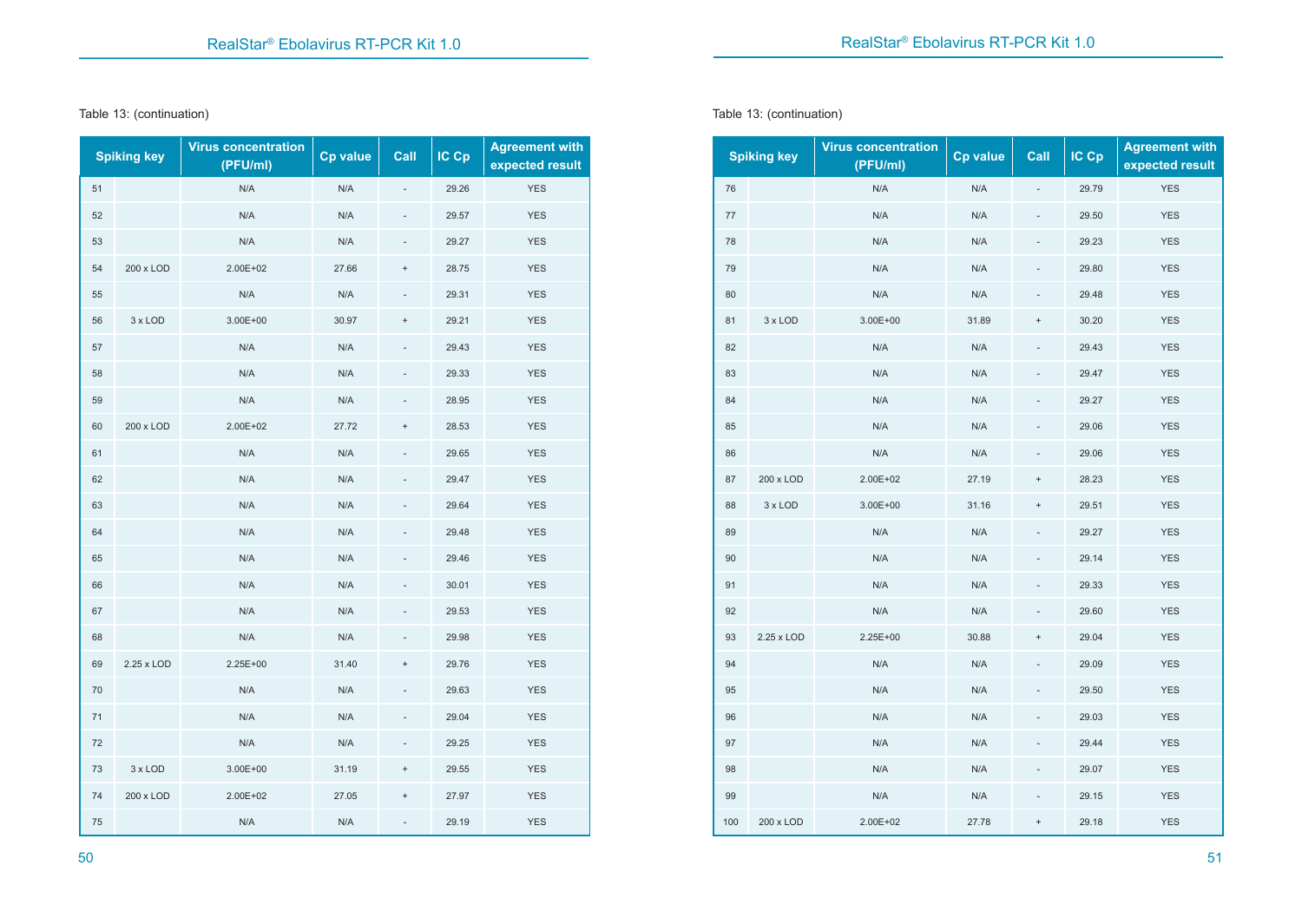#### Table 13: (continuation)

|     | <b>Spiking key</b> | <b>Virus concentration</b><br>(PFU/ml) | <b>Cp value</b> | Call      | $IC$ $Cp$ | <b>Agreement with</b><br>expected result |
|-----|--------------------|----------------------------------------|-----------------|-----------|-----------|------------------------------------------|
| 101 |                    | N/A                                    | N/A             |           | 29.59     | <b>YES</b>                               |
| 102 |                    | N/A                                    | N/A             |           | 29.11     | <b>YES</b>                               |
| 103 | 3 x LOD            | 3.00E+00                               | 30.75           | $\ddot{}$ | 29.01     | <b>YES</b>                               |
| 104 | 3 x LOD            | 3.00E+00                               | 31.09           | $\ddot{}$ | 29.15     | <b>YES</b>                               |
| 105 | 200 x LOD          | 2.00E+02                               | 27.55           | $\ddot{}$ | 28.69     | <b>YES</b>                               |
| 106 |                    | N/A                                    | N/A             |           | 29.30     | <b>YES</b>                               |
| 107 |                    | N/A                                    | N/A             |           | 29.17     | <b>YES</b>                               |
| 108 |                    | N/A                                    | N/A             |           | 29.25     | <b>YES</b>                               |
| 109 |                    | N/A                                    | N/A             |           | 29.34     | <b>YES</b>                               |
| 110 | 200 x LOD          | 2.00E+02                               | 27.22           | $\ddot{}$ | 28.16     | <b>YES</b>                               |
| 111 |                    | N/A                                    | N/A             |           | 29.47     | <b>YES</b>                               |
| 112 |                    | N/A                                    | N/A             |           | 29.06     | <b>YES</b>                               |
| 113 |                    | N/A                                    | N/A             |           | 29.15     | <b>YES</b>                               |
| 114 |                    | N/A                                    | N/A             |           | 29.14     | <b>YES</b>                               |
| 115 |                    | N/A                                    | N/A             |           | 29.12     | <b>YES</b>                               |
| 116 | 200 x LOD          | 2.00E+02                               | 27.45           | $\ddot{}$ | 28.49     | <b>YES</b>                               |
| 117 |                    | N/A                                    | N/A             |           | 29.14     | <b>YES</b>                               |
| 118 | 3 x LOD            | 3.00E+00                               | 31.11           | $\ddot{}$ | 29.31     | <b>YES</b>                               |
| 119 |                    | N/A                                    | N/A             |           | 29.62     | <b>YES</b>                               |
| 120 |                    | N/A                                    | N/A             |           | 29.21     | <b>YES</b>                               |
| 121 |                    | N/A                                    | N/A             |           | 29.51     | <b>YES</b>                               |
| 122 | 200 x LOD          | 2.00E+02                               | 27.25           | $\ddot{}$ | 28.75     | <b>YES</b>                               |
| 123 |                    | N/A                                    | N/A             |           | 29.78     | <b>YES</b>                               |
| 124 | 2.25 x LOD         | 2.25E+00                               | 31.54           | $\ddot{}$ | 29.85     | <b>YES</b>                               |
| 125 |                    | N/A                                    | N/A             |           | 29.80     | <b>YES</b>                               |

Table 13: (continuation)

|     | <b>Spiking key</b> | <b>Virus concentration</b><br>(PFU/ml) | Cp value | Call                     | IC Cp | <b>Agreement with</b><br>expected result |
|-----|--------------------|----------------------------------------|----------|--------------------------|-------|------------------------------------------|
| 126 | 3 x LOD            | $3.00E + 00$                           | 31.47    | $\pmb{+}$                | 30.07 | <b>YES</b>                               |
| 127 | 3 x LOD            | $3.00E + 00$                           | 31.21    | $\ddot{}$                | 29.66 | <b>YES</b>                               |
| 128 |                    | N/A                                    | N/A      |                          | 29.56 | <b>YES</b>                               |
| 129 |                    | N/A                                    | N/A      |                          | 29.88 | <b>YES</b>                               |
| 130 | 2.25 x LOD         | $2.25E+00$                             | 31.15    | $\ddot{}$                | 29.32 | <b>YES</b>                               |
| 131 |                    | N/A                                    | N/A      |                          | 29.78 | <b>YES</b>                               |
| 132 |                    | N/A                                    | N/A      | $\overline{\phantom{0}}$ | 29.55 | <b>YES</b>                               |
| 133 | 200 x LOD          | 2.00E+02                               | 26.82    | $\ddot{}$                | 28.30 | <b>YES</b>                               |
| 134 |                    | N/A                                    | N/A      | $\overline{\phantom{a}}$ | 29.67 | <b>YES</b>                               |
| 135 | 3 x LOD            | $3.00E + 00$                           | 31.35    | $\ddot{}$                | 29.71 | <b>YES</b>                               |
| 136 |                    | N/A                                    | N/A      | $\overline{a}$           | 29.66 | <b>YES</b>                               |
| 137 |                    | N/A                                    | N/A      |                          | 29.70 | <b>YES</b>                               |
| 138 |                    | N/A                                    | N/A      | $\overline{\phantom{a}}$ | 30.16 | <b>YES</b>                               |
| 139 |                    | N/A                                    | N/A      |                          | 29.67 | <b>YES</b>                               |
| 140 |                    | N/A                                    | N/A      | $\qquad \qquad -$        | 29.52 | <b>YES</b>                               |
| 141 |                    | N/A                                    | N/A      | $\frac{1}{2}$            | 29.72 | <b>YES</b>                               |
| 142 | 2.25 x LOD         | 2.25E+00                               | 31.60    | $^{+}$                   | 29.61 | <b>YES</b>                               |
| 143 |                    | N/A                                    | N/A      |                          | 29.96 | <b>YES</b>                               |
| 144 |                    | N/A                                    | N/A      | $\overline{\phantom{a}}$ | 30.01 | <b>YES</b>                               |
| 145 | 3 x LOD            | 3.00E+00                               | 31.11    | $\ddot{}$                | 29.25 | <b>YES</b>                               |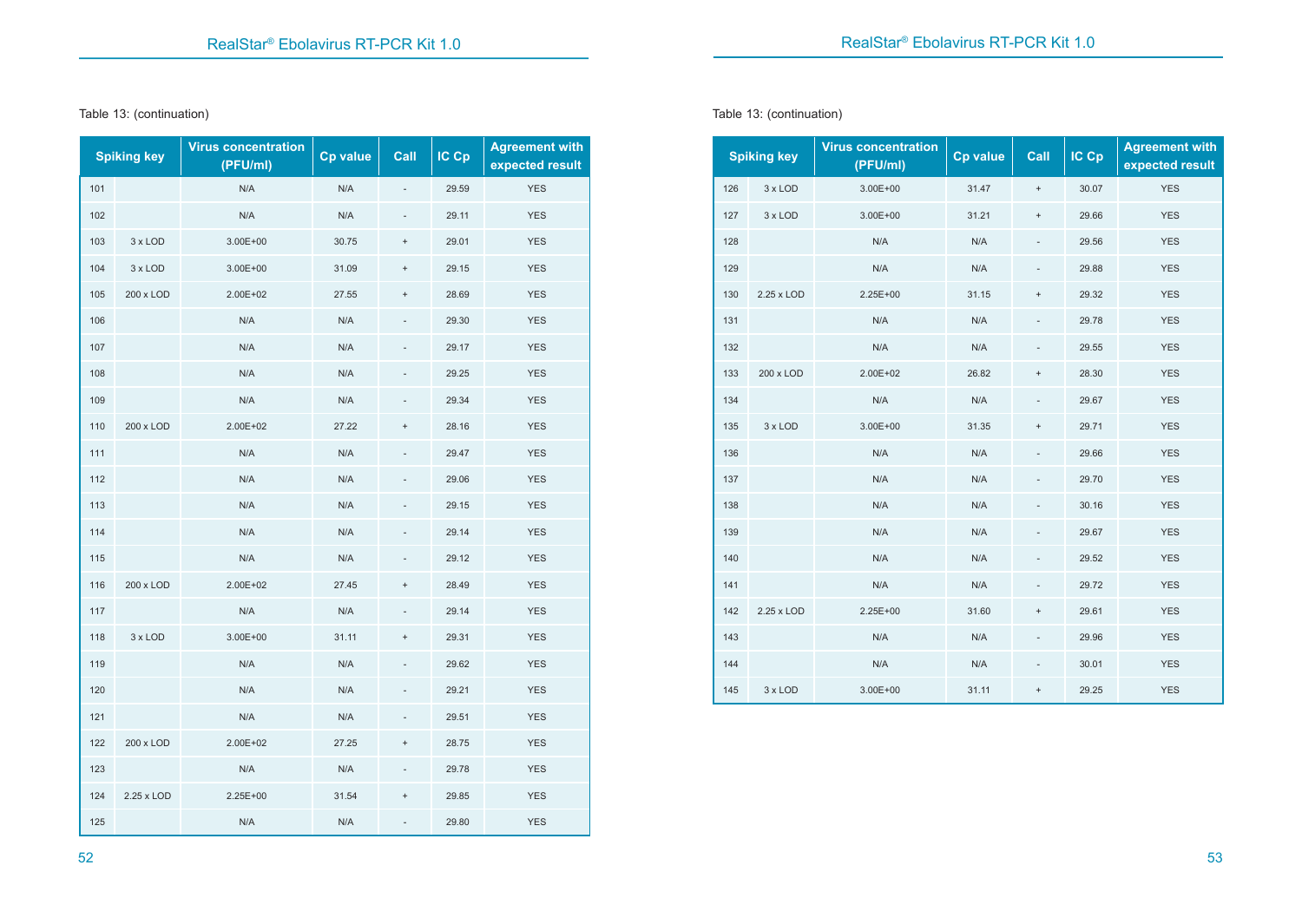Table 14: Mock Clinical Study on the LightCycler® 480 Instrument II - Summary Statistics

| RealStar <sup>®</sup> Ebolavirus RT-PCR Kit 1.0 in<br>combination with the<br>LightCycler® 480 Instrument II |          | <b>Positive results</b> | <b>Negative results</b> |
|--------------------------------------------------------------------------------------------------------------|----------|-------------------------|-------------------------|
| Positive specimens (2.25x LOD, 15 samples)                                                                   |          | 15                      | 0                       |
| Positive specimens (3x LOD, 15 samples)                                                                      |          | 15                      | $\Omega$                |
| Positive specimens (200x LOD, 15 samples)                                                                    |          | 15                      | $\Omega$                |
| Negative specimens (100 samples)                                                                             | $\Omega$ |                         | 100                     |
| Total (145 samples)                                                                                          |          | 45                      | 100                     |
|                                                                                                              |          |                         | 95% CI                  |
| <b>Positive Percent Agreement</b>                                                                            | 45/45    | 100%                    | $92.1\% - 100\%$        |
| <b>Negative Percent Agreement</b>                                                                            | 100/100  | 100%                    | $96.3\% - 100\%$        |

The RealStar® Ebolavirus RT-PCR Kit 1.0 in conjunction with the QIAamp® Viral RNA Mini Kit manual extraction system and the LightCycler® 480 Instrument II correctly identified 45 of 45 specimens spiked with *Zaire ebolavirus* 2014/Gueckedou-C05 RNA at the concentrations shown, including concentrations near the limit of detection of the assay. No unspiked specimen rendered a positive signal.

# **14.1.2 Analysis on the CFX96™ system**

The results of the analysis with the RealStar® Ebolavirus RT-PCR Kit 1.0 on the CFX96™ system can be found in the tables below.

**Spiking key Virus concentration (PFU/ml) Cp value Call IC Cp Agreement with expected result** 1 2.25 x LOD 2.25E+00 31.71 + 29.28 YES 2 200 x LOD 2.00E+02 24.59 + 28.33 YES  $N/A$  N/A  $N/A$   $N/A$   $28.57$  YES 4 200 x LOD 2.00E+02 25.24 + 28.38 YES 5 N/A N/A N/A N/A 28.50 YES 6 N/A N/A N/A N/A 29.02 YES 7 N/A N/A N/A N/A 28.91 YES 8 N/A N/A N/A N/A 29.07 YES 9 2.25 x LOD 2.25E+00 31.14 + 28.77 YES 10 N/A N/A N/A N/A - 28.51 YES 11 N/A N/A N/A N/A 29.31 YES 12 3 x LOD 3.00E+00 30.22 + 28.99 YES 13 N/A N/A N/A N/A - 28.63 YES 14 N/A N/A N/A N/A - 28.66 YES 15 2.25 x LOD 2.25E+00 31.15 + 29.05 YES 16 3 x LOD 3.00E+00 30.88 + 29.13 YES 17 N/A N/A N/A N/A - 28.62 YES 18 N/A N/A N/A N/A N/A 29.05 YES 19 200 x LOD 2.00E+02 24.66 + 28.44 YES 20 2.25 x LOD 2.25E+00 31.36 + 28.72 YES 21 N/A N/A N/A N/A 28.93 YES 22 N/A N/A N/A N/A 28.34 YES

23 N/A N/A N/A N/A 28.67 YES 24 N/A N/A N/A N/A - 28.63 YES 25 2.25 x LOD 2.25E+00 31.91 + 29.40 YES

Table 15: Mock Clinical Study on the CFX96™ system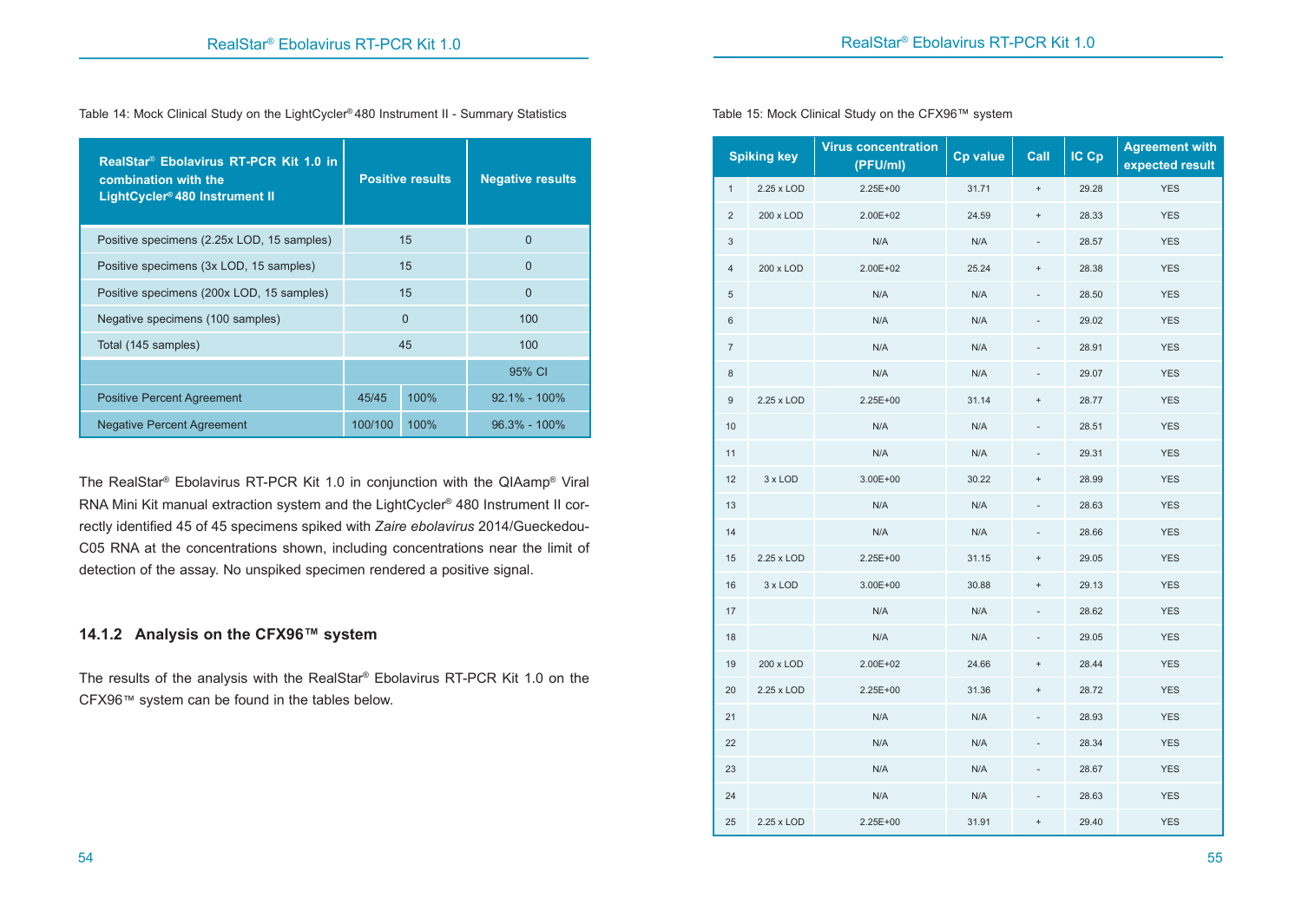#### Table 15: (continuation)

|    | <b>Spiking key</b> | <b>Virus concentration</b><br>(PFU/ml) | <b>Cp value</b> | Call                             | IC Cp | <b>Agreement with</b><br>expected result |
|----|--------------------|----------------------------------------|-----------------|----------------------------------|-------|------------------------------------------|
| 26 |                    | N/A                                    | N/A             |                                  | 28.69 | <b>YES</b>                               |
| 27 | 200 x LOD          | 2.00E+02                               | 26.29           | $^{+}$                           | 29.38 | <b>YES</b>                               |
| 28 |                    | N/A                                    | N/A             |                                  | 29.19 | <b>YES</b>                               |
| 29 |                    | N/A                                    | N/A             |                                  | 28.26 | <b>YES</b>                               |
| 30 |                    | N/A                                    | N/A             |                                  | 29.03 | <b>YES</b>                               |
| 31 |                    | N/A                                    | N/A             |                                  | 28.71 | <b>YES</b>                               |
| 32 | 2.25 x LOD         | 2.25E+00                               | 31.24           | $^{+}$                           | 28.45 | <b>YES</b>                               |
| 33 |                    | N/A                                    | N/A             |                                  | 28.95 | <b>YES</b>                               |
| 34 |                    | N/A                                    | N/A             |                                  | 28.39 | <b>YES</b>                               |
| 35 |                    | N/A                                    | N/A             |                                  | 28.91 | <b>YES</b>                               |
| 36 | 3 x LOD            | 3.00E+00                               | 31.69           | $\ddot{}$                        | 29.71 | <b>YES</b>                               |
| 37 | 2.25 x LOD         | $2.25E+00$                             | 34.41           | $\ddot{}$                        | 29.39 | <b>YES</b>                               |
| 38 |                    | N/A                                    | N/A             |                                  | 28.36 | <b>YES</b>                               |
| 39 | 200 x LOD          | 2.00E+02                               | 25.3            | $\ddot{}$                        | 28.69 | <b>YES</b>                               |
| 40 | 2.25 x LOD         | 2.25E+00                               | 31.46           | $\ddot{}$                        | 29.55 | <b>YES</b>                               |
| 41 | 3 x LOD            | 3.00E+00                               | 30.69           | $\begin{array}{c} + \end{array}$ | 28.60 | <b>YES</b>                               |
| 42 | 2.25 x LOD         | 2.25E+00                               | 31.17           | $^{+}$                           | 28.65 | <b>YES</b>                               |
| 43 |                    | N/A                                    | N/A             |                                  | 28.56 | <b>YES</b>                               |
| 44 |                    | N/A                                    | N/A             |                                  | 29.65 | <b>YES</b>                               |
| 45 |                    | N/A                                    | N/A             |                                  | 29.24 | <b>YES</b>                               |
| 46 |                    | N/A                                    | N/A             |                                  | 29.03 | <b>YES</b>                               |
| 47 | 2.25 x LOD         | 2.25E+00                               | 31.13           | $^{+}$                           | 28.88 | <b>YES</b>                               |
| 48 |                    | N/A                                    | N/A             |                                  | 28.58 | <b>YES</b>                               |
| 49 |                    | N/A                                    | N/A             |                                  | 28.89 | <b>YES</b>                               |
| 50 |                    | N/A                                    | N/A             |                                  | 28.86 | <b>YES</b>                               |

Table 15: (continuation)

|    | <b>Spiking key</b> | <b>Virus concentration</b><br>(PFU/ml) | Cp value | Call                     | IC Cp | <b>Agreement with</b><br>expected result |
|----|--------------------|----------------------------------------|----------|--------------------------|-------|------------------------------------------|
| 51 |                    | N/A                                    | N/A      |                          | 28.59 | <b>YES</b>                               |
| 52 |                    | N/A                                    | N/A      |                          | 28.82 | <b>YES</b>                               |
| 53 |                    | N/A                                    | N/A      |                          | 28.41 | <b>YES</b>                               |
| 54 | 200 x LOD          | 2.00E+02                               | 25.47    | $^{+}$                   | 29.06 | <b>YES</b>                               |
| 55 |                    | N/A                                    | N/A      |                          | 28.51 | <b>YES</b>                               |
| 56 | 3 x LOD            | $3.00E + 00$                           | 30.49    | $^{+}$                   | 28.90 | <b>YES</b>                               |
| 57 |                    | N/A                                    | N/A      |                          | 28.71 | <b>YES</b>                               |
| 58 |                    | N/A                                    | N/A      |                          | 28.48 | <b>YES</b>                               |
| 59 |                    | N/A                                    | N/A      | ÷,                       | 28.38 | <b>YES</b>                               |
| 60 | 200 x LOD          | 2.00E+02                               | 25.15    | $\ddot{}$                | 28.42 | <b>YES</b>                               |
| 61 |                    | N/A                                    | N/A      |                          | 28.62 | <b>YES</b>                               |
| 62 |                    | N/A                                    | N/A      |                          | 28.90 | <b>YES</b>                               |
| 63 |                    | N/A                                    | N/A      |                          | 28.68 | <b>YES</b>                               |
| 64 |                    | N/A                                    | N/A      |                          | 28.82 | <b>YES</b>                               |
| 65 |                    | N/A                                    | N/A      |                          | 28.66 | <b>YES</b>                               |
| 66 |                    | N/A                                    | N/A      |                          | 29.25 | <b>YES</b>                               |
| 67 |                    | N/A                                    | N/A      |                          | 28.51 | <b>YES</b>                               |
| 68 |                    | N/A                                    | N/A      |                          | 29.47 | <b>YES</b>                               |
| 69 | 2.25 x LOD         | 2.25E+00                               | 31.33    | $^{+}$                   | 29.19 | <b>YES</b>                               |
| 70 |                    | N/A                                    | N/A      |                          | 28.85 | <b>YES</b>                               |
| 71 |                    | N/A                                    | N/A      | $\overline{\phantom{a}}$ | 28.73 | <b>YES</b>                               |
| 72 |                    | N/A                                    | N/A      |                          | 28.99 | <b>YES</b>                               |
| 73 | 3 x LOD            | 3.00E+00                               | 30.84    | $^{+}$                   | 28.98 | <b>YES</b>                               |
| 74 | 200 x LOD          | 2.00E+02                               | 25.02    | $\ddot{}$                | 29.05 | <b>YES</b>                               |
| 75 |                    | N/A                                    | N/A      | $\overline{\phantom{a}}$ | 29.14 | <b>YES</b>                               |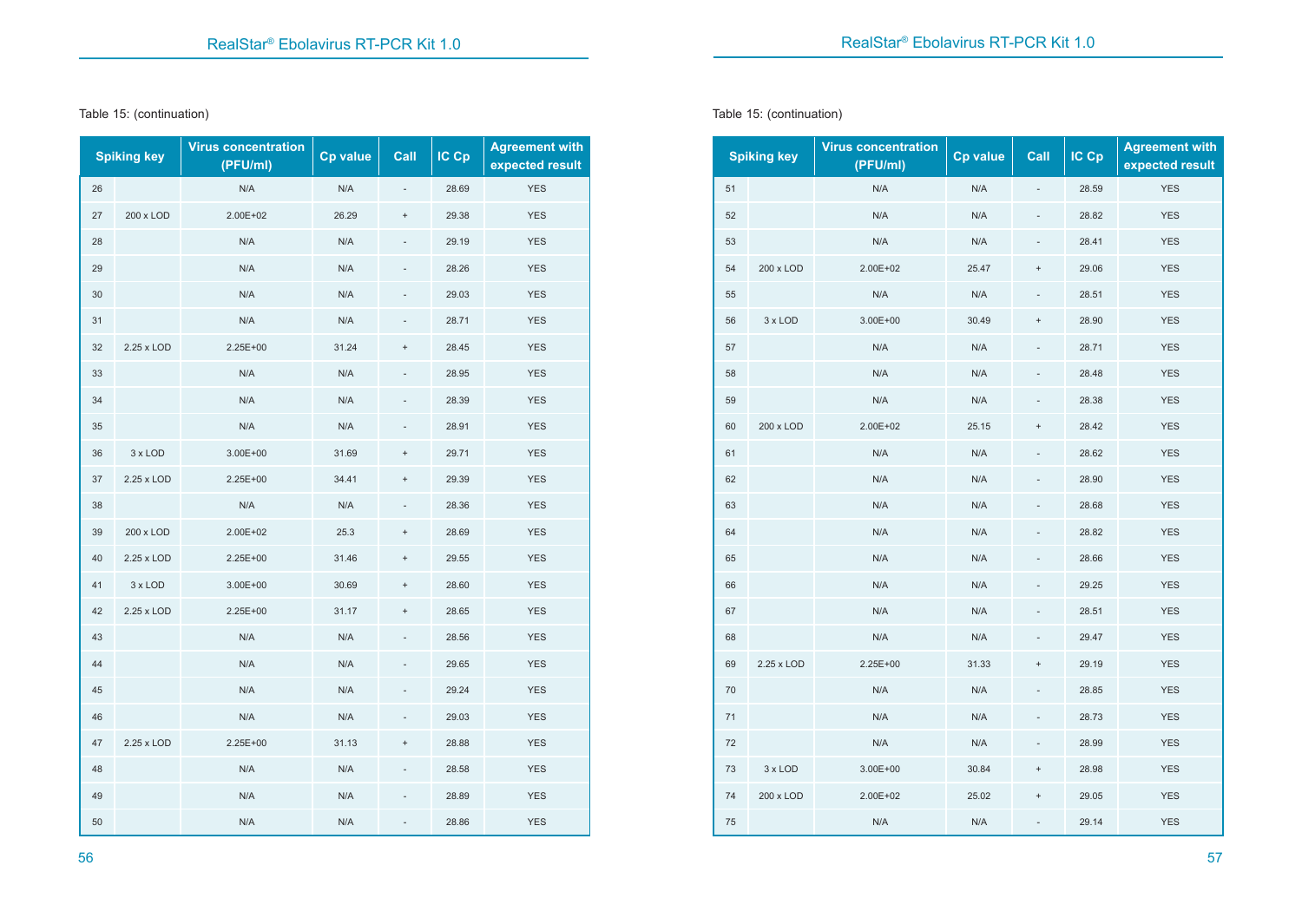Table 15: (continuation)

|     | <b>Spiking key</b> | <b>Virus concentration</b><br>(PFU/ml) | Cp value | Call                             | IC Cp | <b>Agreement with</b><br>expected result |
|-----|--------------------|----------------------------------------|----------|----------------------------------|-------|------------------------------------------|
| 76  |                    | N/A                                    | N/A      |                                  | 29.72 | <b>YES</b>                               |
| 77  |                    | N/A                                    | N/A      |                                  | 29.42 | <b>YES</b>                               |
| 78  |                    | N/A                                    | N/A      |                                  | 29.12 | <b>YES</b>                               |
| 79  |                    | N/A                                    | N/A      |                                  | 29.58 | <b>YES</b>                               |
| 80  |                    | N/A                                    | N/A      |                                  | 29.06 | <b>YES</b>                               |
| 81  | 3 x LOD            | $3.00E + 00$                           | 33.45    | $\ddot{}$                        | 29.97 | <b>YES</b>                               |
| 82  |                    | N/A                                    | N/A      |                                  | 29.38 | <b>YES</b>                               |
| 83  |                    | N/A                                    | N/A      |                                  | 29.23 | <b>YES</b>                               |
| 84  |                    | N/A                                    | N/A      |                                  | 29.19 | <b>YES</b>                               |
| 85  |                    | N/A                                    | N/A      |                                  | 29.08 | <b>YES</b>                               |
| 86  |                    | N/A                                    | N/A      |                                  | 29.02 | <b>YES</b>                               |
| 87  | 200 x LOD          | 2.00E+02                               | 24.75    | $\begin{array}{c} + \end{array}$ | 29.18 | <b>YES</b>                               |
| 88  | 3 x LOD            | $3.00E + 00$                           | 31.47    | $\ddot{}$                        | 29.42 | <b>YES</b>                               |
| 89  |                    | N/A                                    | N/A      |                                  | 29.20 | <b>YES</b>                               |
| 90  |                    | N/A                                    | N/A      |                                  | 29.13 | <b>YES</b>                               |
| 91  |                    | N/A                                    | N/A      |                                  | 29.19 | <b>YES</b>                               |
| 92  |                    | N/A                                    | N/A      |                                  | 29.46 | <b>YES</b>                               |
| 93  | 2.25 x LOD         | 2.25E+00                               | 30.86    | $\ddot{}$                        | 28.99 | <b>YES</b>                               |
| 94  |                    | N/A                                    | N/A      |                                  | 29.11 | <b>YES</b>                               |
| 95  |                    | N/A                                    | N/A      |                                  | 29.19 | <b>YES</b>                               |
| 96  |                    | N/A                                    | N/A      |                                  | 29.03 | <b>YES</b>                               |
| 97  |                    | N/A                                    | N/A      |                                  | 29.19 | <b>YES</b>                               |
| 98  |                    | N/A                                    | N/A      |                                  | 29.06 | <b>YES</b>                               |
| 99  |                    | N/A                                    | N/A      |                                  | 28.89 | <b>YES</b>                               |
| 100 | 200 x LOD          | 2.00E+02                               | 24.76    | $\ddot{}$                        | 30.16 | <b>YES</b>                               |

Table 15: (continuation)

|     | <b>Spiking key</b> | <b>Virus concentration</b><br>(PFU/ml) | Cp value | Call                     | IC Cp | <b>Agreement with</b><br>expected result |
|-----|--------------------|----------------------------------------|----------|--------------------------|-------|------------------------------------------|
| 101 |                    | N/A                                    | N/A      | -                        | 29.50 | <b>YES</b>                               |
| 102 |                    | N/A                                    | N/A      | $\frac{1}{2}$            | 29.33 | <b>YES</b>                               |
| 103 | 3 x LOD            | 3.00E+00                               | 31.05    | $\ddot{}$                | 28.62 | <b>YES</b>                               |
| 104 | 3 x LOD            | 3.00E+00                               | 29.50    | $^{+}$                   | 28.87 | <b>YES</b>                               |
| 105 | 200 x LOD          | 2.00E+02                               | 24.83    | $\ddot{}$                | 29.48 | <b>YES</b>                               |
| 106 |                    | N/A                                    | N/A      |                          | 29.09 | <b>YES</b>                               |
| 107 |                    | N/A                                    | N/A      | $\frac{1}{2}$            | 28.83 | <b>YES</b>                               |
| 108 |                    | N/A                                    | N/A      |                          | 29.03 | <b>YES</b>                               |
| 109 |                    | N/A                                    | N/A      | $\overline{\phantom{m}}$ | 29.11 | <b>YES</b>                               |
| 110 | 200 x LOD          | 2.00E+02                               | 24.14    | $\ddot{}$                | 29.15 | <b>YES</b>                               |
| 111 |                    | N/A                                    | N/A      |                          | 29.54 | <b>YES</b>                               |
| 112 |                    | N/A                                    | N/A      |                          | 28.86 | <b>YES</b>                               |
| 113 |                    | N/A                                    | N/A      |                          | 28.93 | <b>YES</b>                               |
| 114 |                    | N/A                                    | N/A      |                          | 29.24 | <b>YES</b>                               |
| 115 |                    | N/A                                    | N/A      |                          | 29.27 | <b>YES</b>                               |
| 116 | 200 x LOD          | 2.00E+02                               | 25.07    | $\ddot{}$                | 29.10 | <b>YES</b>                               |
| 117 |                    | N/A                                    | N/A      |                          | 28.87 | <b>YES</b>                               |
| 118 | 3 x LOD            | 3.00E+00                               | 30.00    | $^{+}$                   | 29.29 | <b>YES</b>                               |
| 119 |                    | N/A                                    | N/A      |                          | 29.64 | <b>YES</b>                               |
| 120 |                    | N/A                                    | N/A      |                          | 28.89 | <b>YES</b>                               |
| 121 |                    | N/A                                    | N/A      | $\overline{\phantom{0}}$ | 29.25 | <b>YES</b>                               |
| 122 | 200 x LOD          | 2.00E+02                               | 24.05    | $\ddot{}$                | 29.49 | <b>YES</b>                               |
| 123 |                    | N/A                                    | N/A      |                          | 29.30 | <b>YES</b>                               |
| 124 | 2.25 x LOD         | 2.25E+00                               | 30.25    | $^{+}$                   | 29.48 | <b>YES</b>                               |
| 125 |                    | N/A                                    | N/A      |                          | 29.46 | <b>YES</b>                               |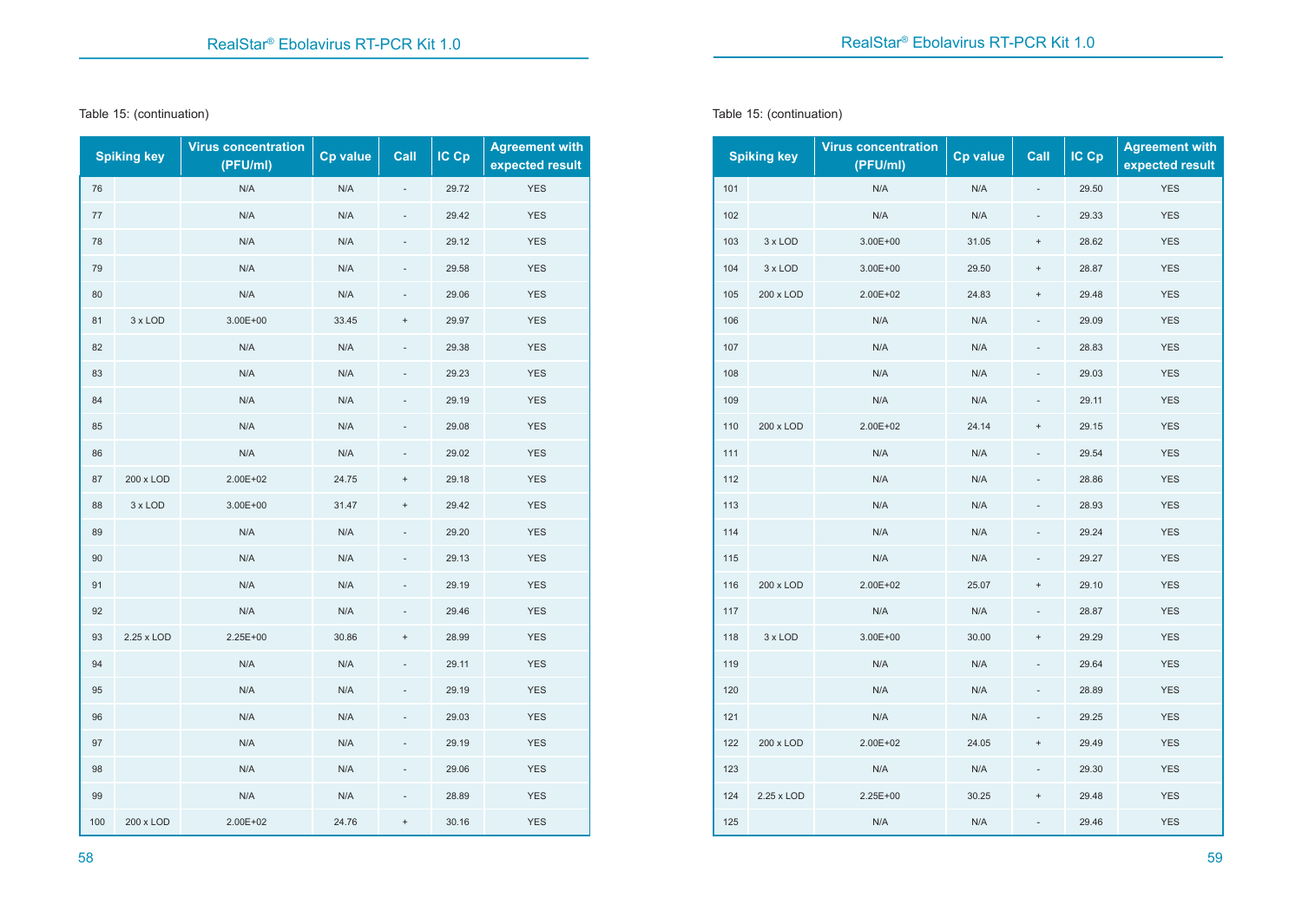Table 15: (continuation)

|     | <b>Spiking key</b> | <b>Virus concentration</b><br>(PFU/ml) | <b>Cp value</b> | Call                             | IC Cp | <b>Agreement with</b><br>expected result |
|-----|--------------------|----------------------------------------|-----------------|----------------------------------|-------|------------------------------------------|
| 126 | 3 x LOD            | $3.00E + 00$                           | 29.67           | $\begin{array}{c} + \end{array}$ | 29.84 | <b>YES</b>                               |
| 127 | 3 x LOD            | $3.00E + 00$                           | 30.87           | $\ddot{}$                        | 29.36 | <b>YES</b>                               |
| 128 |                    | N/A                                    | N/A             |                                  | 29.31 | <b>YES</b>                               |
| 129 |                    | N/A                                    | N/A             |                                  | 29.26 | <b>YES</b>                               |
| 130 | 2.25 x LOD         | 2.25E+00                               | 29.64           | $\ddot{}$                        | 29.01 | <b>YES</b>                               |
| 131 |                    | N/A                                    | N/A             |                                  | 29.35 | <b>YES</b>                               |
| 132 |                    | N/A                                    | N/A             |                                  | 29.17 | <b>YES</b>                               |
| 133 | 200 x LOD          | 2.00E+02                               | 24.09           | $\ddot{}$                        | 29.13 | <b>YES</b>                               |
| 134 |                    | N/A                                    | N/A             |                                  | 29.15 | <b>YES</b>                               |
| 135 | 3 x LOD            | $3.00E + 00$                           | 30.17           | $\begin{array}{c} + \end{array}$ | 29.45 | <b>YES</b>                               |
| 136 |                    | N/A                                    | N/A             |                                  | 29.22 | <b>YES</b>                               |
| 137 |                    | N/A                                    | N/A             |                                  | 29.20 | <b>YES</b>                               |
| 138 |                    | N/A                                    | N/A             |                                  | 29.65 | <b>YES</b>                               |
| 139 |                    | N/A                                    | N/A             |                                  | 29.16 | <b>YES</b>                               |
| 140 |                    | N/A                                    | N/A             |                                  | 29.22 | <b>YES</b>                               |
| 141 |                    | N/A                                    | N/A             | $\overline{\phantom{0}}$         | 29.37 | <b>YES</b>                               |
| 142 | 2.25 x LOD         | 2.25E+00                               | 29.53           | $\ddot{}$                        | 29.29 | <b>YES</b>                               |
| 143 |                    | N/A                                    | N/A             | $\overline{\phantom{0}}$         | 29.48 | <b>YES</b>                               |
| 144 |                    | N/A                                    | N/A             |                                  | 29.49 | <b>YES</b>                               |
| 145 | 3 x LOD            | 3.00E+00                               | 30.30           | $\ddot{}$                        | 29.38 | <b>YES</b>                               |

Table 16: Mock Clinical Study on the CFX96™ system - Summary Statistics

| RealStar <sup>®</sup> Ebolavirus RT-PCR Kit 1.0 in<br>combination with the<br>CFX96™ system |         | <b>Positive results</b> | <b>Negative results</b> |  |  |
|---------------------------------------------------------------------------------------------|---------|-------------------------|-------------------------|--|--|
| Positive specimens (2.25x LOD, 15 samples)                                                  |         | 15                      | 0                       |  |  |
| Positive specimens (3x LOD, 15 samples)                                                     |         | 15                      | $\Omega$                |  |  |
| Positive specimens (200x LOD, 15 samples)                                                   |         | 15                      | $\Omega$                |  |  |
| Negative specimens (100 samples)                                                            |         | $\Omega$                | 100                     |  |  |
| Total (145 samples)                                                                         |         | 45                      | 100                     |  |  |
|                                                                                             |         |                         | 95% CI                  |  |  |
| <b>Positive Percent Agreement</b>                                                           | 45/45   | 100%                    | $92.1\% - 100\%$        |  |  |
| <b>Negative Percent Agreement</b>                                                           | 100/100 | 100%                    | $96.3\% - 100\%$        |  |  |

The RealStar® Ebolavirus RT-PCR Kit 1.0 in conjunction with the QIAamp® Viral RNA Mini Kit manual extraction system and the CFX96™ system correctly identified 45 of 45 specimens spiked with *Zaire ebolavirus* 2014/Gueckedou-C05 RNA at the concentrations shown, including concentrations near the limit of detection of the assay. No unspiked specimen rendered a positive signal.

# **14.1.3 Analysis on the ABI Prism® 7500 SDS**

The results of the analysis with the RealStar® Ebolavirus RT-PCR Kit 1.0 on the ABI Prism® 7500 SDS (Applied Biosystems) can be found in the tables below.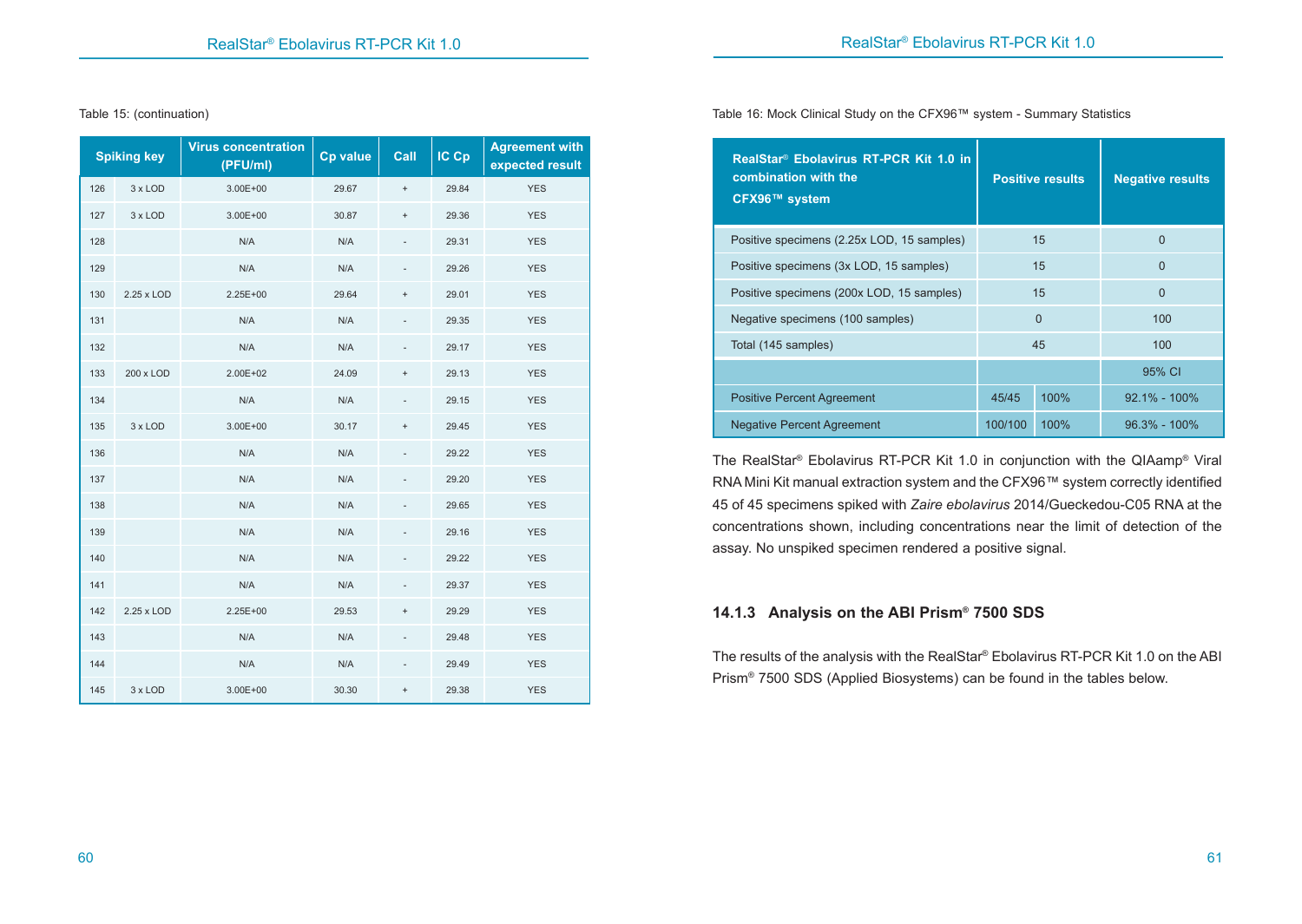Table 17: Mock Clinical Study on the ABI Prism® 7500 SDS

|                         | <b>Spiking key</b> | <b>Virus concentration</b><br>(PFU/ml) | <b>Cp value</b> | Call                             | $IC$ $Cp$ | <b>Agreement with</b><br>expected result |  |
|-------------------------|--------------------|----------------------------------------|-----------------|----------------------------------|-----------|------------------------------------------|--|
| $\mathbf{1}$            | 2.25 x LOD         | 2.25E+00                               | N/D             |                                  | 28.62     | <b>NO</b>                                |  |
| $\overline{\mathbf{c}}$ | 200 x LOD          | 2.00E+02                               | 25.82           | $\ddot{}$                        | 27.96     | <b>YES</b>                               |  |
| 3                       |                    | N/A                                    | N/D             | $\overline{\phantom{a}}$         | 28.35     | <b>YES</b>                               |  |
| 4                       | 200 x LOD          | 2.00E+02                               | 26.63           | $^{+}$                           | 28.32     | <b>YES</b>                               |  |
| 5                       |                    | N/A                                    | N/D             |                                  | 28.32     | <b>YES</b>                               |  |
| 6                       |                    | N/A                                    | N/D             |                                  | 28.53     | <b>YES</b>                               |  |
| $\overline{7}$          |                    | N/A                                    | N/D             |                                  | 28.09     | <b>YES</b>                               |  |
| 8                       |                    | N/A                                    | N/D             |                                  | 28.67     | <b>YES</b>                               |  |
| $\boldsymbol{9}$        | 2.25 x LOD         | 2.25E+00                               | 32.52           | $\ddot{}$                        | 28.29     | <b>YES</b>                               |  |
| 10                      |                    | N/A                                    | N/D             |                                  |           | <b>YES</b>                               |  |
| 11                      |                    | N/A                                    | N/D             |                                  |           | <b>YES</b>                               |  |
| 12                      | 3 x LOD            | 3.00E+00                               | 32.00           | $\ddot{}$                        | 28.86     | <b>YES</b>                               |  |
| 13                      |                    | N/A                                    | N/D             |                                  | 28.50     | <b>YES</b>                               |  |
| 14                      |                    | N/A                                    | N/D             |                                  | 28.30     | <b>YES</b>                               |  |
| 15                      | 2.25 x LOD         | 2.25E+00                               | 32.01           | $\begin{array}{c} + \end{array}$ | 28.70     | <b>YES</b>                               |  |
| 16                      | 3 x LOD            | 3.00E+00                               | 33.64           | $\ddot{}$                        | 28.57     | <b>YES</b>                               |  |
| 17                      |                    | N/A                                    | N/D             |                                  | 28.32     | <b>YES</b>                               |  |
| 18                      |                    | N/A                                    | N/D             |                                  | 28.55     | <b>YES</b>                               |  |
| 19                      | 200 x LOD          | 2.00E+02                               | 26.30           | $^{+}$                           | 28.21     | <b>YES</b>                               |  |
| 20                      | 2.25 x LOD         | 2.25E+00                               | 33.39           | $\ddot{}$                        | 28.62     | <b>YES</b>                               |  |
| 21                      |                    | N/A                                    | N/D             |                                  | 28.70     | <b>YES</b>                               |  |
| 22                      |                    | N/A                                    | N/D             |                                  | 28.20     | <b>YES</b>                               |  |
| 23                      |                    | N/A                                    | N/D             |                                  | 28.31     | <b>YES</b>                               |  |
| 24                      |                    | N/A                                    | N/D             |                                  | 28.40     | <b>YES</b>                               |  |
| 25                      | 2.25 x LOD         | 2.25E+00                               | 33.13           | $\ddot{}$                        | 28.97     | <b>YES</b>                               |  |

Table 17: (continuation)

|    | <b>Spiking key</b> | <b>Virus concentration</b><br>Cp value<br>(PFU/ml) |       | Call                             | IC Cp | <b>Agreement with</b><br>expected result |  |
|----|--------------------|----------------------------------------------------|-------|----------------------------------|-------|------------------------------------------|--|
| 26 |                    | N/A                                                | N/A   |                                  | 28.37 | <b>YES</b>                               |  |
| 27 | 200 x LOD          | 2.00E+02                                           | 27.49 | $\ddot{}$                        | 29.20 | <b>YES</b>                               |  |
| 28 |                    | N/A                                                | N/D   |                                  | 29.22 | <b>YES</b>                               |  |
| 29 |                    | N/A                                                | N/D   |                                  | 27.90 | <b>YES</b>                               |  |
| 30 |                    | N/A                                                | N/D   |                                  | 28.81 | <b>YES</b>                               |  |
| 31 |                    | N/A                                                | N/D   |                                  | 28.43 | <b>YES</b>                               |  |
| 32 | 2.25 x LOD         | 2.25E+00                                           | 32.38 | $\ddot{}$                        | 28.29 | <b>YES</b>                               |  |
| 33 |                    | N/A                                                | N/D   |                                  | 28.52 | <b>YES</b>                               |  |
| 34 |                    | N/A                                                | N/D   |                                  | 28.38 | <b>YES</b>                               |  |
| 35 |                    | N/A                                                | N/D   |                                  | 28.73 | <b>YES</b>                               |  |
| 36 | 3 x LOD            | 3.00E+00                                           | 34.07 | $\ddot{}$                        | 29.82 | <b>YES</b>                               |  |
| 37 | 2.25 x LOD         | 2.25E+00                                           | 35.15 | $\ddot{}$                        | 29.33 | <b>YES</b>                               |  |
| 38 |                    | N/A                                                | N/D   |                                  | 28.38 | <b>YES</b>                               |  |
| 39 | 200 x LOD          | 2.00E+02                                           | 27.01 | $\ddot{}$                        | 28.69 | <b>YES</b>                               |  |
| 40 | 2.25 x LOD         | 2.25E+00                                           | 33.83 | $\ddot{}$                        | 29.36 | <b>YES</b>                               |  |
| 41 | 3 x LOD            | 3.00E+00                                           | 33.01 | $\ddot{}$                        | 28.39 | <b>YES</b>                               |  |
| 42 | 2.25 x LOD         | 2.25E+00                                           | 32.92 | $\ddot{}$                        | 28.77 | <b>YES</b>                               |  |
| 43 |                    | N/A                                                | N/D   |                                  | 28.50 | <b>YES</b>                               |  |
| 44 |                    | N/A                                                | N/D   |                                  | 29.77 | <b>YES</b>                               |  |
| 45 |                    | N/A                                                | N/D   | $\frac{1}{2}$                    | 29.06 | <b>YES</b>                               |  |
| 46 |                    | N/A                                                | N/D   |                                  | 28.87 | <b>YES</b>                               |  |
| 47 | 2.25 x LOD         | 2.25E+00                                           | 32.40 | $\begin{array}{c} + \end{array}$ | 28.81 | <b>YES</b>                               |  |
| 48 |                    | N/A                                                | N/D   |                                  | 28.56 | <b>YES</b>                               |  |
| 49 |                    | N/A                                                | N/D   |                                  | 28.56 | <b>YES</b>                               |  |
| 50 |                    | N/A                                                | N/D   |                                  | 28.78 | <b>YES</b>                               |  |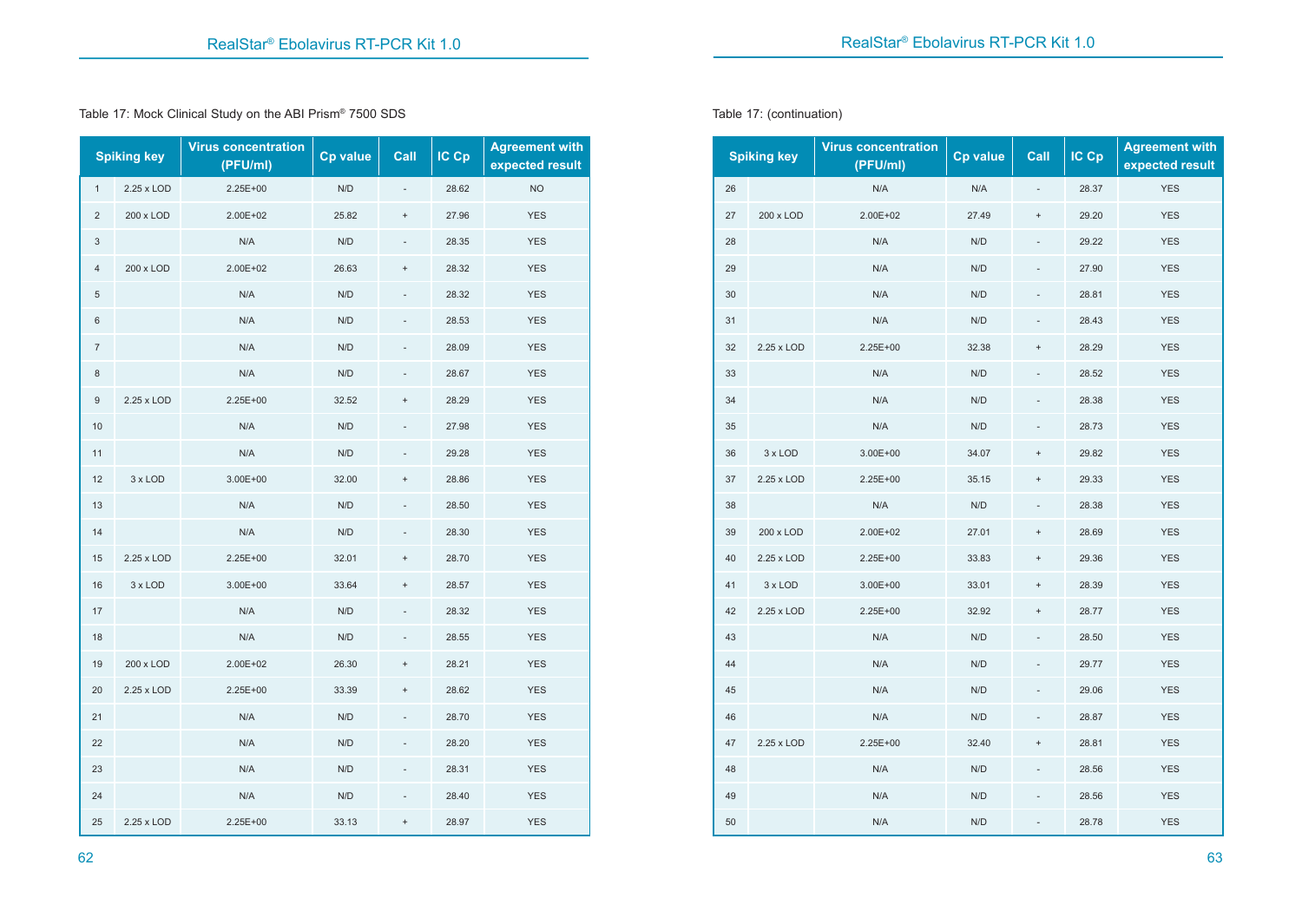#### Table 17: (continuation)

|    | <b>Spiking key</b> | <b>Virus concentration</b><br>(PFU/ml) | <b>Cp value</b> | Call      | IC Cp | <b>Agreement with</b><br>expected result |  |
|----|--------------------|----------------------------------------|-----------------|-----------|-------|------------------------------------------|--|
| 51 |                    | N/A                                    | N/D             |           | 28.72 | <b>YES</b>                               |  |
| 52 |                    | N/A                                    | N/D             |           | 28.88 | <b>YES</b>                               |  |
| 53 |                    | N/A                                    | N/D             |           | 28.52 | <b>YES</b>                               |  |
| 54 | 200 x LOD          | 2.00E+02                               | 27.03           | $\ddot{}$ | 29.00 | <b>YES</b>                               |  |
| 55 |                    | N/A                                    | N/D             |           | 28.42 | <b>YES</b>                               |  |
| 56 | 3 x LOD            | $3.00E + 00$                           | 32.95           | $^{+}$    | 28.59 | <b>YES</b>                               |  |
| 57 |                    | N/A                                    | N/D             |           |       | <b>YES</b>                               |  |
| 58 |                    | N/A                                    | N/D             |           | 28.43 | <b>YES</b>                               |  |
| 59 |                    | N/A                                    | N/D             |           | 28.35 | <b>YES</b>                               |  |
| 60 | 200 x LOD          | 2.00E+02                               | 27.03           | $\ddot{}$ | 28.70 | <b>YES</b>                               |  |
| 61 |                    | N/A                                    | N/D             |           | 28.69 | <b>YES</b>                               |  |
| 62 |                    | N/A                                    | N/D             |           | 28.64 | <b>YES</b>                               |  |
| 63 |                    | N/A                                    | N/D             |           | 28.43 | <b>YES</b>                               |  |
| 64 |                    | N/A                                    | N/D             |           | 28.66 | <b>YES</b>                               |  |
| 65 |                    | N/A                                    | N/D             |           | 28.31 | <b>YES</b>                               |  |
| 66 |                    | N/A                                    | N/D             |           | 29.06 | <b>YES</b>                               |  |
| 67 |                    | N/A                                    | N/D             |           | 28.51 | <b>YES</b>                               |  |
| 68 |                    | N/A                                    | N/D             |           | 29.26 | <b>YES</b>                               |  |
| 69 | 2.25 x LOD         | 2.25E+00                               | 33.03           | $\ddot{}$ | 29.04 | <b>YES</b>                               |  |
| 70 |                    | N/A                                    | N/D             |           | 28.60 | <b>YES</b>                               |  |
| 71 |                    | N/A                                    | N/D             |           | 26.42 | <b>YES</b>                               |  |
| 72 |                    | N/A                                    | N/D             |           | 26.75 | <b>YES</b>                               |  |
| 73 | 3 x LOD            | $3.00E + 00$                           | 30.67           | $^{+}$    | 27.10 | <b>YES</b>                               |  |
| 74 | 200 x LOD          | 2.00E+02                               | 25.04           | $\ddot{}$ | 26.94 | <b>YES</b>                               |  |
| 75 |                    | N/A                                    | N/D             |           | 26.87 | <b>YES</b>                               |  |

Table 17: (continuation)

|         | <b>Spiking key</b> | <b>Virus concentration</b><br>(PFU/ml) | Cp value | Call      | IC Cp | <b>Agreement with</b><br>expected result |  |
|---------|--------------------|----------------------------------------|----------|-----------|-------|------------------------------------------|--|
| 76      |                    | N/A                                    | N/D      | L,        | 27.31 | <b>YES</b>                               |  |
| $77 \,$ |                    | N/A                                    | N/D      |           | 27.12 | <b>YES</b>                               |  |
| 78      |                    | N/A                                    | N/D      |           | 26.98 | <b>YES</b>                               |  |
| 79      |                    | N/A                                    | N/D      |           | 27.48 | <b>YES</b>                               |  |
| 80      |                    | N/A                                    | N/D      |           | 26.65 | <b>YES</b>                               |  |
| 81      | 3 x LOD            | 3.00E+00                               | 34.02    | $\ddot{}$ | 27.99 | <b>YES</b>                               |  |
| 82      |                    | N/A                                    | N/D      |           | 27.59 | <b>YES</b>                               |  |
| 83      |                    | N/A                                    | N/D      |           | 27.08 | <b>YES</b>                               |  |
| 84      |                    | N/A                                    | N/D      |           | 27.08 | <b>YES</b>                               |  |
| 85      |                    | N/A                                    | N/D      |           | 26.72 | <b>YES</b>                               |  |
| 86      |                    | N/A                                    | N/D      |           | 26.79 | <b>YES</b>                               |  |
| 87      | 200 x LOD          | 2.00E+02                               | 24.99    | $\ddot{}$ | 26.95 | <b>YES</b>                               |  |
| 88      | 3 x LOD            | 3.00E+00                               | 31.94    | $\ddot{}$ | 27.15 | <b>YES</b>                               |  |
| 89      |                    | N/A                                    | N/D      |           | 27.10 | <b>YES</b>                               |  |
| 90      |                    | N/A                                    | N/D      |           | 27.65 | <b>YES</b>                               |  |
| 91      |                    | N/A                                    | N/D      | L,        | 27.25 | <b>YES</b>                               |  |
| 92      |                    | N/A                                    | N/D      |           | 27.49 | <b>YES</b>                               |  |
| 93      | 2.25 x LOD         | 2.25E+00                               | 30.33    | $\ddot{}$ | 26.69 | <b>YES</b>                               |  |
| 94      |                    | N/A                                    | N/D      |           | 26.83 | <b>YES</b>                               |  |
| 95      |                    | N/A                                    | N/D      |           | 26.98 | <b>YES</b>                               |  |
| 96      |                    | N/A                                    | N/D      |           | 26.89 | <b>YES</b>                               |  |
| 97      |                    | N/A                                    | N/D      |           | 27.14 | <b>YES</b>                               |  |
| 98      |                    | N/A                                    | N/D      |           | 27.61 | <b>YES</b>                               |  |
| 99      |                    | N/A                                    | N/D      |           | 27.05 | <b>YES</b>                               |  |
| 100     | 200 x LOD          | 2.00E+02                               | 25.71    | $\ddot{}$ | 28.05 | <b>YES</b>                               |  |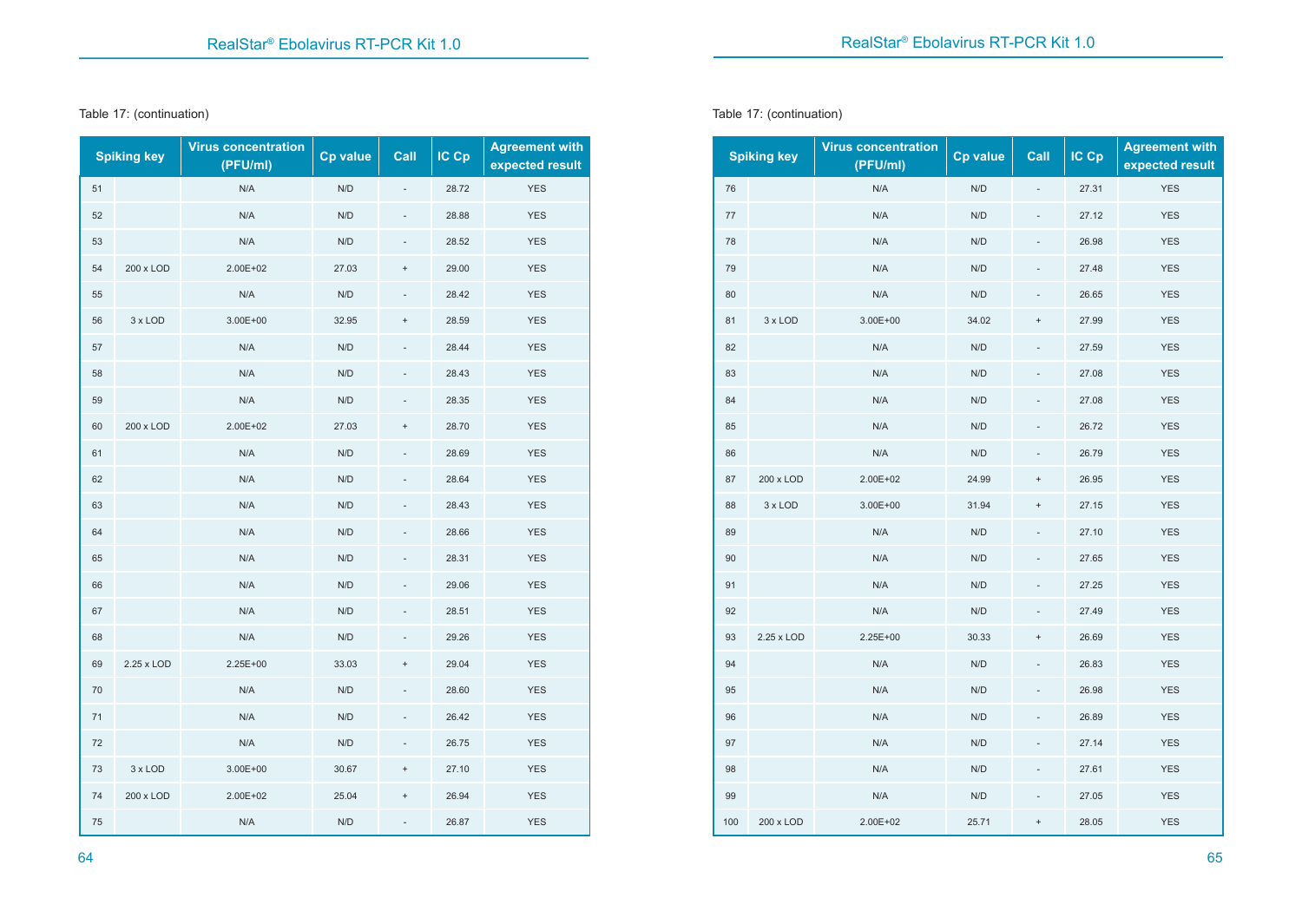#### Table 17: (continuation)

|     | <b>Spiking key</b> | <b>Virus concentration</b><br>(PFU/ml) | <b>Cp value</b> | Call                             | IC Cp | <b>Agreement with</b><br>expected result |  |
|-----|--------------------|----------------------------------------|-----------------|----------------------------------|-------|------------------------------------------|--|
| 101 |                    | N/A                                    | N/D             |                                  | 27.34 | <b>YES</b>                               |  |
| 102 |                    | N/A                                    | N/D             |                                  | 27.09 | <b>YES</b>                               |  |
| 103 | 3 x LOD            | 3.00E+00                               | 30.50           | $\ddot{}$                        | 26.65 | <b>YES</b>                               |  |
| 104 | 3 x LOD            | 3.00E+00                               | 30.68           | $\begin{array}{c} + \end{array}$ | 26.73 | <b>YES</b>                               |  |
| 105 | 200 x LOD          | 2.00E+02                               | 25.37           | $\begin{array}{c} + \end{array}$ | 27.43 | <b>YES</b>                               |  |
| 106 |                    | N/A                                    | N/D             |                                  | 27.32 | <b>YES</b>                               |  |
| 107 |                    | N/A                                    | N/D             |                                  | 27.00 | <b>YES</b>                               |  |
| 108 |                    | N/A                                    | N/D             |                                  | 27.12 | <b>YES</b>                               |  |
| 109 |                    | N/A                                    | N/D             |                                  | 27.05 | <b>YES</b>                               |  |
| 110 | 200 x LOD          | 2.00E+02                               | 24.92           | $\begin{array}{c} + \end{array}$ | 26.95 | <b>YES</b>                               |  |
| 111 |                    | N/A                                    | N/D             |                                  | 27.20 | <b>YES</b>                               |  |
| 112 |                    | N/A                                    | N/D             |                                  | 26.80 | <b>YES</b>                               |  |
| 113 |                    | N/A                                    | N/D             |                                  | 27.02 | <b>YES</b>                               |  |
| 114 |                    | N/A                                    | N/D             |                                  | 27.29 | <b>YES</b>                               |  |
| 115 |                    | N/A                                    | N/D             |                                  | 27.14 | <b>YES</b>                               |  |
| 116 | 200 x LOD          | 2.00E+02                               | 25.13           | $\begin{array}{c} + \end{array}$ | 27.12 | <b>YES</b>                               |  |
| 117 |                    | N/A                                    | N/D             |                                  | 26.66 | <b>YES</b>                               |  |
| 118 | 3 x LOD            | $3.00E + 00$                           | 30.46           | $\ddot{}$                        | 27.21 | <b>YES</b>                               |  |
| 119 |                    | N/A                                    | N/D             |                                  | 27.23 | <b>YES</b>                               |  |
| 120 |                    | N/A                                    | N/D             |                                  | 26.67 | <b>YES</b>                               |  |
| 121 |                    | N/A                                    | N/D             |                                  | 27.25 | <b>YES</b>                               |  |
| 122 | 200 x LOD          | 2.00E+02                               | 24.74           | $\ddot{}$                        | 27.46 | <b>YES</b>                               |  |
| 123 |                    | N/A                                    | N/D             |                                  | 27.63 | <b>YES</b>                               |  |
| 124 | 2.25 x LOD         | 2.25E+00                               | 32.61           | $\ddot{}$                        | 27.81 | <b>YES</b>                               |  |
| 125 |                    | N/A                                    | N/D             |                                  | 27.26 | <b>YES</b>                               |  |

Table 17: (continuation)

|     | <b>Spiking key</b> | <b>Virus concentration</b><br>(PFU/ml) | Cp value | Call                     | IC Cp | <b>Agreement with</b><br>expected result |  |
|-----|--------------------|----------------------------------------|----------|--------------------------|-------|------------------------------------------|--|
| 126 | 3 x LOD            | $3.00E + 00$                           | 30.50    | $\pmb{+}$                | 27.57 | <b>YES</b>                               |  |
| 127 | 3 x LOD            | $3.00E + 00$                           | 29.81    | $\ddot{}$                | 27.15 | <b>YES</b>                               |  |
| 128 |                    | N/A                                    | N/D      |                          | 27.36 | <b>YES</b>                               |  |
| 129 |                    | N/A                                    | N/D      |                          | 27.37 | <b>YES</b>                               |  |
| 130 | 2.25 x LOD         | $2.25E+00$                             | 31.82    | $\ddot{}$                | 27.39 | <b>YES</b>                               |  |
| 131 |                    | N/A                                    | N/D      |                          | 27.56 | <b>YES</b>                               |  |
| 132 |                    | N/A                                    | N/D      | $\overline{\phantom{0}}$ | 27.22 | <b>YES</b>                               |  |
| 133 | 200 x LOD          | 2.00E+02                               | 24.33    | $\ddot{}$                | 27.03 | <b>YES</b>                               |  |
| 134 |                    | N/A                                    | N/D      | $\overline{\phantom{a}}$ | 27.03 | <b>YES</b>                               |  |
| 135 | 3 x LOD            | $3.00E + 00$                           | 30.03    | $\ddot{}$                | 27.14 | <b>YES</b>                               |  |
| 136 |                    | N/A                                    | N/D      | $\overline{a}$           | 27.19 | <b>YES</b>                               |  |
| 137 |                    | N/A                                    | N/D      |                          | 27.10 | <b>YES</b>                               |  |
| 138 |                    | N/A                                    | N/D      | $\overline{\phantom{0}}$ | 27.94 | <b>YES</b>                               |  |
| 139 |                    | N/A                                    | N/D      |                          | 27.35 | <b>YES</b>                               |  |
| 140 |                    | N/A                                    | N/D      | $\qquad \qquad -$        | 27.00 | <b>YES</b>                               |  |
| 141 |                    | N/A                                    | N/D      | $\frac{1}{2}$            | 27.11 | <b>YES</b>                               |  |
| 142 | 2.25 x LOD         | 2.25E+00                               | 31.67    | $^{+}$                   | 27.25 | <b>YES</b>                               |  |
| 143 |                    | N/A                                    | N/D      |                          | 27.11 | <b>YES</b>                               |  |
| 144 |                    | N/A                                    | N/D      | $\overline{\phantom{a}}$ | 27.29 | <b>YES</b>                               |  |
| 145 | 3 x LOD            | 3.00E+00                               | 29.71    | $\ddot{}$                | 27.01 | <b>YES</b>                               |  |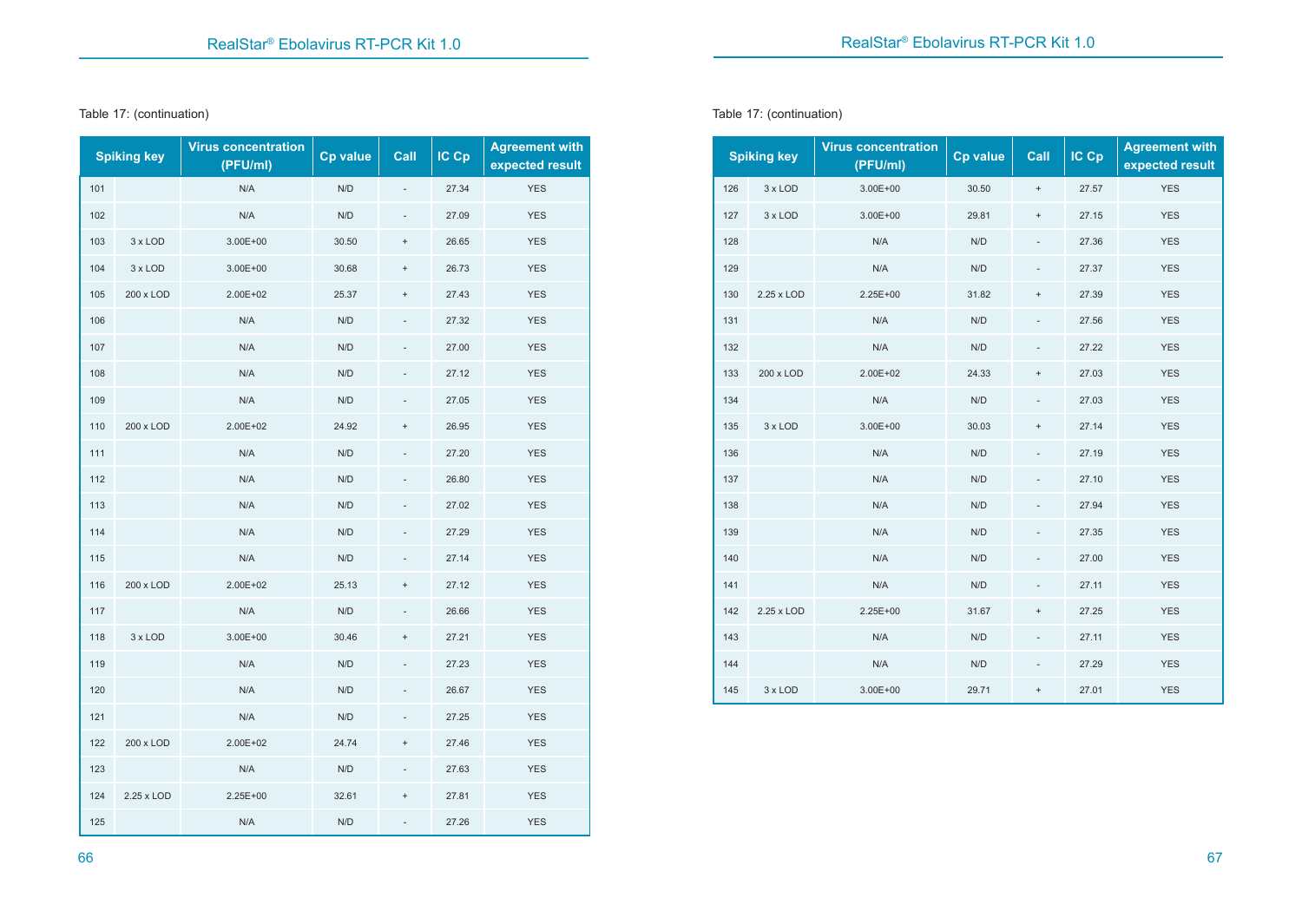Table 18: Mock Clinical Study on the ABI Prism® 7500 SDS - Summary Statistics

| RealStar <sup>®</sup> Ebolavirus RT-PCR Kit 1.0 in<br>combination with the<br>ABI Prism® 7500 SDS |         | <b>Positive results</b> | <b>Negative results</b> |
|---------------------------------------------------------------------------------------------------|---------|-------------------------|-------------------------|
| Positive specimens (2.25x LOD, 15 samples)                                                        |         | 14                      |                         |
| Positive specimens (3x LOD, 15 samples)                                                           |         | 15                      | $\Omega$                |
| Positive specimens (200x LOD, 15 samples)                                                         |         | 15                      | $\Omega$                |
| Negative specimens (100 samples)                                                                  |         | $\Omega$                | 100                     |
| Total (145 samples)                                                                               |         | 44                      | 101                     |
|                                                                                                   |         |                         | 95% CI                  |
| <b>Positive Percent Agreement</b>                                                                 | 44/45   | 97.8%                   | $88.4\% - 99.6\%$       |
| <b>Negative Percent Agreement</b>                                                                 | 100/100 | $100\%$                 | $96.3\% - 100\%$        |

The RealStar® Ebolavirus RT-PCR Kit 1.0 in conjunction with the QIAamp® Viral RNA Mini Kit manual extraction system and the ABI Prism® 7500 SDS correctly identified 44 of 45 specimens spiked with *Zaire ebolavirus* 2014/Gueckedou-C05 RNA at the concentrations shown, one discrepant result was observed near the limit of detection of the assay. No unspiked specimen rendered a positive signal.

#### **14.2 Comparison study using published primer sets**

As no real clinical samples for a comparison study with the RealStar® Ebolavirus RT-PCR Kit 1.0 were available, samples were simulated and tested against three different reference methods at the Bernhard Nocht Institute for Tropical Medicine (BNITM), Hamburg, Germany.

Virus particles were spiked into negative patient plasma and serially diluted in pooled plasma samples. Viral strains used were *Zaire ebolavirus* Mayinga, *Zaire ebolavirus* 2014/Gueckedou-C05 and *Sudan ebolavirus* Gulu. Dilutions were prepared in the BSL-4 laboratory at BNITM up to a dilution of  $1:10<sup>8</sup>$ . RNA from the samples was extracted with the QIAamp® Viral RNA Mini Kit (QIAGEN) and tested in replicates (duplicates or triplicates) with the RealStar® Ebolavirus RT-PCR Kit 1.0 and selected published tests [1, 2]. Both methods used for reference testing are real-time PCR based assays, which have been established in the PCR diagnostic laboratory of the BNITM.

The performance between the assays was compared by determining hit rates observed for the different sample dilutions.

Details are shown in the following tables.

Table 19: Results for *Zaire ebolavirus* Mayinga

| Zaire ebolavirus Mayinga (stock: 9.72 x 10e+05 PFU/ml) |      |      |     |           |      |      |           |      |      |
|--------------------------------------------------------|------|------|-----|-----------|------|------|-----------|------|------|
| <b>Dilution 10<sup>x</sup></b>                         | $-1$ | $-2$ |     | $-3$ $-4$ | $-5$ | $-6$ | <b>TA</b> | $-8$ | $-9$ |
| RealStar <sup>®</sup> Ebolavirus RT-PCR Kit 1.0        | 3/3  | 3/3  | 3/3 | 3/3       | 3/3  | 1/3  | 0/3       | 0/3  | 0/3  |
| Panning L-Gen Screen [1]                               | 3/3  | 3/3  | 3/3 | 3/3       | 3/3  | 0/3  | 0/3       | 0/3  | 0/3  |
| Gibb EBOV GP [2]                                       | 2/2  | 2/2  | 2/2 | 2/2       | 0/2  | 0/2  | 0/2       | 0/2  | 0/2  |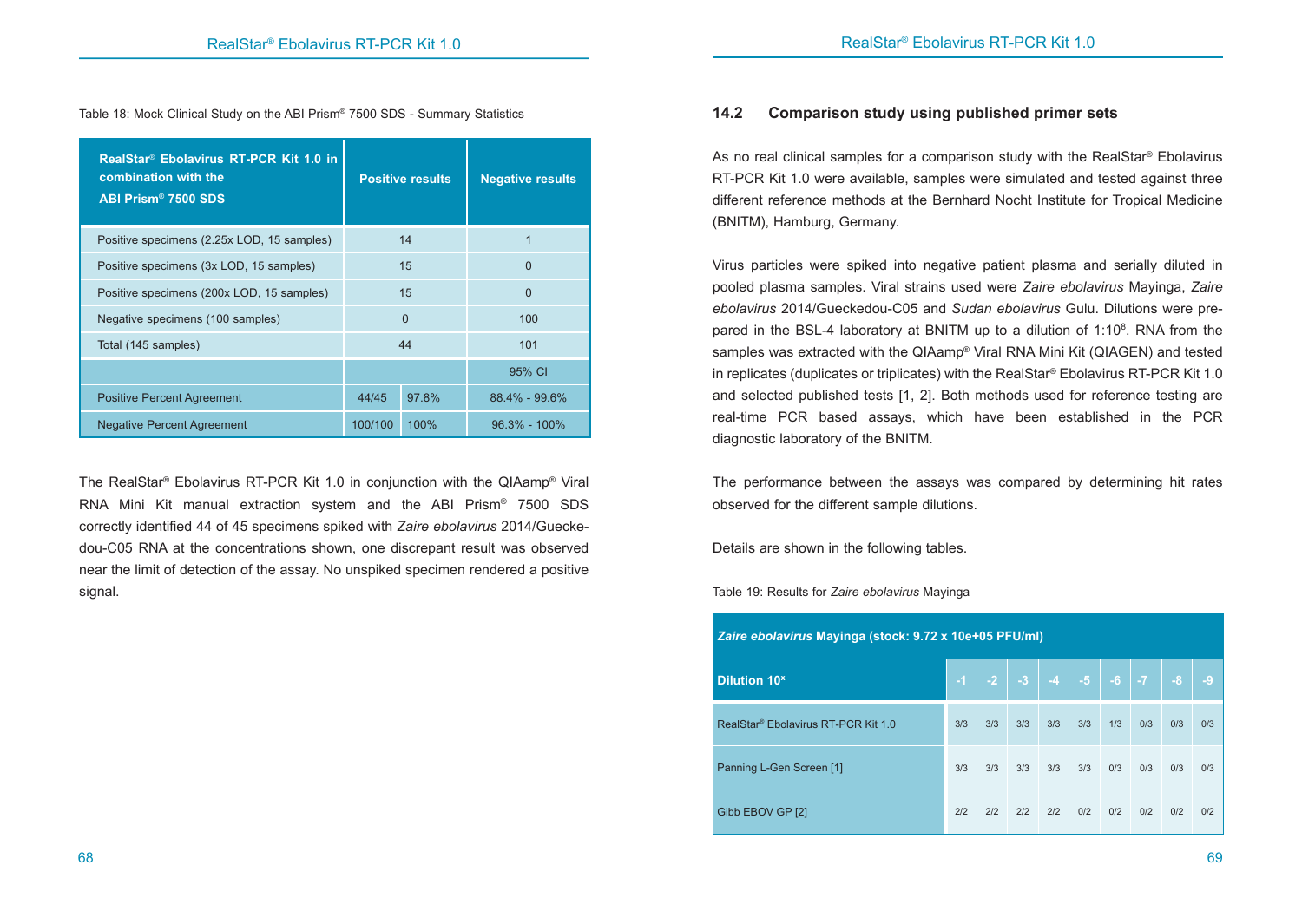Table 20: Results for *Zaire ebolavirus* 2014/Gueckedou-C05

| Zaire ebolavirus 2014/Gueckedou-C05 (stock: 5.80 x 10e+05 PFU/ml) |           |     |                |     |                                          |     |     |      |      |
|-------------------------------------------------------------------|-----------|-----|----------------|-----|------------------------------------------|-----|-----|------|------|
| <b>Dilution 10<sup>x</sup></b>                                    | <b>AV</b> |     | $-2$ $-3$ $-4$ |     | $\vert$ -5 $\vert$ -6 $\vert$ -7 $\vert$ |     |     | $-8$ | $-9$ |
| RealStar <sup>®</sup> Ebolavirus RT-PCR Kit 1.0                   | 3/3       | 3/3 | 3/3            | 3/3 | 3/3                                      | 1/3 | 0/3 | 0/3  | 0/3  |
| Panning L-Gen Screen [1]                                          | 3/3       | 3/3 | 3/3            | 3/3 | 3/3                                      | 0/3 | 0/3 | 0/3  | 0/3  |
| Gibb EBOV GP [2]                                                  | 2/2       | 2/2 | 2/2            | 2/2 | 0/2                                      | 0/2 | 0/2 | 0/2  | 0/2  |

#### Table 21: Results for *Sudan ebolavirus* Gulu

| Sudan ebolavirus Gulu (stock concentration not available) |      |     |                               |     |     |     |     |      |      |
|-----------------------------------------------------------|------|-----|-------------------------------|-----|-----|-----|-----|------|------|
| <b>Dilution 10<sup>x</sup></b>                            | $-1$ |     | $-2$ $-3$ $-4$ $-5$ $-6$ $-7$ |     |     |     |     | $-8$ | $-9$ |
| RealStar <sup>®</sup> Ebolavirus RT-PCR Kit 1.0           | 3/3  | 2/3 | 0/3                           | 0/3 | 0/3 | 0/3 | 0/3 | 0/3  | 0/3  |
| Panning L-Gen Screen [1]                                  | 3/3  | 3/3 | 0/3                           | 0/3 | 0/3 | 0/3 | 0/3 | 0/3  | 0/3  |
| Gibb EBOV GP [2]                                          | 2/2  | 0/2 | 0/2                           | 0/2 | 0/2 | 0/2 | 0/2 | 0/2  | 0/2  |

[1] Panning, M., Laue, T., Ölschläger, S., Eickmann, M., Becker, S., Raith, S., Courbot, M.-C.G., Nilsson, M., Gopal, R., Lundkvist, A., et al. (2007). Diagnostic reverse-transcription polymerase chain reaction kit for filoviruses based on the strain collections of all European biosafety level 4 laboratories. J. Infect. Dis. 196 Suppl 2, S199–204.

[2] Gibb, T.R., Norwood, D.A., Woollen, N., and Henchal, E.A. (2001a). Development and evaluation of a fluorogenic 5' nuclease assay to detect and differentiate between Ebola virus subtypes Zaire and Sudan. J. Clin. Microbiol. 39, 4125–4130

# **15. Quality Control**

In accordance with the altona Diagnostics GmbH DIN EN ISO13485-certified Quality Management System, each lot of RealStar® Ebolavirus RT-PCR Kit 1.0 is tested against predetermined specifications to ensure consistent product quality.

# **16. Technical Assistance**

For customer support, please contact our Technical Support:

 **e-mail: support@altona-diagnostics.com**

 **altona Diagnostics USA, INC. 185 Berry Street, Suite 4610 San Francisco, CA 94107, USA phone USA: +1 415 777 1712 phone headquarter Hamburg: +49-(0)40-5480676-0** 

# **17. Trademarks and Disclaimers**

RealStar® (altona Diagnostics GmbH); ABI Prism® (Applied Biosystems); LightCycler® (Roche); QIAamp® (QIAGEN); CFX96™ (BIO-RAD).

Registered names, trademarks, etc. used in this document, even if not specifically marked as such, are not to be considered unprotected by law.

The RealStar® Ebolavirus RT-PCR Kit 1.0 is for use only under Emergency Use Authorization (EUA) by specified laboratories and clinical laboratory personnel who have been trained on authorized instruments.

Not available in all countries.

© 2014 altona Diagnostics GmbH; all rights reserved.